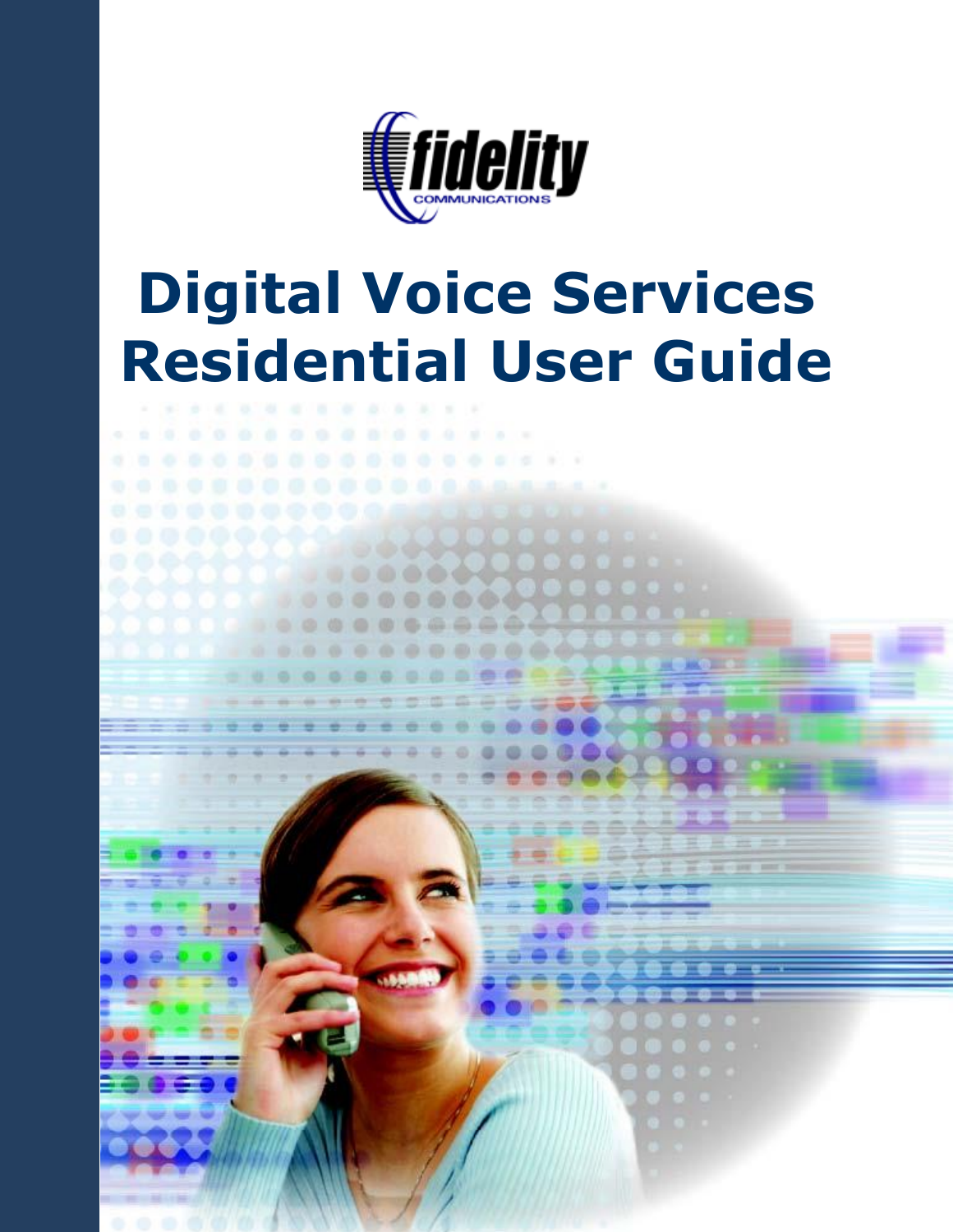## <span id="page-1-0"></span>Feature Access Codes

- \*62 Voice Portal
- \*86 Direct Voice Mail Retrieval
- \*77 Anonymous Call Rejection Activation
- \*87 Anonymous Call Rejection Deactivation
- \*11 Broadworks Anywhere
- \*72 Call Forwarding Always Activation
- \*73 Call Forwarding Always Deactivation
- \*90 Call Forwarding Busy Activation
- \*91 Call Forwarding Busy Deactivation
- \*92 Call Forwarding No Answer Activation
- \*93 Call Forwarding No Answer Deactivation
- \*94 Call Forwarding Not Reachable Activation
- \*95 Call Forwarding Not Reachable Deactivation
- #76 Call Forwarding Selective Activation
- #77 Call Forwarding Selective Deactivation
- \*69 Call Return
- \*70 Call Waiting Deactivation Per Call
- \*31 Calling Line ID Delivery Blocking Activation All Calls
- #31 Calling Line ID Delivery Blocking Deactivation All Calls
- \*67 Calling Line ID Delivery Blocking Activation Individual Calls
- \*65 Calling Line ID Delivery Activation Individual Calls
- \*78 Do Not Disturb Activation
- \*79 Do Not Disturb Deactivation
- \*66 Last Number Redial
- \*12 Shared Call Appearance Location Activation
- \*13 Shared Call Appearance Location Deactivation
- \*74 Speed Dial 8
- \*75 Speed Dial 100

*Note: Some Feature Access Codes may not work on specific devices due to manufacturer specifications and configurations.*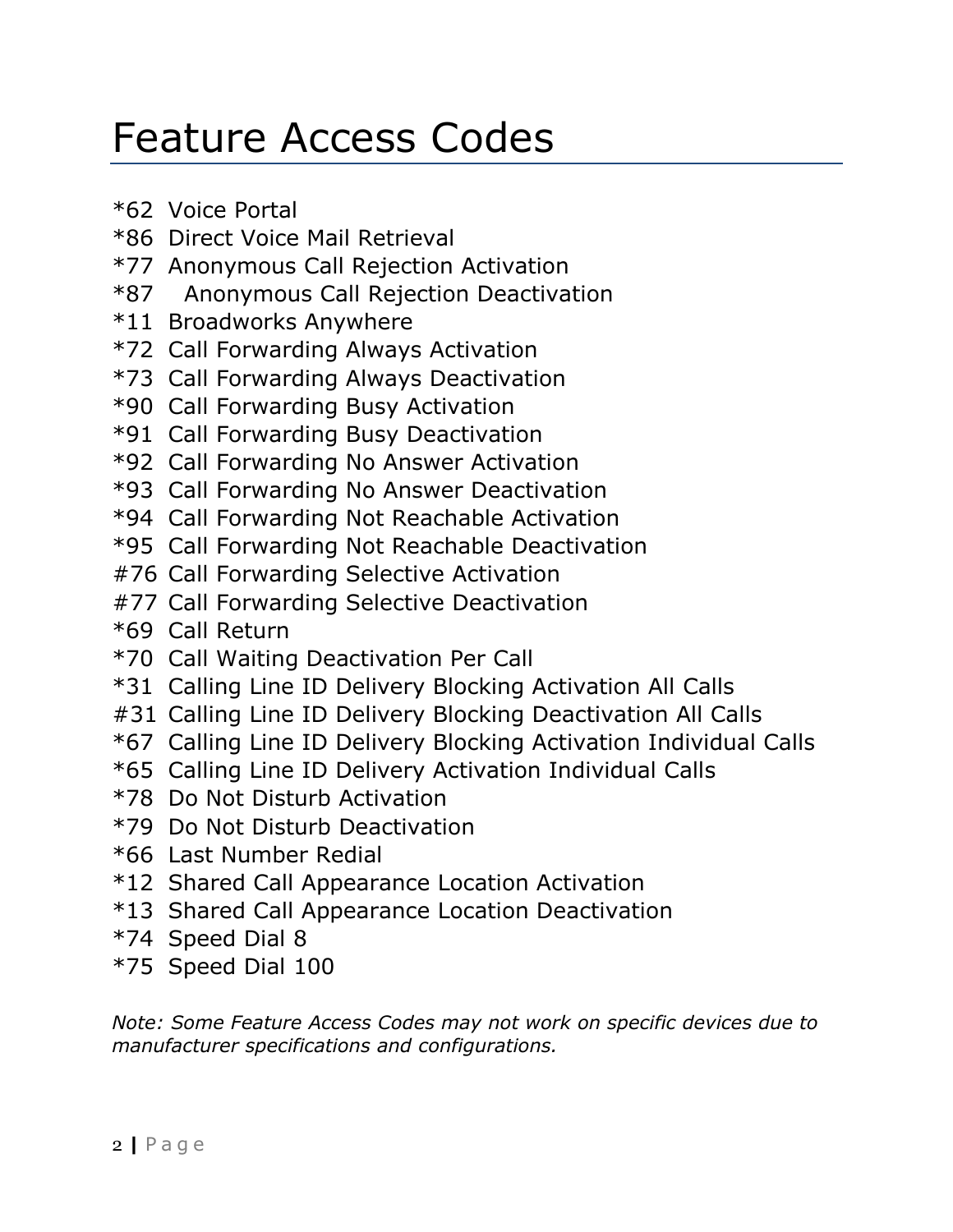#### [MSO Logo Here]

#### **Welcome to Fidelity Communications Digital Voice Services**

We take pride in providing superior and reliable digital voice services to our valued customers.

This booklet should answer any questions you may have regarding digital voice services, including how it works, configuration instructions, and how to use some of the main features.

For information on additional features and options available, please go to your online Account Portal at [www.myfidphone.com](http://www.myfidphone.com/) or call (800) 392-8070.

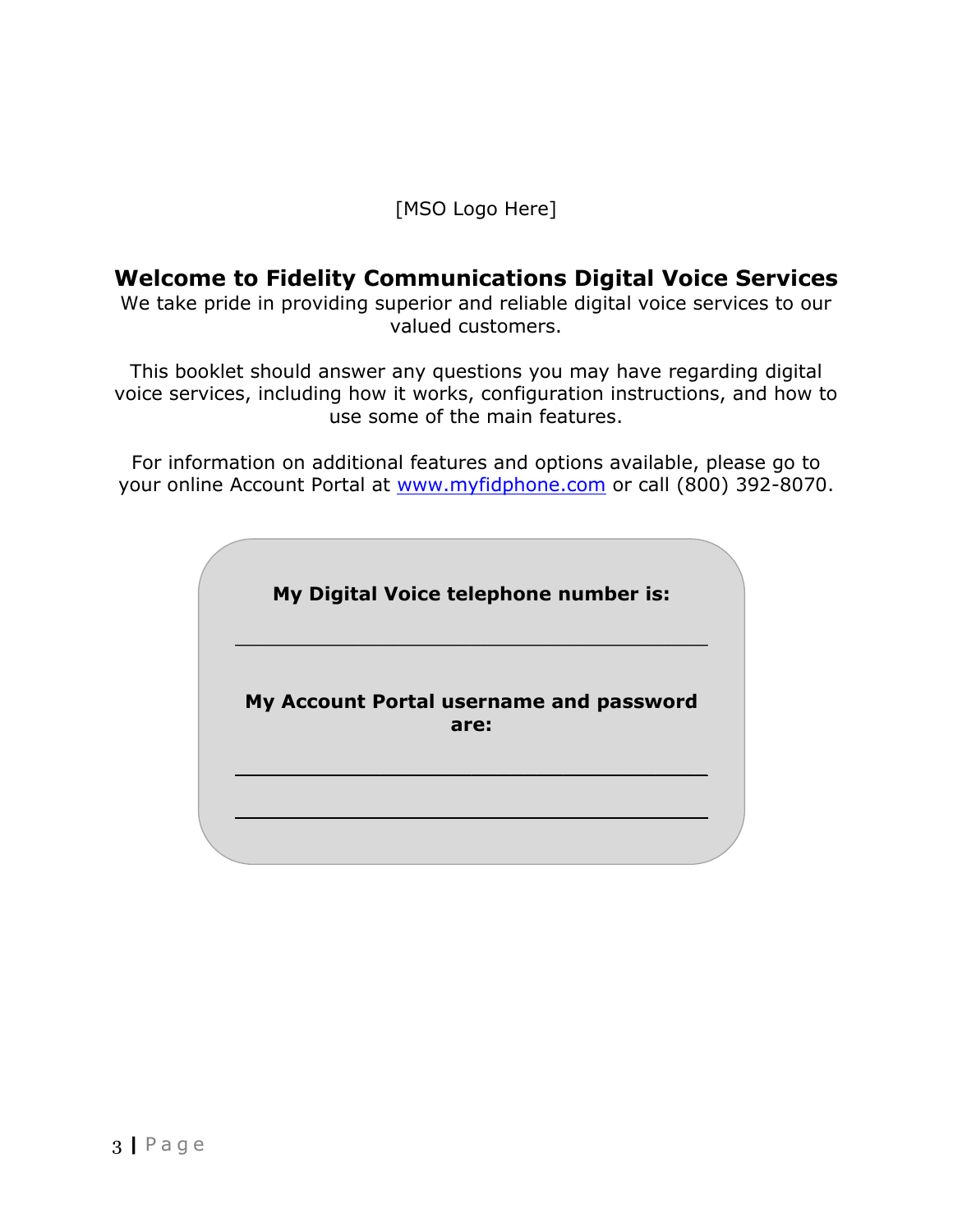## **Inside this Booklet**

| Calling Line ID Delivery Blocking (*31/#31/*67)  21 |  |
|-----------------------------------------------------|--|
|                                                     |  |
|                                                     |  |
|                                                     |  |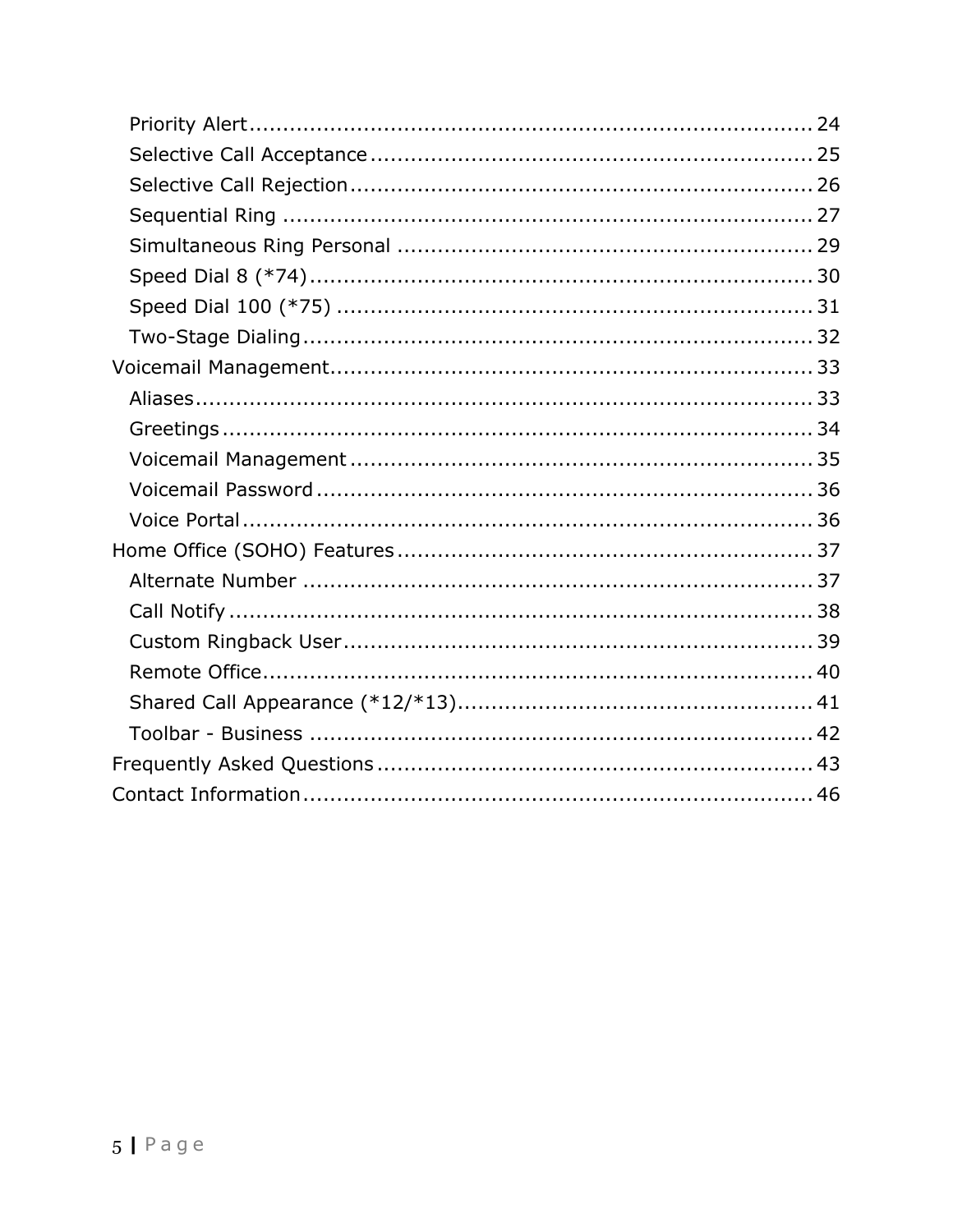## <span id="page-5-0"></span>General Information

#### <span id="page-5-1"></span>**What is Digital Voice Services?**

Digital Voice Services allow you to make and receive calls through your broadband Internet connection while still using the same telephone equipment you already have.

You can call anywhere at any time for less, and your phone number can go everywhere you do!

#### <span id="page-5-2"></span>**Making Calls with Digital Voice Services**

You can make calls by dialing the number on your phone, as you always have.

For calls within your area code, you may dial 7, 10, or 11 digits. Example: 555-1212, 859-555-1212, or 1-859-555-1212

When dialing outside your area code, you may use 10 or 11 digits. Example: 859-555-1212 or 1-859-555-1212

To active the International calling feature, you will need to contact Fidelity Communications Customer Service at (800) 392-8070 or email [helpdesk@fidelitycommunications.com](mailto:helpdesk@fidelitycommunications.com)

To place international calls, dial just as you would with a standard analog telephone.

International Access Code + Country Code + City Code + Number Example:  $011 + 39$  (Italy) + 81 (Naples) + Number

To answer a call, pick up your phone's handset like you always have.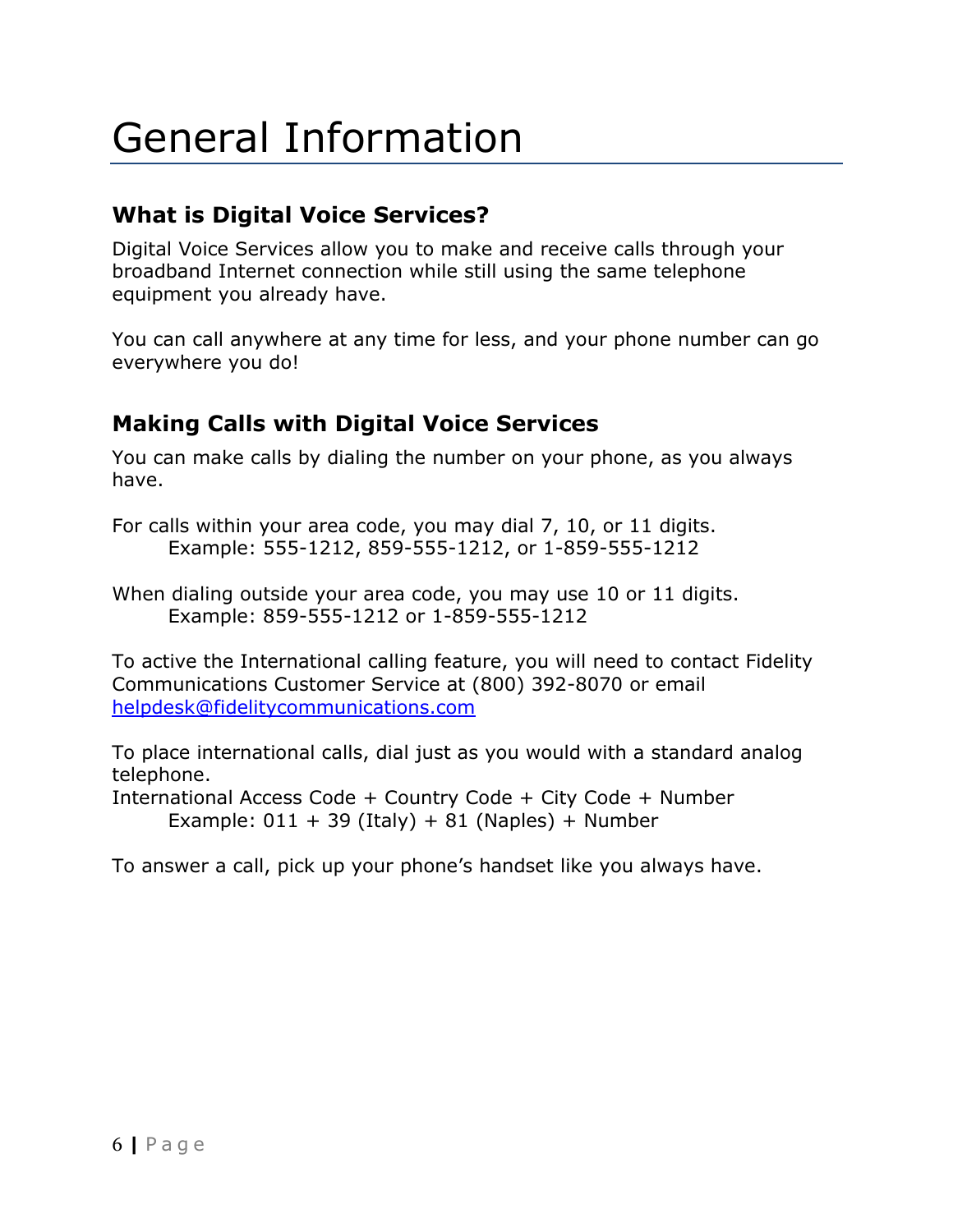#### <span id="page-6-0"></span>**Important 911 Information**

While the 911 system through Digital Voice Services will work very similarly to your standard analog telephone, there are a few important differences of which you need to be aware.

- If you move office locations, you will need to call our support line at (800) 392-8070 to update your information. It may take a few days to activate and change your 911 feature, so please think ahead when planning a move.
- Electrical or broadband outages can prevent 911 dialing with our system. As your phone service is relying on both your broadband connection and electrical power (with additional battery backup, if available), if these go out, so will your digital voice service. Once the power and broadband connection returns, your system will function properly again.

Additional 911 information is available on the Account Portal for you to read and reference. Please be safe and read all materials related to this issue. Learn more at [www.myfidphone.com.](http://voice.domain.com/)

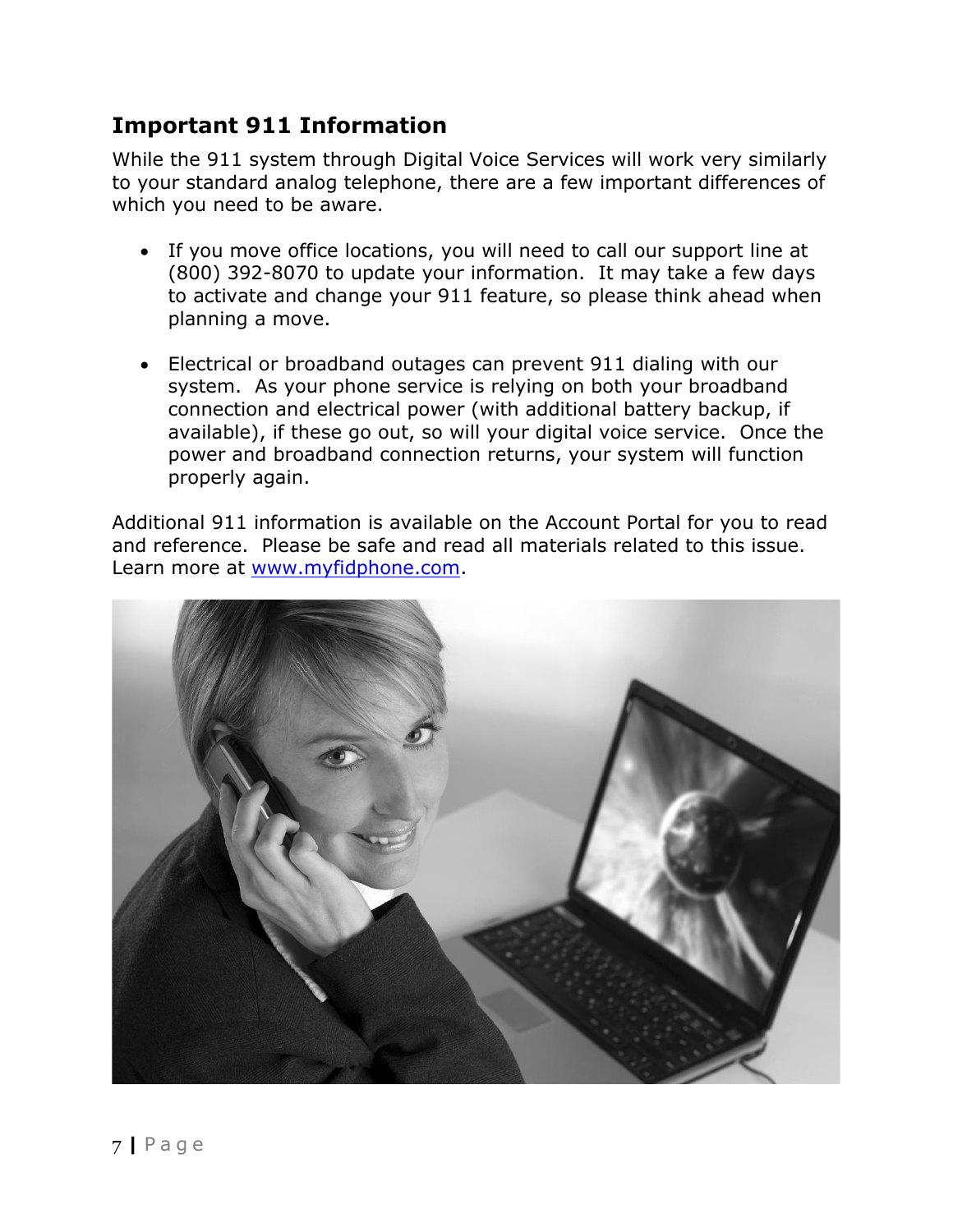## <span id="page-7-0"></span>Getting Started

#### <span id="page-7-1"></span>**Accessing the Account Portal**

You can access the account portal using either your phone number or your email address. You can login to your Account Portal and configure all the User Features that Fidelity Communications Digital Voice Services has to offer by doing the following:

- 1. Open your web browser and point it to your account portal [\(www.myfidphone.com\)](https://www.myfidphone.com/).
- 2. Enter the phone number or email address in the Username field and your password in the Password field.
- 3. When you login for the first time, you will be prompted to create a 4 digit CPNI security code.
- 4. After entering your CPNI code, you will be prompted to change your password. The password must be at least 6 characters and contain at least 1 number and one lower and uppercase letter.
- 5. You should now be on the Features Management page where you can configure all the features available to you.

If you do not have your password when logging in for the first time, but do have your email address setup on the account, then you can utilize the "Forgot Password?" link to get into your account by doing the following:

- 1. Open your web browser and point it to your account portal [\(www.myfidphone.com\)](https://www.myfidphone.com/).
- 2. Select the "Forgot Password?" link on the left side of the screen.
- 3. In the Password Reset screen, enter your email address in the Username field and click Submit.
- 4. Your password will be emailed to you within 30 minutes.
- 5. One you have received the email, you will want to click the link provided and login to the user portal using the email address and the temporary password. *\*If you do not use the link to confirm the Forgot Password request, then the password will not be updated to the new temporary one provided in the email.*
- 6. When you login for the first time, you will be prompted to create a 4 digit CPNI security code.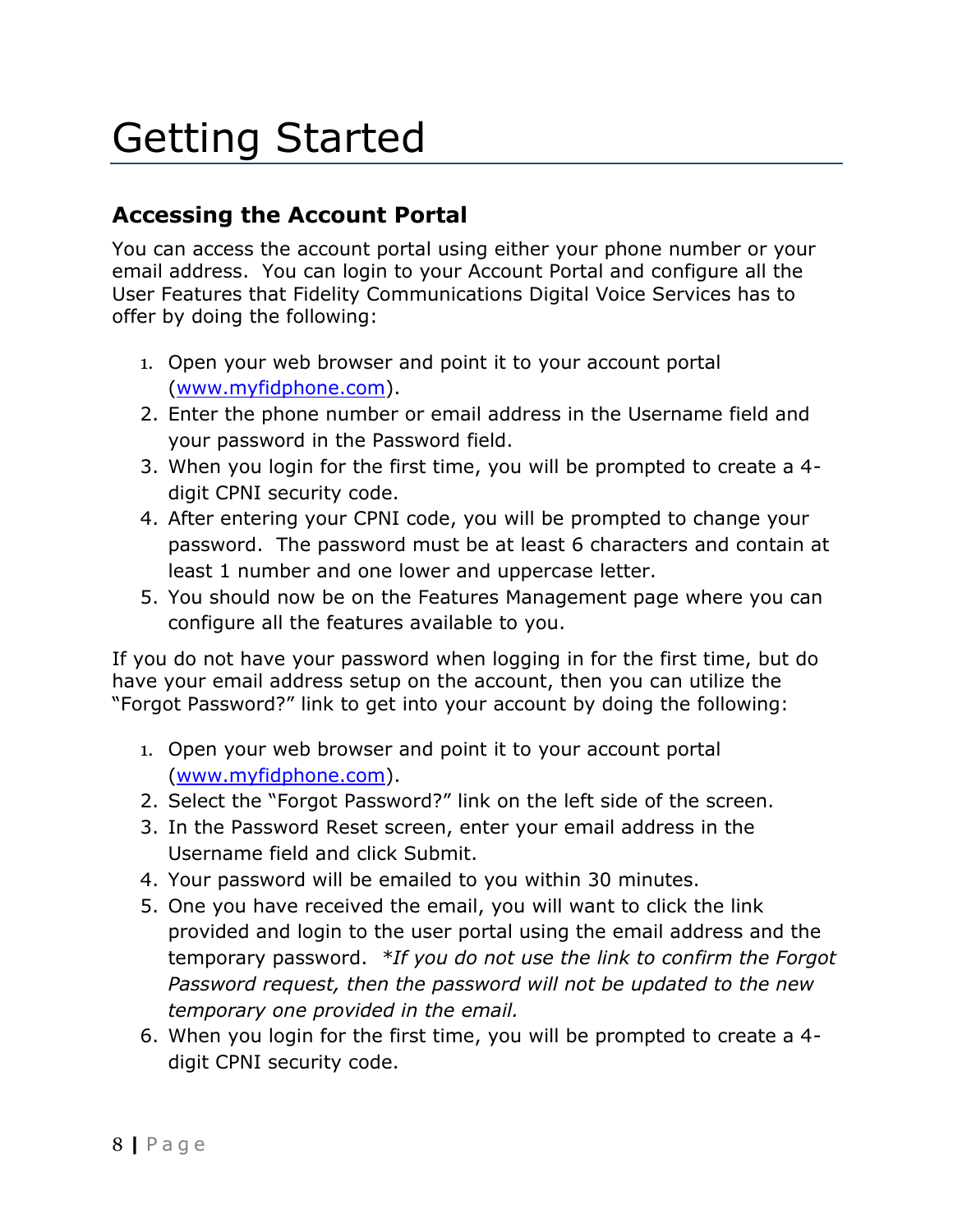- 7. Once the CPNI code has been set, the Change Password screen will prompt you to put in the current password (the temporary password) and enter a new password. The new password must be at least 6 characters and contain 1 number, one lowercase letter, and one uppercase letter.
- 8. You should now be on the Features Management page where you can configure all the features available to you.

If you do not have an email address associated to the account, or do not receive an email within 30 minutes, please contact us at (800) 392-8070.

### <span id="page-8-0"></span>**Voice Portal Quick Setup**

All of your residential lines have voicemail service enabled by default. If any lines will not be utilizing voicemail, then the service can be deactivated from the account portal.

#### <span id="page-8-1"></span>**Accessing Voice Portal (\*62)**

Follow the instructions below to record your personalized name for your voicemail greeting and set your passcode in the voice portal.

- **1.** Dial \*62 from the phone number for which you are wishing to access the voice portal.
- **2.** Enter the passcode when prompted, the default passcode is **4227.**
- **3.** You will be prompted to enter a new passcode. It cannot contain all repeated or consecutive digits (i.e. 0000 or 1234), the user's own extension or phone number, the user's own extension or phone number reversed, or a recent or reversed passcode.
- **4.** Re-enter the new passcode a second time when prompted.
- **5.** If your new passcode is accepted, you will hear "passcode has been changed successfully".
- **6.** Follow the prompts to record your personized name.
- **7.** Press  $*$  to go to the CommPilot Voice Portal where you can listen to voicemail messages or configure additional settings.

#### <span id="page-8-2"></span>**Direct Voice Mail Retrieval (\*86)**

When you have new voicemail messages, you can go directly to your voicemail box by dialing \*86 from your phone.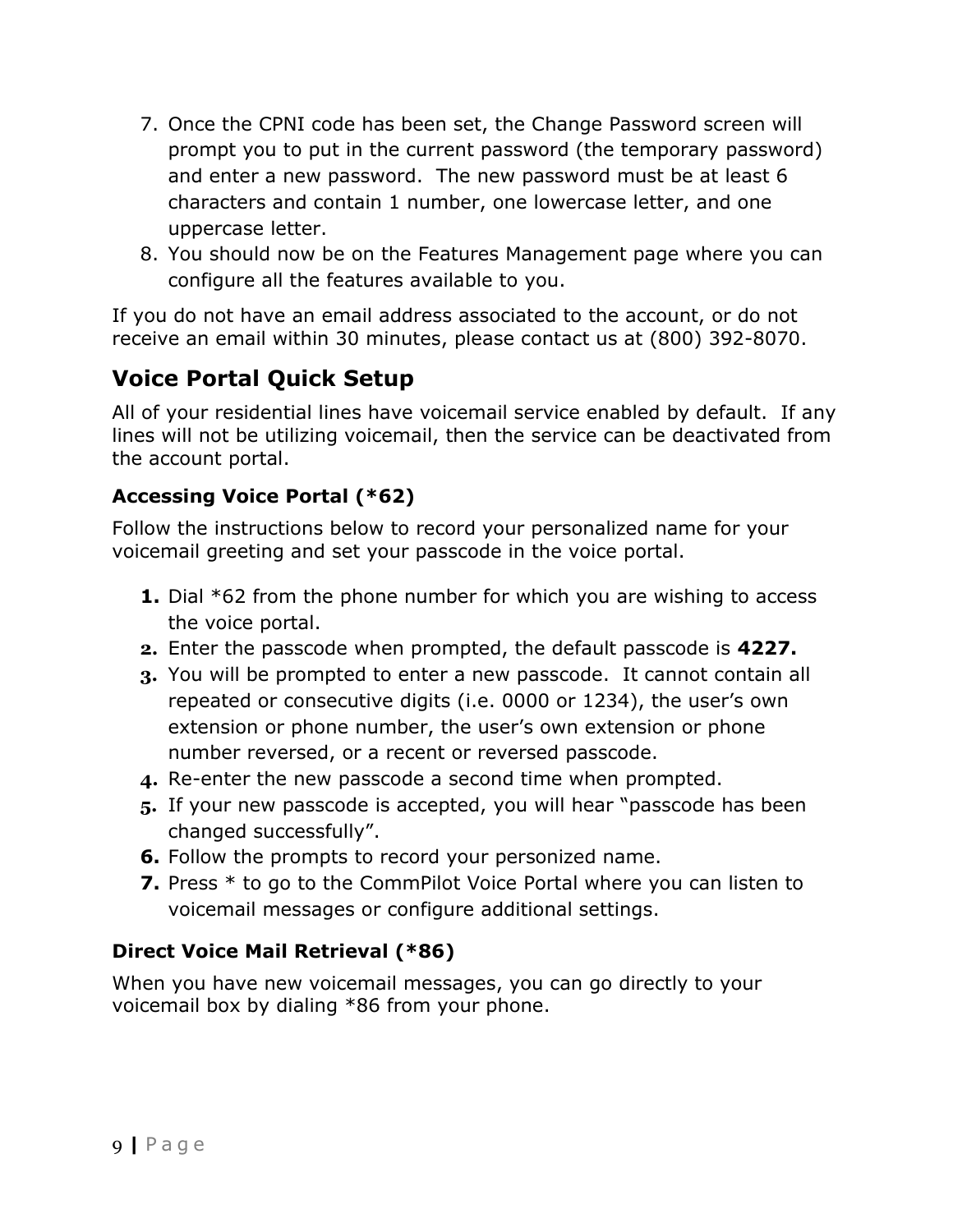#### <span id="page-9-0"></span>**CommPilot Voice Portal Menu**

- I. To access your voicemail box, press 1.
- II. To go to the greetings menu, press 3.
- III. To change your call forwarding options, press 4.
- IV. To record a new announcement, press 5.
- V. To make a call, press 6.
- VI. To change your passcode, press 8.
- VII. To exit the voice portal, press 9.
- VIII. To repeat this menu, press the # key.

#### <span id="page-9-1"></span>**Voicemail Main Menu**

- I. To listen to your messages, press 1.
- II. To change your mailbox busy greeting, press 2.
- III. To change your mailbox no answer greeting, press 3.
- IV. To compose and send a new message, press 5.
- V. To delete all messages, press 7.
- VI. To go to the CommPilot Voice Portal, press the  $*$  key.
- VII. To repeat this menu, press the  $#$  key.

#### <span id="page-9-2"></span>**Play Messages Menu**

- I. To save this message, press the  $#$  key.
- II. To erase this message, press 7.
- III. To repeat this message, press 2.
- IV. To go back to the previous message, press 4.
- V. To play the message envelope, press 5.
- VI. To go to the next message, press 6.
- VII. For additional options, press 9.
- VIII. To go back to the previous menu, press the # key.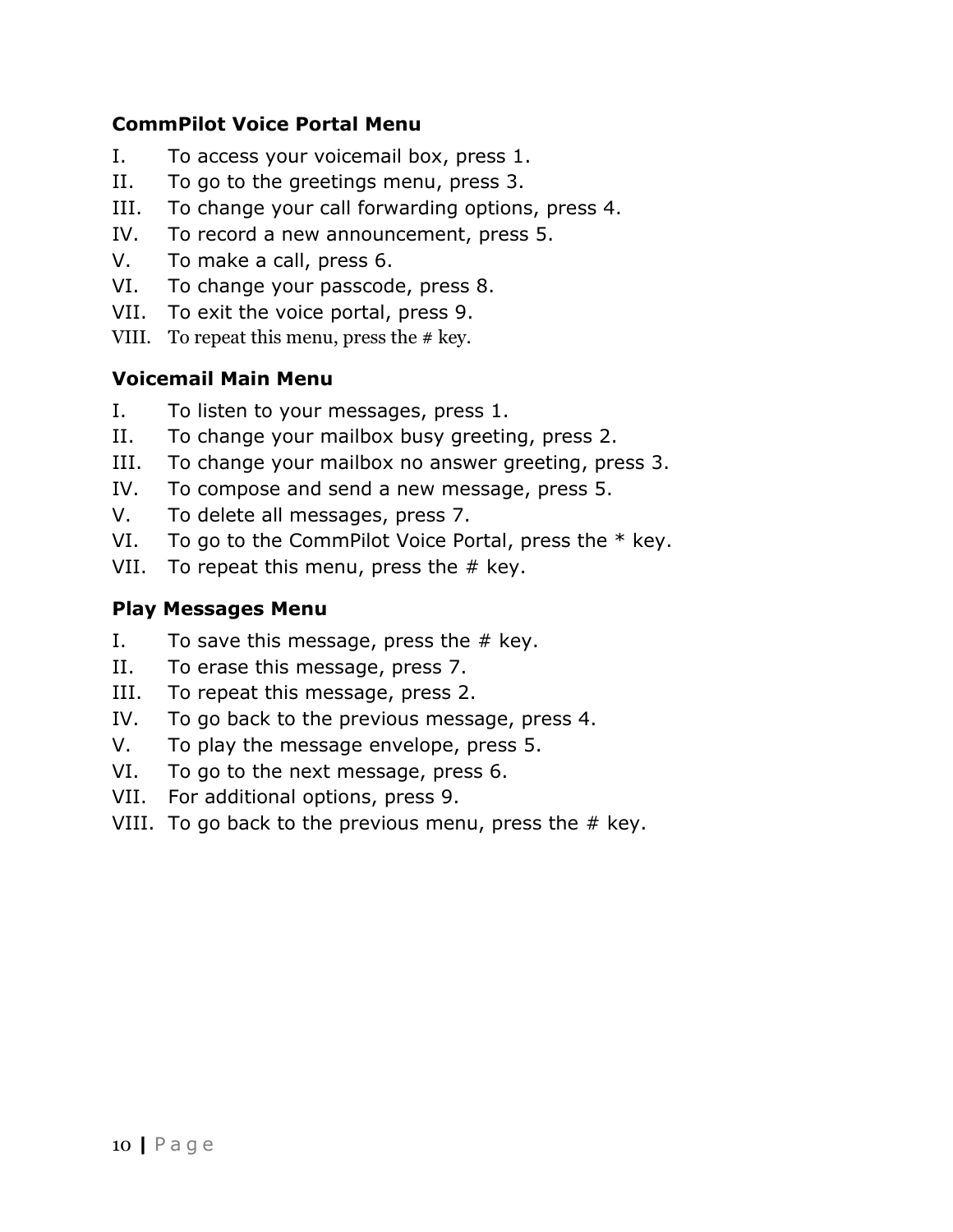## <span id="page-10-0"></span>Features of Digital Voice Services

#### <span id="page-10-1"></span>**Features Overview**

On the Home page of the Account Portal, there will be three sections, titled Basic Features, Advanced Features, and Voicemail Management. If you click on one, it will expand to show you the available features that can be configured for your voice service.

The following pages contain instructions for configuring our most popular features, like anonymous call rejection, call forwarding, call waiting, do not disturb, speed dial, etc. Please refer to the Account Portal for support and information about additional features and options.

#### <span id="page-10-2"></span>**Flash Calls**

Note: Flash calls are available on devices with flash functionality.

#### <span id="page-10-3"></span>**Three-Way Calling**

| <b>Action</b>                                                                                                                                                                        | <b>Steps</b>                                                                                                                                                                                                                     |
|--------------------------------------------------------------------------------------------------------------------------------------------------------------------------------------|----------------------------------------------------------------------------------------------------------------------------------------------------------------------------------------------------------------------------------|
| To Start Three-Way Call                                                                                                                                                              | While engaged in one call:<br>1. Press flash hook on phone. The initial call is<br>held.                                                                                                                                         |
| Note: If either of the two parties hangs<br>up, your call with the remaining party<br>is intact. If you started the call, the<br>other parties are disconnected when<br>you hang up. | 2. Enter the phone number of the third party.<br>3. When the call is connected, press flash hook<br>again. All parties are now connected in a<br>three-way call.<br>4. To drop the add-on party, press the flash-<br>hook again. |

#### <span id="page-10-4"></span>**Call Hold**

| <b>Action</b>    | <b>Steps</b>                                                                                                                                                                                                                  |
|------------------|-------------------------------------------------------------------------------------------------------------------------------------------------------------------------------------------------------------------------------|
| To Use Call Hold | While engaged in one call:<br>Press flash hook on phone.<br>1.<br>2. Press *22.<br>3. You can make a second call and toggle<br>between calls by pressing flash hook.<br>Hang up to disconnect your call with both<br>parties. |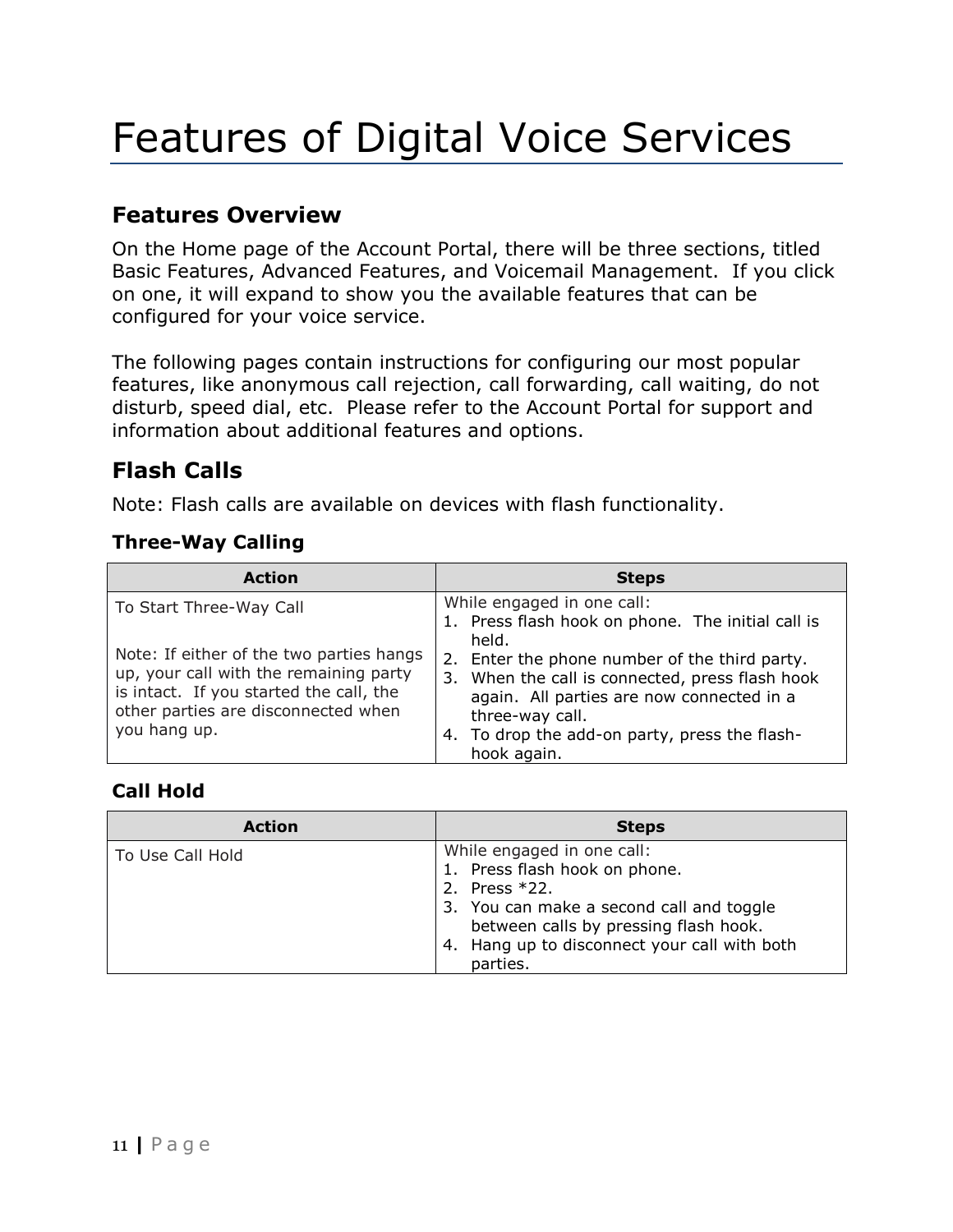## <span id="page-11-0"></span>**Anonymous Call Rejection (\*77)**

This feature allows you to reject calls from callers who have blocked the display of their number. Only deliberate anonymous numbers are rejected. Callers whose numbers are unavailable are not rejected. Callers that are rejected are informed that you are not accepting calls from unidentified callers. Your Phone does not ring and you do not receive any indication that they called. However, this does not apply to calls within your group. This feature is disabled by default.

| <b>Feature Category in Account Portal</b> | <b>Basic Features</b>                                                                                                                                                                                                                                                                             |
|-------------------------------------------|---------------------------------------------------------------------------------------------------------------------------------------------------------------------------------------------------------------------------------------------------------------------------------------------------|
| <b>Action</b>                             | <b>Steps</b>                                                                                                                                                                                                                                                                                      |
| To Enable                                 | 1. From the account portal, select the <b>On</b> radio<br>button and click Apply.<br>OR.                                                                                                                                                                                                          |
|                                           | 1. From the phone, press $*77$ .<br>2. Hang up the phone. The service is on.                                                                                                                                                                                                                      |
| To Disable                                | 1. From the account portal, select the <b>Off</b> radio<br>button and click Apply.<br><b>OR</b>                                                                                                                                                                                                   |
|                                           | 1. From the phone, press $*87$ .<br>2.<br>Hang up the phone. The service is off.                                                                                                                                                                                                                  |
| To Check Current Configuration            | 1.<br>From the phone, press *52*.<br>2. When activated, the announcement plays,<br>"The Anonymous Call Rejection Service is<br>currently activated". When deactivated, the<br>announcement plays, "The Anonymous Call<br>Rejection service is currently deactivated".<br>Hang up the phone.<br>3. |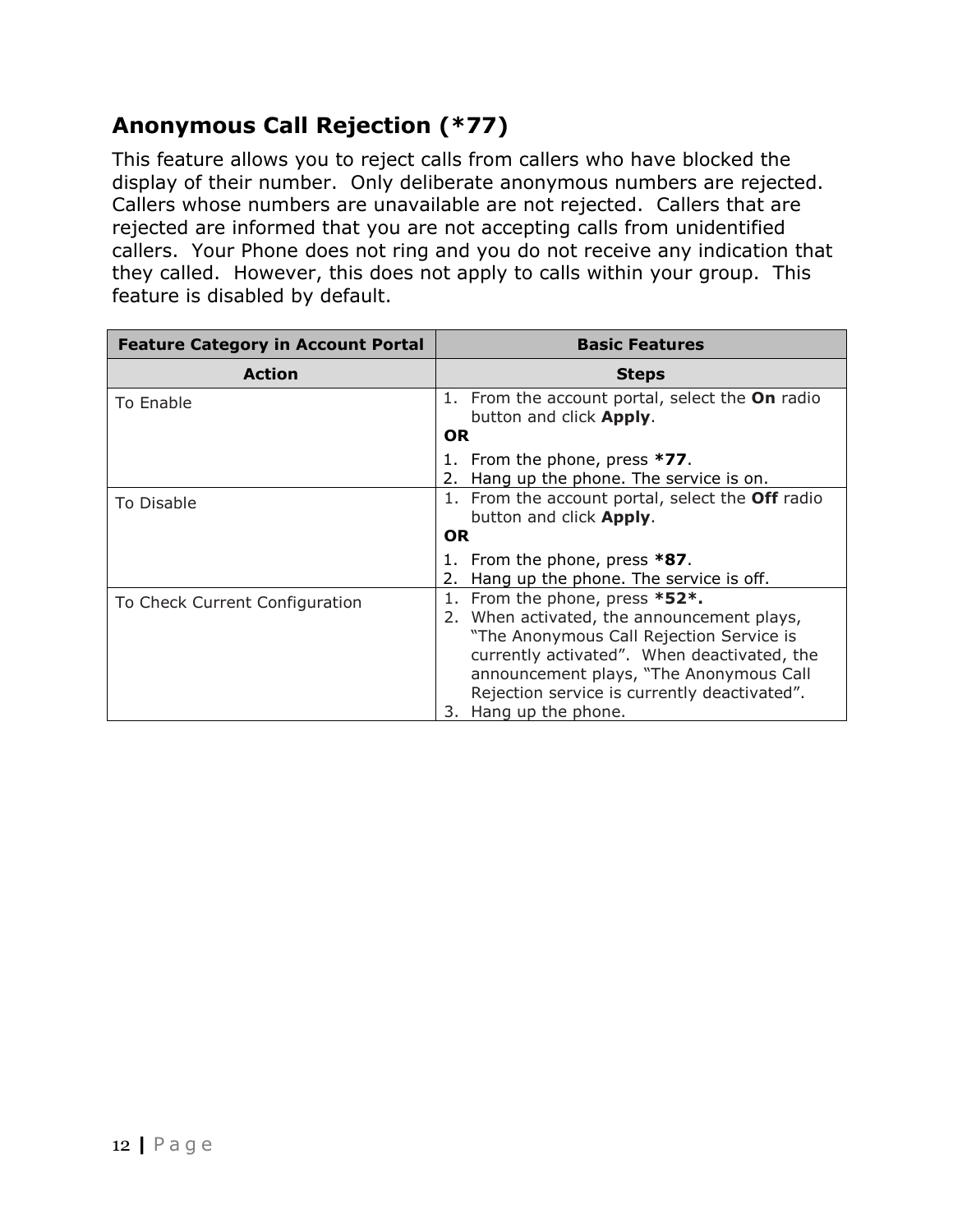## <span id="page-12-0"></span>**Automatic Callback**

This feature allows you to request notification when a busy line becomes idle and connects you without having to redial the phone number. While the feature is enabled, if you call a line and it is busy, you will be prompted to press 1 if you would like to be notified when the lines becomes available. A distinctive ring will be used to notify you when the user is available and when you take the phone off hook you will be connected to the other party. This feature is disabled by default.

| <b>Feature Category in Account Portal</b> | <b>Basic Features</b>                                                                                                                                                                                                                                                            |
|-------------------------------------------|----------------------------------------------------------------------------------------------------------------------------------------------------------------------------------------------------------------------------------------------------------------------------------|
| <b>Action</b>                             | <b>Steps</b>                                                                                                                                                                                                                                                                     |
| To Enable                                 | 1. From the account portal, select the On radio<br>button and click Apply.                                                                                                                                                                                                       |
| To Disable                                | 1. From the account portal, select the Off radio<br>button and click Apply.                                                                                                                                                                                                      |
| To Access Automatic Callback Menu         | From the phone, press #9.<br>2. Press * to cancel all outstanding Automatic<br>Callback (ACB) requests or select and<br>individual ACB request by pressing its<br>associated key.<br>3. Hang up the phone. Individual ACB requests<br>or all requests are cancelled or verified. |
| To Deactivate Automatic Callbacks         | From the phone, press #8.<br>1.<br>2. Hang up the phone. All pending ACB requests<br>are cancelled.                                                                                                                                                                              |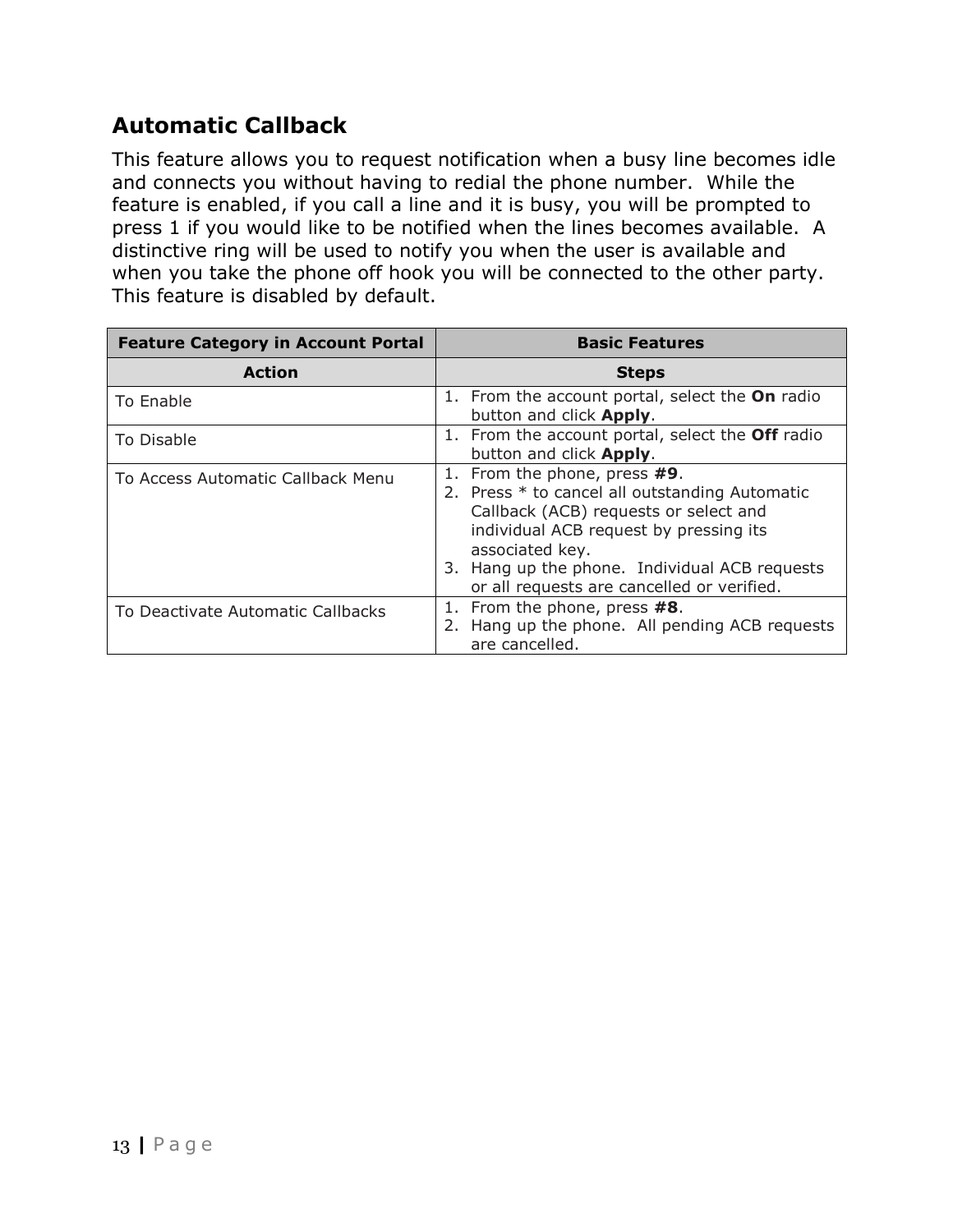### <span id="page-13-0"></span>**Broadworks Anywhere (\*11)**

Broadworks Anywhere extends your digital voice services so you can make and receive calls from any specified fixed phone, mobile phone, or soft client just as if it were your primary device. It also allows you to pull active calls from one phone to another.

| <b>Feature Category in Account Portal</b>        | <b>Advanced Features</b>                                                                                                                                                                                                                                                                                         |
|--------------------------------------------------|------------------------------------------------------------------------------------------------------------------------------------------------------------------------------------------------------------------------------------------------------------------------------------------------------------------|
| <b>Action</b>                                    | <b>Steps</b>                                                                                                                                                                                                                                                                                                     |
| To Add A New Location                            | 1. From the account portal, click the <b>Add</b> button.<br>2. Enter the phone number for the new phone.<br>3. Enter a description for the entry. (Optional)<br>4. Check 'Enable this Location' if you want the<br>service to be active immediately.<br>5. Click Apply.                                          |
| To Enable Broadworks Anywhere                    | 1. From the account portal, check 'Enable this<br>Location' and click Apply.                                                                                                                                                                                                                                     |
|                                                  | <b>OR</b>                                                                                                                                                                                                                                                                                                        |
|                                                  | 1. From the remote phone, call your main line<br>and enter your voicemail passcode when<br>prompted, then when you hear a dial tone,<br>press $*12$ .                                                                                                                                                            |
| To Disable Broadworks Anywhere                   | 1. From the account portal, check 'Enable this<br>Location' and click Apply.                                                                                                                                                                                                                                     |
|                                                  | <b>OR</b>                                                                                                                                                                                                                                                                                                        |
|                                                  | 1. From alternate phone, call your main line and<br>enter your voicemail passcode when<br>prompted, then when you hear a dial tone,<br>press *13.                                                                                                                                                                |
| To Pull Call from Main Line to Alternate<br>Line | 1. On the alternate line, call your main number<br>and then enter your voicemail passcode when<br>prompted.<br>2. Another recording will state "please enter the<br>destination digits" and a second dial tone will<br>be heard - at this time enter *11.<br>3. The call will be connected on the alternate line |
|                                                  | and disconnected from the main line.                                                                                                                                                                                                                                                                             |
| To Pull Call from Alternate Line to Main<br>Line | 1. From the main line, press *11.<br>The call will be connected on the main line<br>2.<br>and disconnected from the alternate line.                                                                                                                                                                              |

*\*\*This is an add-on service, if you are unsure whether you have subscribed to these service offerings - or wish to sign up for any of them - please contact us at (800) 392-8070.*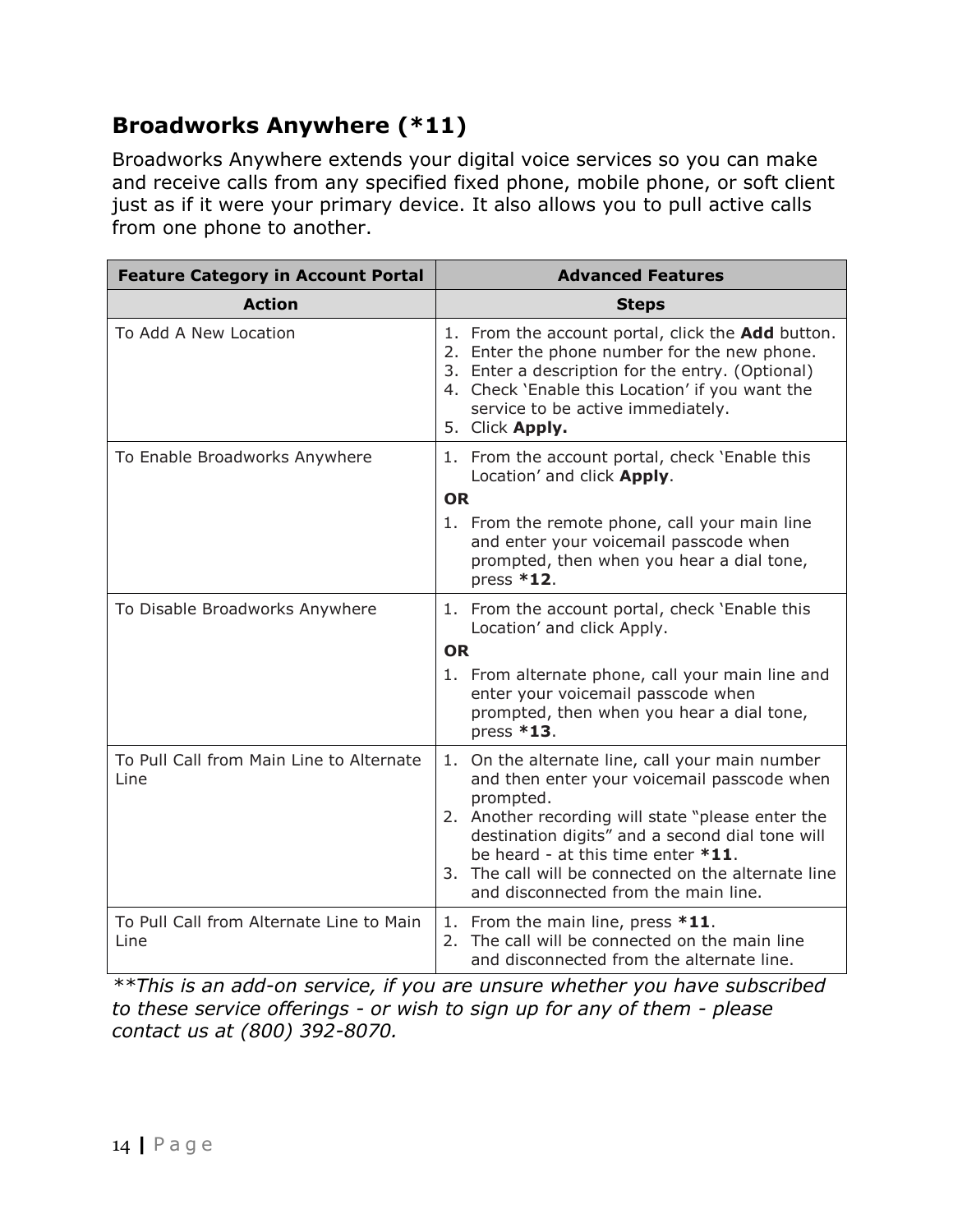## <span id="page-14-0"></span>**Call Forwarding Always (\*72/\*73)**

Call Forwarding Always allows you to forward all your incoming calls to a different location, such as your home office, cell phone, or directly to voicemail. You can also make your primary phone emit a short ring burst to inform you if you are next to your phone when the call is forwarded by using the Ring Reminder. This is important when you have forgotten the service is turned on and you are at your primary phone waiting to receive calls. Note that the location (number or extension) you forward your calls to must be permitted by your outgoing calling plan. This feature can be configured via the account portal or from your phone using feature access codes. This feature is disabled by default.

| <b>Feature Category in Account Portal</b> | <b>Basic Features</b>                                                                                                                                                         |
|-------------------------------------------|-------------------------------------------------------------------------------------------------------------------------------------------------------------------------------|
| <b>Action</b>                             | <b>Steps</b>                                                                                                                                                                  |
| To Enable CFA to Another Number           | 1. From the account portal, select the On radio<br>button, enter the number where you want<br>calls forwarded, and click Apply.                                               |
|                                           | <b>OR</b>                                                                                                                                                                     |
|                                           | 1. From the phone, press *72, followed by the<br>number where you want calls forwarded.<br>2. Hang up the phone. The service is on.                                           |
| To Disable CFA to Another Number          | 1. From the account portal, select the Off radio<br>button and click Apply.                                                                                                   |
|                                           | <b>OR</b>                                                                                                                                                                     |
|                                           | 1. From the phone, press *73.<br>Hang up the phone. The service is off.<br>2.                                                                                                 |
| To Enable CFA to Voicemail                | 1. From the phone, press $*21$ .<br>Hang up the phone. The service is on.<br>2.                                                                                               |
| To Disable CFA to Voicemail               | From the phone, press #21.<br>1.<br>Hang up the phone. The service is off.<br>2.                                                                                              |
| To Check Current Configuration            | 1. From the phone, press *21*. When<br>activated, the announcement plays "The Call<br>Forwarding Always service is currently<br>activated. The current forwarding destination |
|                                           | is <phone number="">."</phone>                                                                                                                                                |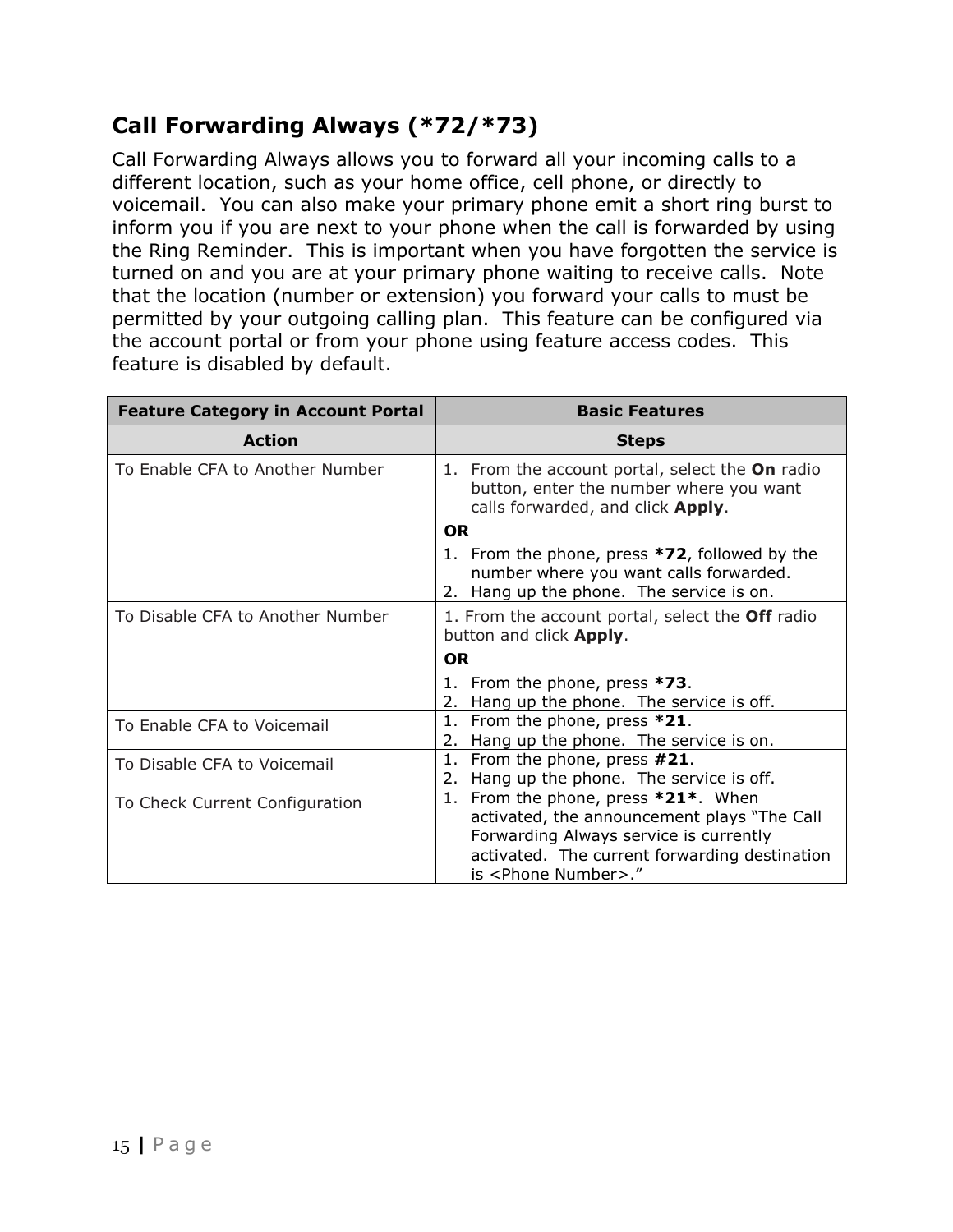## <span id="page-15-0"></span>**Call Forwarding Busy (\*90/\*91)**

This feature allows you to forward all your incoming calls to a different phone number if your phone is currently busy, instead of sending calls to your voicemail. This feature can be configured via the account portal or from your phone using feature access codes. This feature is disabled by default.

| <b>Feature Category in Account Portal</b>                                                                        | <b>Basic Features</b>                                                                                                                                                                                          |
|------------------------------------------------------------------------------------------------------------------|----------------------------------------------------------------------------------------------------------------------------------------------------------------------------------------------------------------|
| <b>Action</b>                                                                                                    | <b>Steps</b>                                                                                                                                                                                                   |
| To Enable CFB to Another Number<br>*Note: If call waiting is enabled, this<br>could cause calls to be treated as | 1. From the account portal, select the On radio<br>button, enter the number where you want calls<br>forwarded, and click Apply.<br><b>OR</b>                                                                   |
| unanswered, instead of busy.                                                                                     | 1. From the phone, press <b>*90</b> , followed by the<br>number where you want calls forwarded.<br>2. Hang up the phone. The service is on.                                                                    |
| To Disable CFB to Another Number                                                                                 | 1. From the account portal, select the Off radio<br>button and click Apply.                                                                                                                                    |
|                                                                                                                  | <b>OR</b>                                                                                                                                                                                                      |
|                                                                                                                  | 1. From the phone, press *91.<br>2. Hang up the phone. The service is off.                                                                                                                                     |
| To Enable CFB to Voicemail                                                                                       | 1. From the phone, press *40, followed by the<br>number where you want calls forwarded.<br>Hang up the phone. The service is on.<br>2.                                                                         |
| To Disable CFB to Voicemail                                                                                      | From the phone, press #40.<br>1.<br>Hang up the phone. The service is off.<br>2.                                                                                                                               |
| To Check Current Configuration                                                                                   | 1. From the phone, press *67*. When<br>activated, the announcement plays, "The Call<br>Forwarding Busy Service is currently<br>activated. The current forwarding destination<br>is <phone number="">."</phone> |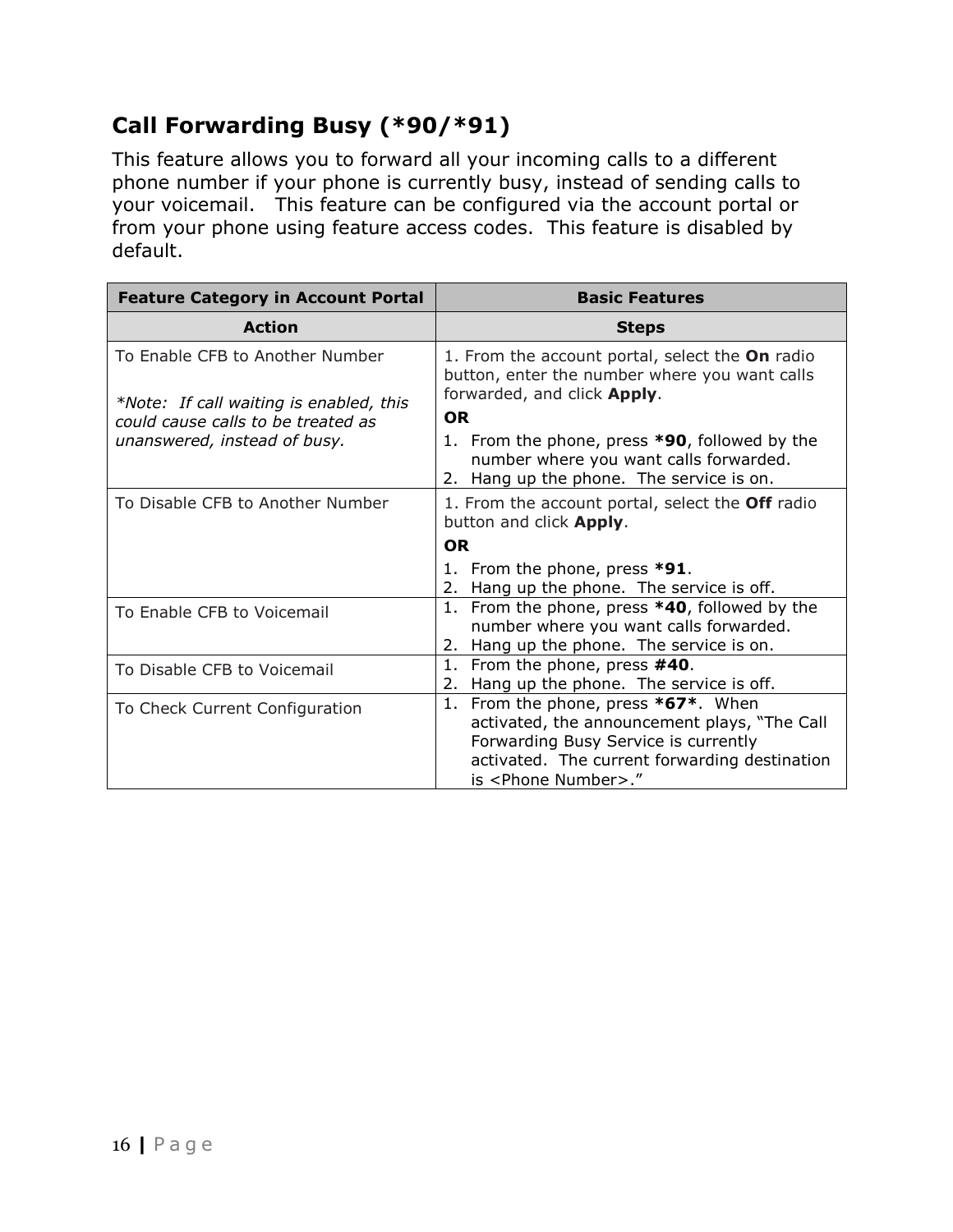## <span id="page-16-0"></span>**Call Forwarding No Answer (\*92/\*93)**

Call Forwarding No Answer allows you to forward all of your calls to a different number when you do not answer the phone, instead of sending calls to your voicemail. This feature can be configured via the account portal or from your phone using feature access codes. This feature is disabled by default.

| <b>Feature Category in Account Portal</b> | <b>Basic Features</b>                                                                                                                                                                                                    |
|-------------------------------------------|--------------------------------------------------------------------------------------------------------------------------------------------------------------------------------------------------------------------------|
| <b>Action</b>                             | <b>Steps</b>                                                                                                                                                                                                             |
| To Enable CFNA to Another Number          | 1. From the account portal, select the On radio<br>button, enter the number where you want calls<br>forwarded, and click Apply.                                                                                          |
|                                           | <b>OR</b>                                                                                                                                                                                                                |
|                                           | 1. From the phone, press *92, followed by the<br>number where you want calls forwarded.<br>2. Hang up the phone. The service is on.                                                                                      |
| To Disable CFNA to Another Number         | 1. From the account portal, select the Off radio<br>button and click <b>Apply</b> .                                                                                                                                      |
|                                           | OR.                                                                                                                                                                                                                      |
|                                           | 1. From the phone, press *93.                                                                                                                                                                                            |
|                                           | Hang up the phone. The service is off.<br>2.                                                                                                                                                                             |
| To Enable CFNA to Voicemail               | From the phone, press *41.<br>1.                                                                                                                                                                                         |
|                                           | Hang up the phone. The service is on.<br>2.                                                                                                                                                                              |
| To Disable CFNA to Voicemail              | From the phone, press #41.<br>1.<br>Hang up the phone. The service is off.<br>2.                                                                                                                                         |
| To Check Current Configuration            | 1. From the phone, press *61*. When<br>activated, the announcement plays, "The Call<br>Forwarding No Answer service is currently<br>activated. The current call forwarding<br>destination is <phone number="">."</phone> |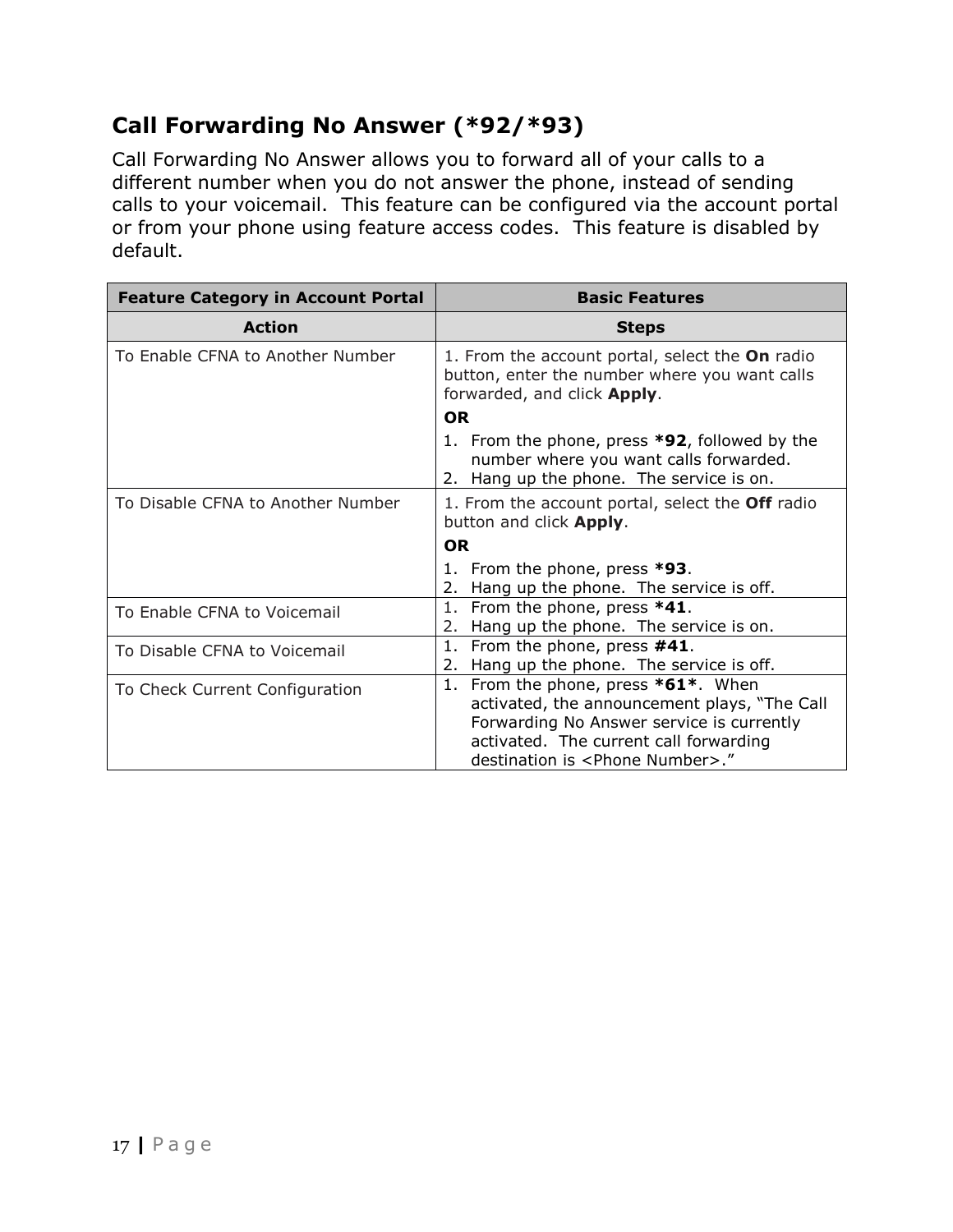## <span id="page-17-0"></span>**Call Forwarding Not Reachable (\*94/\*95)**

Call Forwarding Not Reachable automatically forwards your incoming calls to a different number if the device your phone is connected to loses contact with our Digital Voice System. This feature is disabled by default.

| <b>Feature Category in Account Portal</b> | <b>Basic Features</b>                                                                                                                                                                                                    |
|-------------------------------------------|--------------------------------------------------------------------------------------------------------------------------------------------------------------------------------------------------------------------------|
| <b>Action</b>                             | <b>Steps</b>                                                                                                                                                                                                             |
| To Enable                                 | 1. From the account portal, select the On radio<br>button, enter the number where you want calls<br>forwarded, and click Apply.                                                                                          |
|                                           | <b>OR</b>                                                                                                                                                                                                                |
|                                           | 1. From the phone, press *94, followed by the<br>number where you want calls forwarded.<br>Hang up the phone. The service is on.<br>2.                                                                                   |
| To Disable                                | 1. From the account portal, select the <b>Off</b> radio<br>button and click Apply.                                                                                                                                       |
|                                           | <b>OR</b>                                                                                                                                                                                                                |
|                                           | 1. From the phone, press *95.<br>Hang up the phone. The service is off.<br>2.                                                                                                                                            |
| To Check Current Configuration            | 1. From the phone, press *63*. When<br>activated, the announcement plays, "The Call<br>Forwarding No Answer service is currently<br>activated. The current call forwarding<br>destination is <phone number="">."</phone> |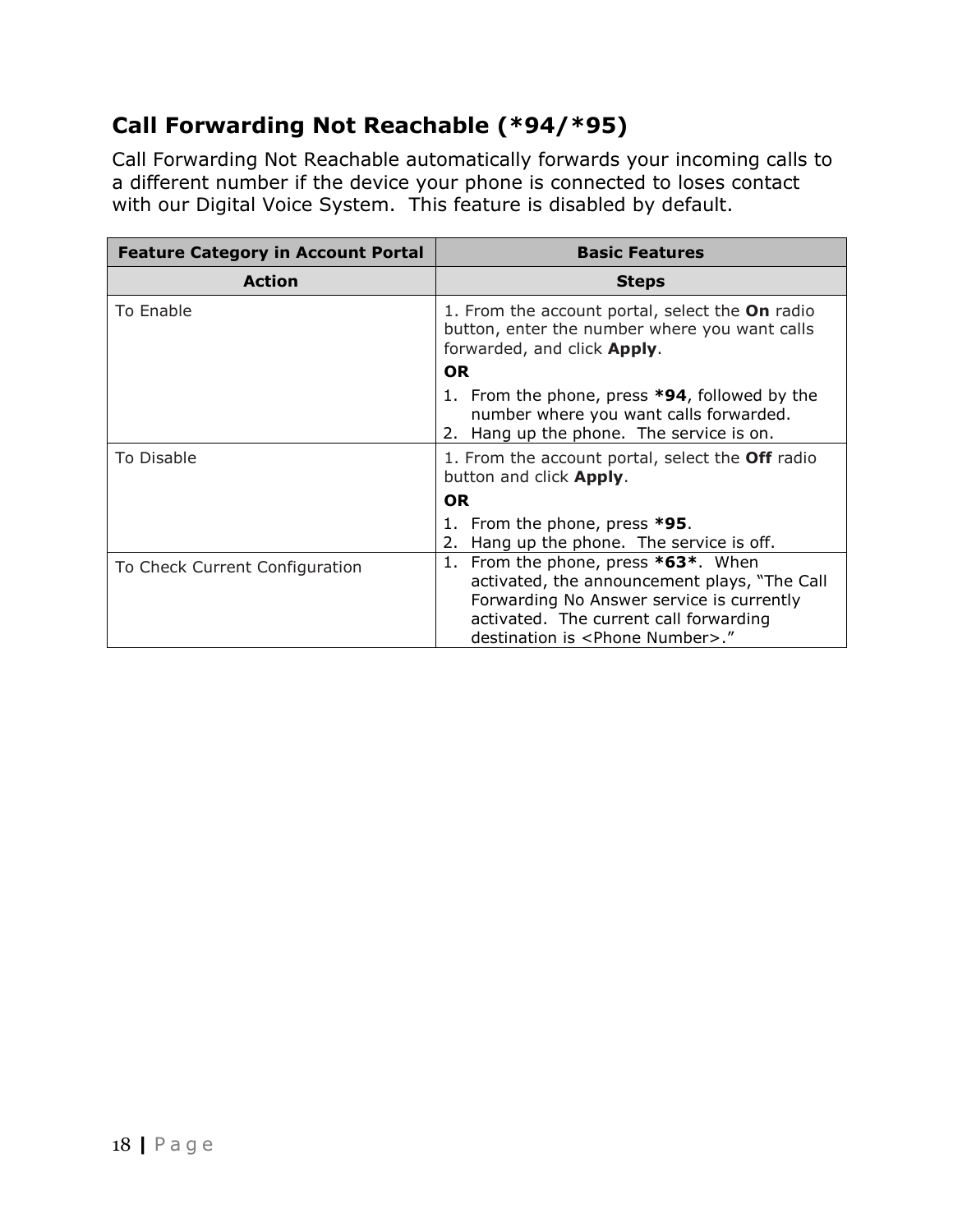## <span id="page-18-0"></span>**Call Forwarding Selective (#76/#77)**

Call Forwarding Selective allows you to forward specific calls matching your pre-defined criteria to a different phone number. The criteria for each Call Forwarding Selective entry can be a list of up to 12 phone numbers and a specified time schedule. All criteria for an entry must be satisfied for an inbound call to be forwarded (phone number, day of week, and time of day). If the call is not forwarded, it continues as if the service was not turned on. This feature is disabled by default.

| <b>Feature Category in Account Portal</b>                                                                                                                                                                                                         | <b>Basic Features</b>                                                                                                                                                                                                                                                                                                             |
|---------------------------------------------------------------------------------------------------------------------------------------------------------------------------------------------------------------------------------------------------|-----------------------------------------------------------------------------------------------------------------------------------------------------------------------------------------------------------------------------------------------------------------------------------------------------------------------------------|
| <b>Action</b>                                                                                                                                                                                                                                     | <b>Steps</b>                                                                                                                                                                                                                                                                                                                      |
| To Add a Call Forwarding Selective<br>Entry<br>*Note: If you are using the 'Default<br>Forward' option, then a 'Default Call<br>Forward to phone number' has to be<br>entered first and applied before you<br>can add an entry using that option. | 1. From the account portal, enter a Name for the<br>entry in the Description field.<br>2. Select a Time Schedule from the drop down:<br>either 'Every Day All Day' or a preconfigured<br>Time Schedule.<br>3. Select and configure a 'Forwarding to:' option.<br>4. Select and configure a 'Calls from:' option.<br>5. Click Add. |
| To Update A Call Forwarding Selective<br>Entry                                                                                                                                                                                                    | 1. Click Edit beside the entry you want to<br>update.<br>2. The existing configuration will auto populate<br>into the fields. Make the required changes to<br>the configuration.<br>3. Click Update.                                                                                                                              |
| To Remove A Call Forwarding Selective<br>Entry                                                                                                                                                                                                    | 1. Click Edit beside the entry you want to<br>remove and click the <b>Delete</b> button.                                                                                                                                                                                                                                          |
| <b>To Enable</b>                                                                                                                                                                                                                                  | 1. From the account portal, select the On radio<br>button and click Apply.<br><b>OR</b>                                                                                                                                                                                                                                           |
|                                                                                                                                                                                                                                                   | If at least 1 CFS entry and a default call forward<br>number have been configured in the account<br>portal, then you can activate from the phone by<br>doing the following:<br>1. From the phone, press #76.<br>2. Hang up the phone. The service is on.                                                                          |
| To Disable                                                                                                                                                                                                                                        | 1. From the account portal, select the Off radio<br>button and click Apply.<br><b>OR</b>                                                                                                                                                                                                                                          |
|                                                                                                                                                                                                                                                   | 1. From the phone, press #77.<br>2. Hang up the phone. The service is off.                                                                                                                                                                                                                                                        |

## <span id="page-18-1"></span>**Call Return (\*69)**

Use this feature to call the last party who called your number, whether or not the call was answered.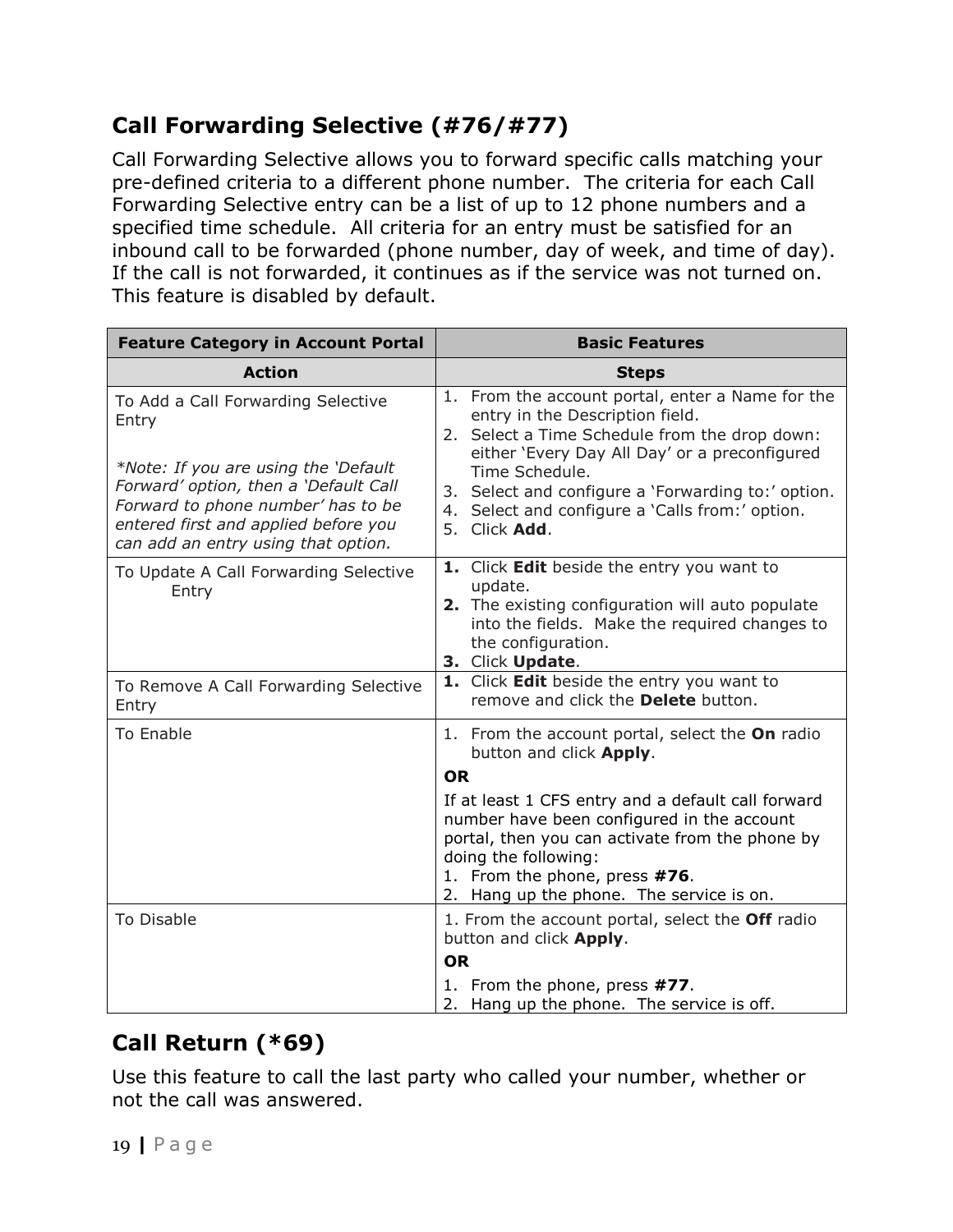| <b>Feature Category in Account Portal</b> | <b>Basic Features</b>                                                                                                                                 |
|-------------------------------------------|-------------------------------------------------------------------------------------------------------------------------------------------------------|
| <b>Action</b>                             | <b>Steps</b>                                                                                                                                          |
| To Use Call Return                        | While engaged in call to be transferred:<br>1. From the phone, press *69. A call will<br>automatically be placed to the last party who<br>called you. |

#### <span id="page-19-0"></span>**Call Waiting**

Call Waiting allows you to receive another call while you are on the phone. You can turn it on or off for all calls and then selectively turn it back on or off using the feature access codes. This feature is enabled by default.

| <b>Feature Category in Account Portal</b> | <b>Basic Features</b>                                                                                                                                                                                            |
|-------------------------------------------|------------------------------------------------------------------------------------------------------------------------------------------------------------------------------------------------------------------|
| <b>Action</b>                             | <b>Steps</b>                                                                                                                                                                                                     |
| To Enable Call Waiting on All Calls       | 1. From the account portal, select the On radio<br>button and click Apply.<br>2. Optionally, you can disable calling line ID<br>delivery on call waiting by checking the box<br>and clicking Apply.              |
| To Disable Call Waiting on All Calls      | 1. From the account portal, select the <b>Off</b> radio<br>button and click Apply.                                                                                                                               |
| To Enable/Disable on a Per Call Basis     | 1. From the phone, press *70 to enable/disable<br>the feature.<br>2. Place the call.<br>Hang up the phone. Future calls will use the<br>3.<br>current call waiting default unless you repeat<br>the steps above. |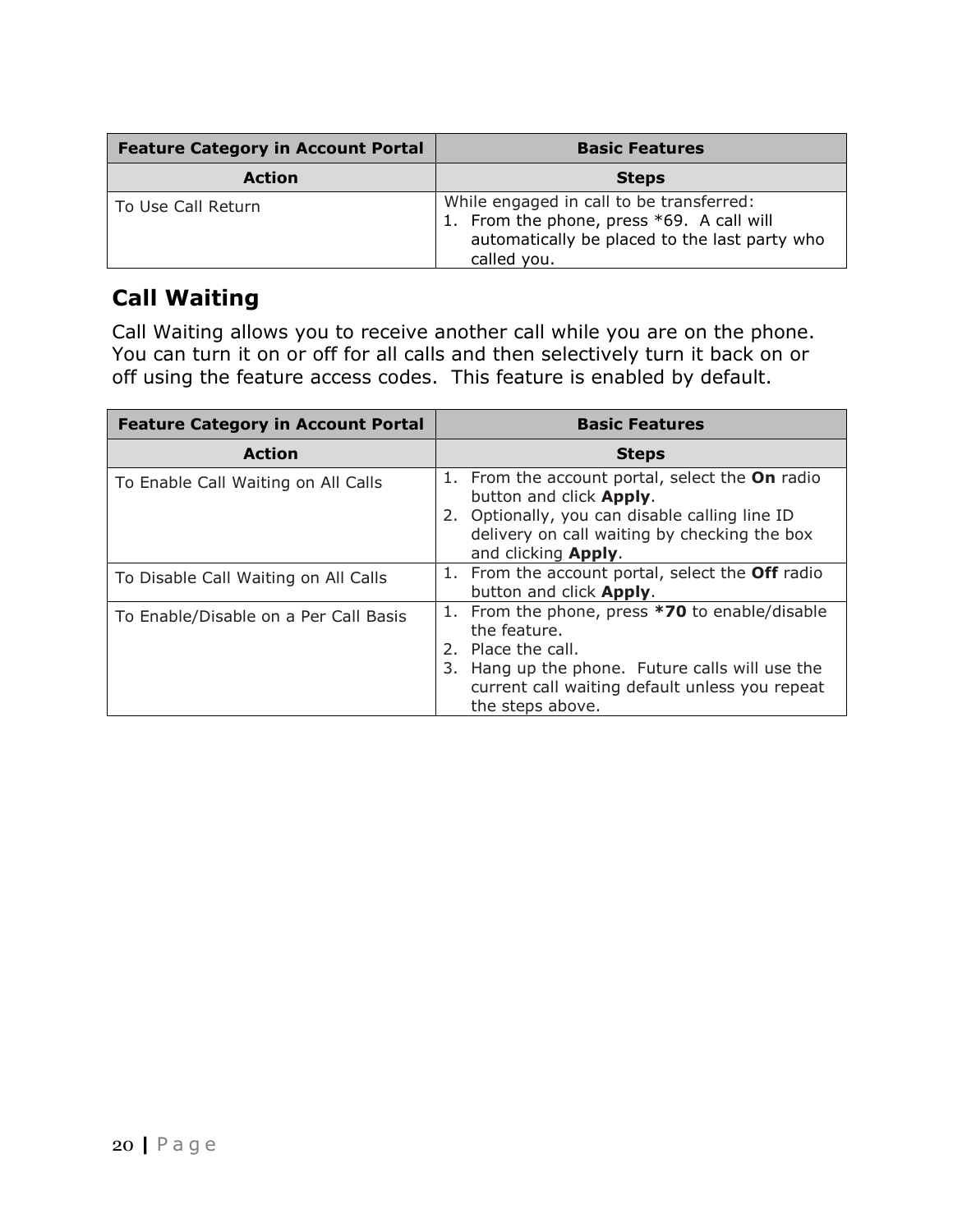## <span id="page-20-0"></span>**Calling Line ID Delivery Blocking (\*31/#31/\*67)**

Calling Line ID Delivery Blocking allows you to block your number from being shown when calling other numbers. Members of your group can still see your number when they are called. You have the choice of turning it on or off for all calls and then selectively turning it back on or off using the feature access codes. This feature is disabled by default.

| <b>Feature Category in Account Portal</b>           | <b>Basic Features</b>                                                                                                                                                                                                                                                                |
|-----------------------------------------------------|--------------------------------------------------------------------------------------------------------------------------------------------------------------------------------------------------------------------------------------------------------------------------------------|
| <b>Action</b>                                       | <b>Steps</b>                                                                                                                                                                                                                                                                         |
| To Enable Calling Line ID Delivery on<br>All Calls  | 1. From the account portal, select the <b>On</b> radio<br>button and click Apply.                                                                                                                                                                                                    |
|                                                     | <b>OR</b>                                                                                                                                                                                                                                                                            |
|                                                     | 1. From the phone, press *31.<br>2. Hang up the phone. The service is on.                                                                                                                                                                                                            |
| To Disable Calling Line ID Delivery on<br>All Calls | 1. From the account portal, select the Off radio<br>button and click Apply.                                                                                                                                                                                                          |
|                                                     | <b>OR</b>                                                                                                                                                                                                                                                                            |
|                                                     | 1. From the phone, press #31.<br>2. Hang up the phone. The service is off.                                                                                                                                                                                                           |
| To Enable/Disable on a Per Call Basis               | 1. From the phone, press $*67$ to enable/disable<br>the feature.<br>2. Place the call.<br>3. Hang up the phone. Future calls will use the<br>current Calling Line ID Delivery default unless<br>you repeat the steps above.                                                          |
| To Check Current Configuration                      | 1. From the phone, press *54*. When<br>activated, the announcement plays, "Your<br>phone number is currently blocked from the<br>party you are calling". When deactivated, the<br>announcement plays, "Your phone number is<br>currently available to the party you are<br>calling." |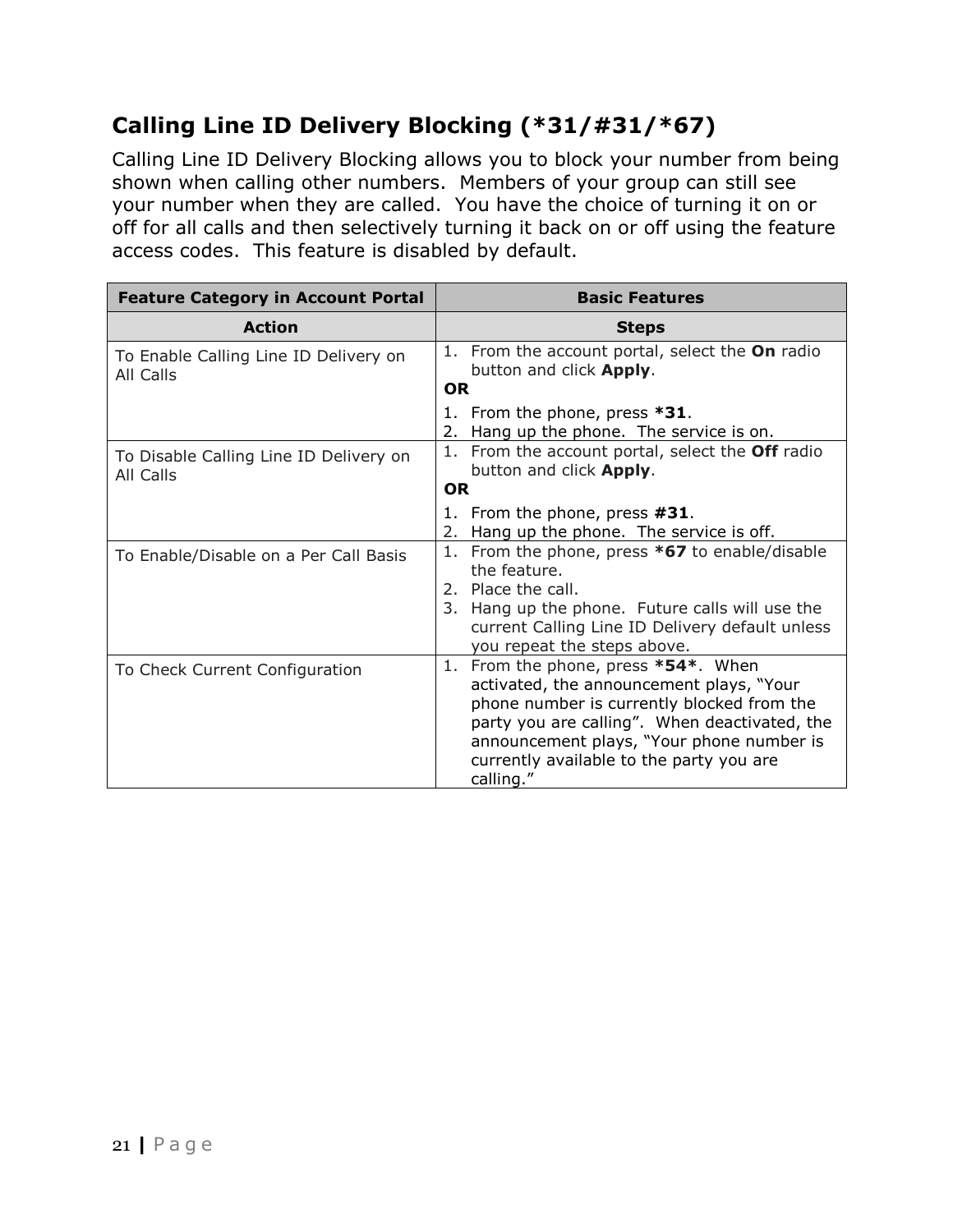#### <span id="page-21-0"></span>**CommPilot Express**

CommPilot Express allows you to pre-configure four profiles to control your inbound calls. These profiles can quickly be changed using the web or phone when you leave your desk or when you are at a remote location. If you use CommPilot Express, it takes precedence over some of your other service settings associated with processing incoming calls.

| <b>Feature Category in Account Portal</b> | <b>Basic Features</b>                                                                                                                                                                        |
|-------------------------------------------|----------------------------------------------------------------------------------------------------------------------------------------------------------------------------------------------|
| <b>Action</b>                             | <b>Steps</b>                                                                                                                                                                                 |
| To Configure                              | 1. From the account portal, enter the required<br>information for any/all of the following<br>profiles:<br>Available - In the Office<br>Available - Out of the Office<br>Busy<br>Unavailable |
|                                           | Click <b>Apply</b> .<br>2.                                                                                                                                                                   |
| To Enable                                 | 1. Select the 'Current Profile' you want enabled<br>from the dropdown menu and click Apply.                                                                                                  |
| To Disable                                | 1. Select None from the 'Current Profile'<br>dropdown menu and click Apply.                                                                                                                  |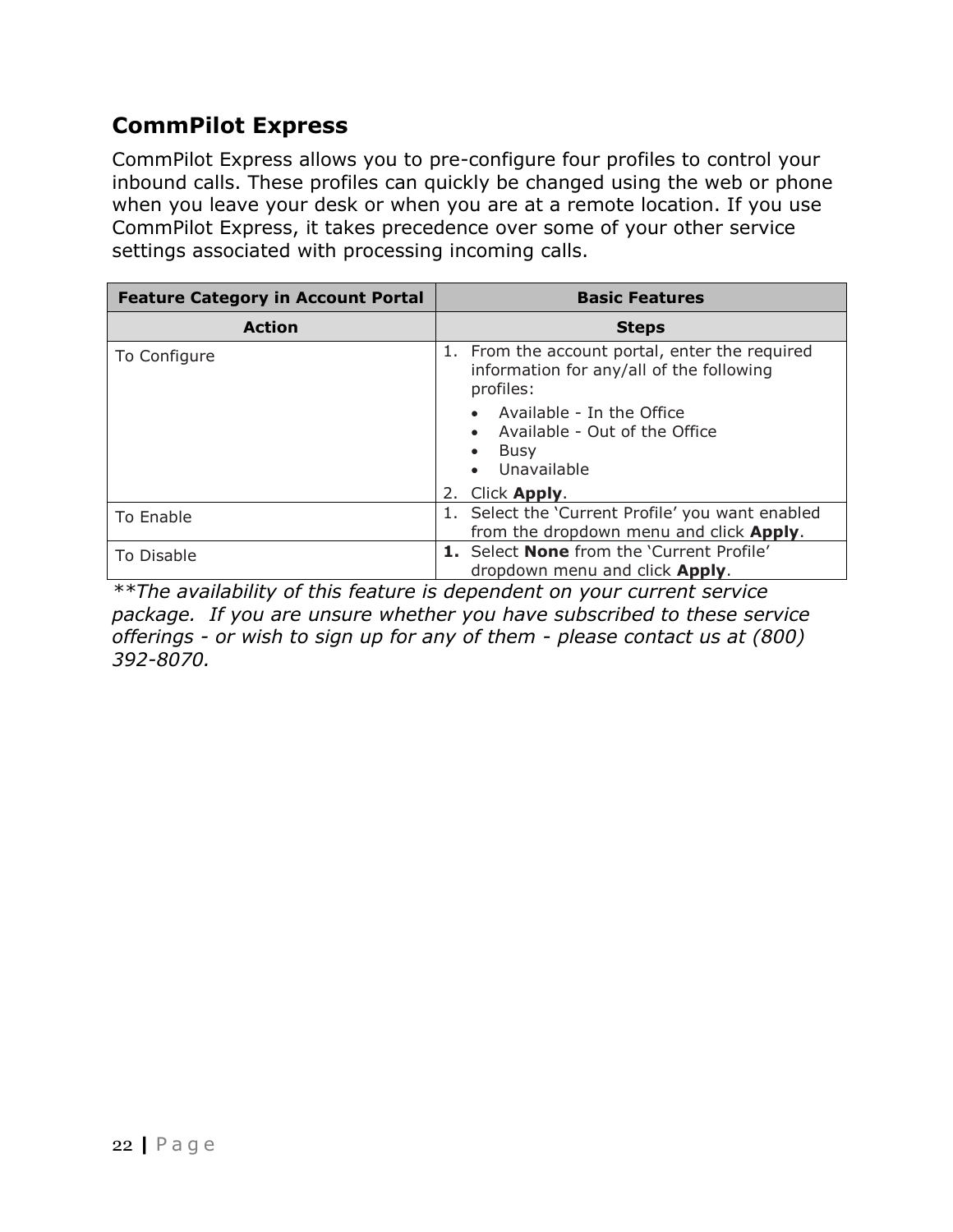## <span id="page-22-0"></span>**Do Not Disturb (\*78/\*79)**

This feature allows you to send your calls directly to voicemail without ringing your phone. In addition, you can make your primary phone emit a short ring burst to inform you when the call is being sent to voicemail by using the Ring Reminder. This is useful when you have forgotten the service is turned on and you are at your phone waiting to receive calls. This feature is disabled by default.

| <b>Feature Category in Account Portal</b> | <b>Basic Features</b>                                                                                                                                                                         |
|-------------------------------------------|-----------------------------------------------------------------------------------------------------------------------------------------------------------------------------------------------|
| <b>Action</b>                             | <b>Steps</b>                                                                                                                                                                                  |
| To Enable Do Not Disturb                  | 1. From the account portal, select the <b>On</b> radio<br>button and click Apply.<br>2. Optionally, you can check the box to play the<br>ring reminder when a call is forwarded.<br><b>OR</b> |
|                                           | 1. From the phone, press *78.<br>2. Hang up the phone. The service is on.                                                                                                                     |
| To Disable Do Not Disturb                 | 1. From the account portal, select the <b>Off</b> radio<br>button and click Apply.                                                                                                            |
|                                           | <b>OR</b><br>1. From the phone, press *79.                                                                                                                                                    |
|                                           | 2. Hang up the phone. The service is on.                                                                                                                                                      |

#### <span id="page-22-1"></span>**Last Number Redial (\*66)**

This feature can be used to easily redial the last number you called.

| <b>Feature Category in Account Portal</b> | <b>Basic Features</b>                                                                    |
|-------------------------------------------|------------------------------------------------------------------------------------------|
| <b>Action</b>                             | <b>Steps</b>                                                                             |
| To Redial the Last Number                 | 1. From your phone, press *66.<br>2. The last phone number you dialed will be<br>dialed. |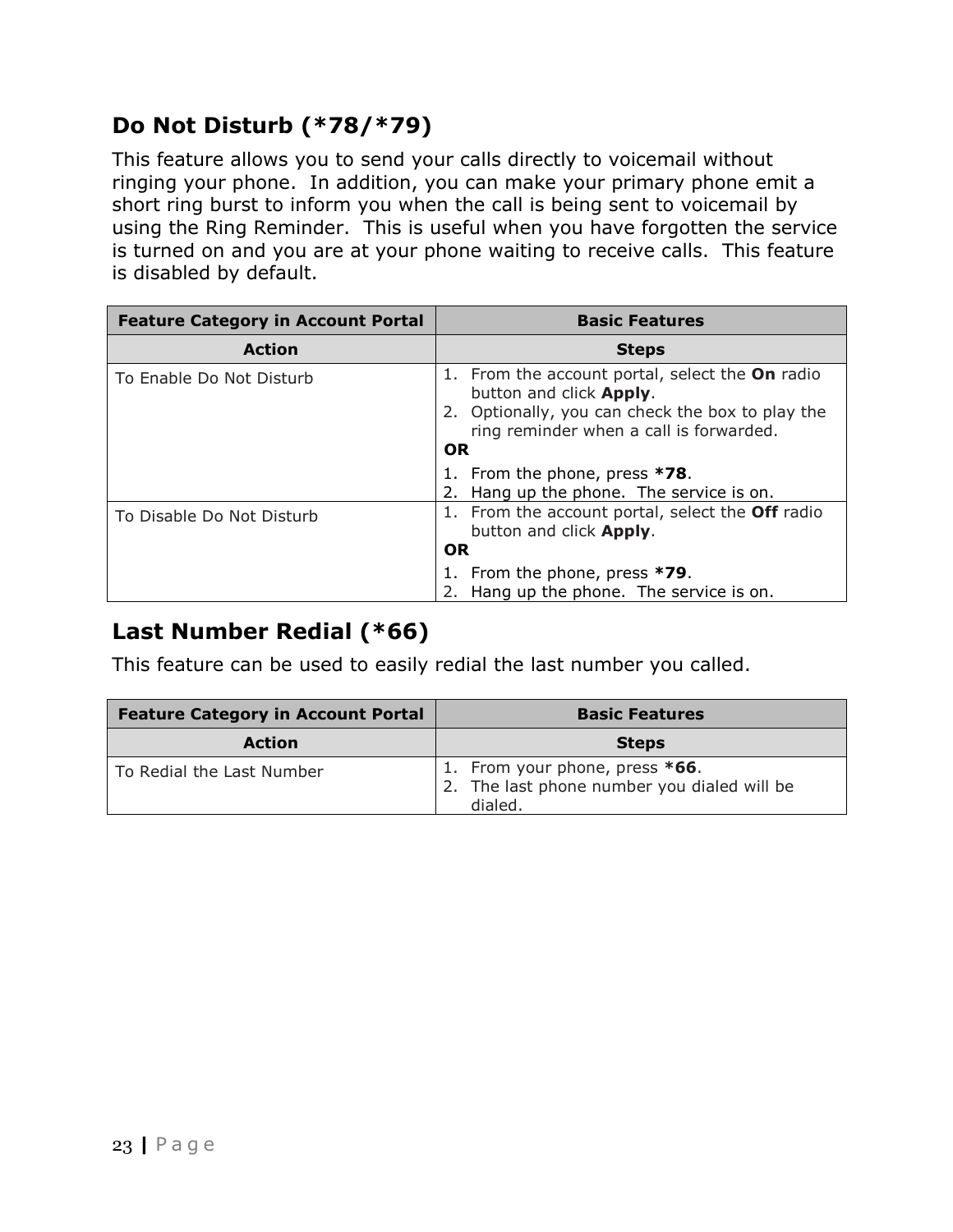#### <span id="page-23-0"></span>**Priority Alert**

Priority Alert allows you to make your phone ring with a different ring based on your pre-defined criteria. Use this service if you want to know when a specific person calls such as your manager or spouse or when you would like to easily tell when a call is from inside your group or outside your group. The criteria for each Priority Alert entry can be a list of up to 12 phone numbers or digit patterns and specified time schedule. All criteria for an entry must be true for the phone to ring with a different tone (phone number, day of week, and time of day). This feature is disabled by default.

| <b>Feature Category in Account Portal</b> | <b>Advanced Features</b>                                                                                                                                                                                                                                                                                                                                            |
|-------------------------------------------|---------------------------------------------------------------------------------------------------------------------------------------------------------------------------------------------------------------------------------------------------------------------------------------------------------------------------------------------------------------------|
| <b>Action</b>                             | <b>Steps</b>                                                                                                                                                                                                                                                                                                                                                        |
| To Add a Priority Alert Entry             | 1. From the account portal, enter a Name for the<br>entry in the Description field.<br>2. Select either 'Play priority alert' or 'Do not use<br>priority alert'.<br>3. Select a Time Schedule from the drop down,<br>either 'Every Day All Day' or a preconfigured<br>Time Schedule.<br>4. Select and configure a 'Calls from:' option.<br>Click <b>Add</b> .<br>5. |
|                                           |                                                                                                                                                                                                                                                                                                                                                                     |
| To Remove A Priority Alert Entry          | 1. Click Edit beside the entry you want to<br>remove and click the Delete button.                                                                                                                                                                                                                                                                                   |
| To Enable                                 | 1. Click the <b>Active</b> checkbox beside each entry<br>you want to be active and click <b>Apply</b> .                                                                                                                                                                                                                                                             |
| To Disable                                | 1. From the account portal, select the Off radio<br>button and click Apply.                                                                                                                                                                                                                                                                                         |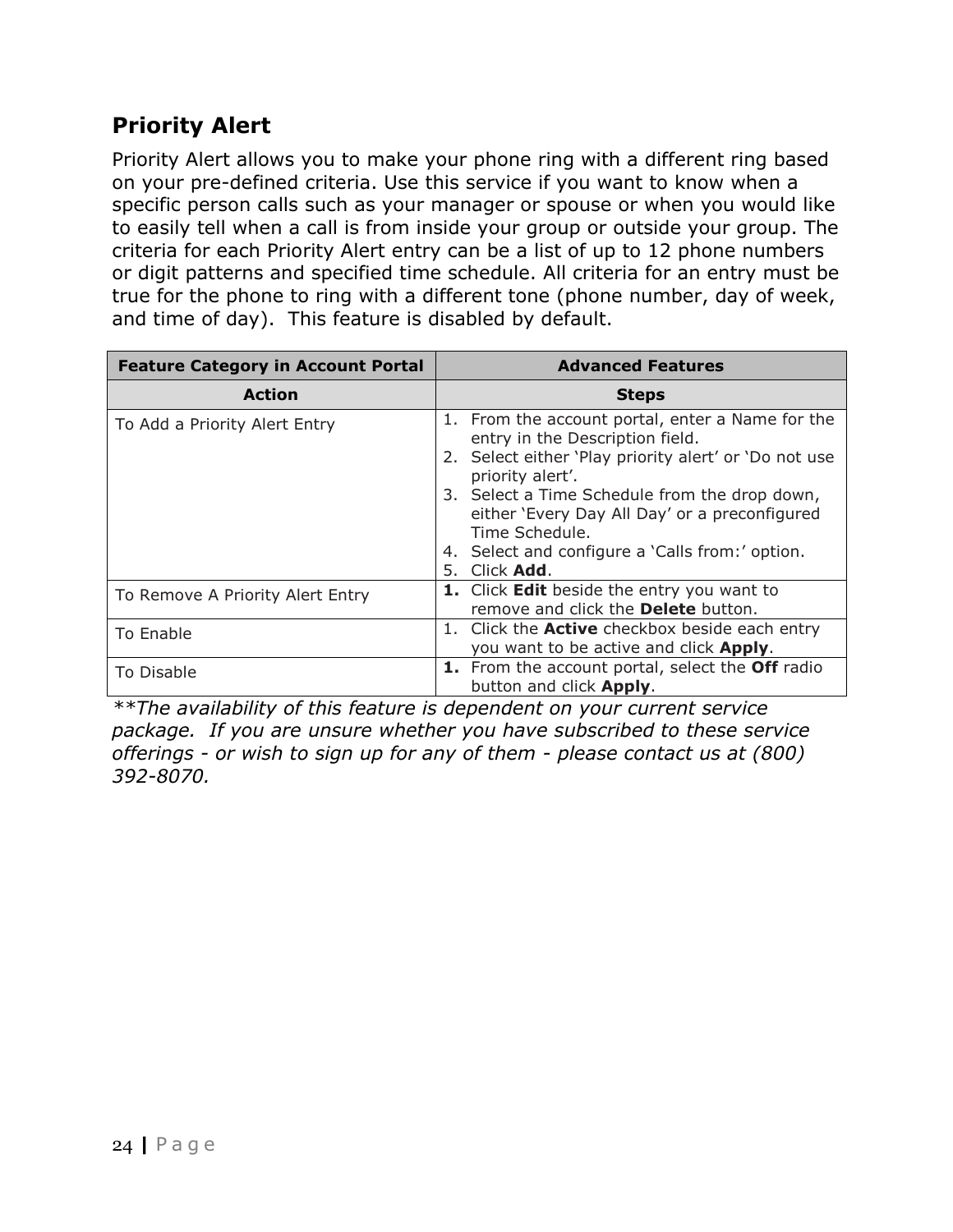### <span id="page-24-0"></span>**Selective Call Acceptance**

Selective Call Acceptance allows you to receive only calls that meet your pre-defined criteria. The criteria for each Selective Acceptance entry can be a list of up to 12 phone numbers or digit patterns and a specified time schedule. All criteria for an entry must be true for you to receive the call. This feature is disabled by default.

| <b>Feature Category in Account Portal</b>      | <b>Advanced Features</b>                                                                                                                                                                                                                                                                                                                                                                                           |
|------------------------------------------------|--------------------------------------------------------------------------------------------------------------------------------------------------------------------------------------------------------------------------------------------------------------------------------------------------------------------------------------------------------------------------------------------------------------------|
| <b>Action</b>                                  | <b>Steps</b>                                                                                                                                                                                                                                                                                                                                                                                                       |
| To Add a Selective Call Acceptance<br>Entry    | 1. From the account portal, enter a Name for the<br>entry in the Description field.<br>2. Select either 'Accept call' or 'Do not accept<br>call'.<br>3. Select a Time Schedule from the drop down:<br>either 'Every Day All Day' or a preconfigured<br>Time Schedule.<br>4. Select and configure a 'Calls from:' option.<br>5. Click Add. This feature is enabled<br>automatically after the entry has been added. |
| To Remove a Selective Call Acceptance<br>Entry | 1. Click Edit beside the entry you want to<br>remove and click the <b>Delete</b> button.                                                                                                                                                                                                                                                                                                                           |
| To Enable                                      | The feature is enabled automatically after a<br>Selective Call Acceptance entry has been added.<br>If the feature has been disabled and needs to be<br>reactivated, follow the instructions below:                                                                                                                                                                                                                 |
|                                                | 1. From the account portal, click the <b>Active</b><br>checkbox beside each entry you want to be<br>active and click Apply.                                                                                                                                                                                                                                                                                        |
| To Disable                                     | 1. From the account portal, uncheck the Active<br>checkbox beside each entry you want to be<br>disabled and click Apply.                                                                                                                                                                                                                                                                                           |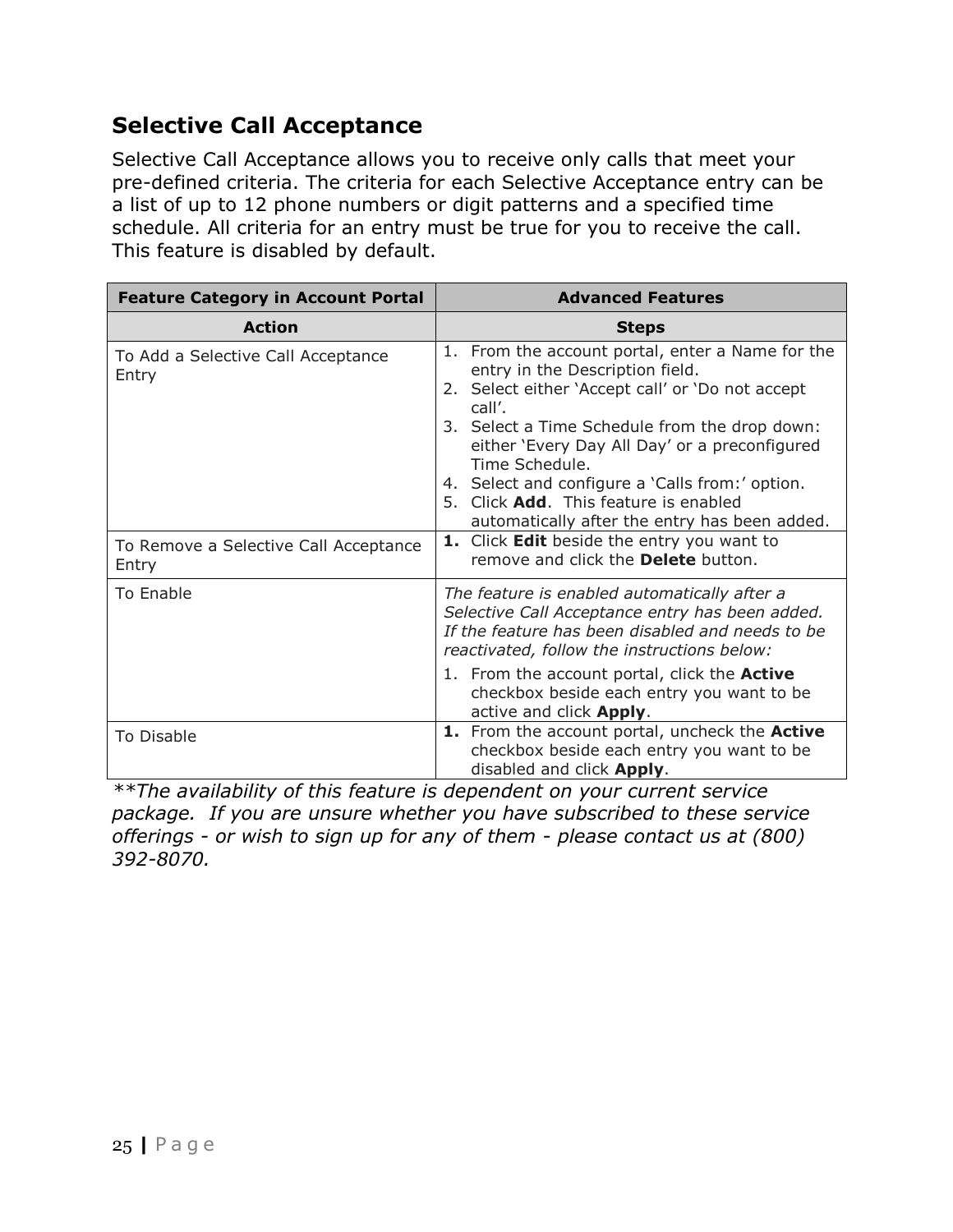### <span id="page-25-0"></span>**Selective Call Rejection**

Selective Call Rejection allows you to reject calls that meet your pre-defined criteria. These callers will be given an announcement that you cannot be reached. Use this feature to prevent nuisance calls from people you would rather not talk to. The criteria for each Selective Call Rejection entry can be a list of up to 12 phone numbers or digit patterns and a specified time schedule. All criteria for an entry must be true to reject the call. This feature is disabled by default.

| <b>Feature Category in Account Portal</b>     | <b>Advanced Features</b>                                                                                                                                                                                                                                                                                                                                                                                           |
|-----------------------------------------------|--------------------------------------------------------------------------------------------------------------------------------------------------------------------------------------------------------------------------------------------------------------------------------------------------------------------------------------------------------------------------------------------------------------------|
| <b>Action</b>                                 | <b>Steps</b>                                                                                                                                                                                                                                                                                                                                                                                                       |
| To Add a Selective Call Rejection Entry       | 1. From the account portal, enter a Name for the<br>entry in the Description field.<br>2. Select either 'Reject call' or 'Do not reject<br>call'.<br>3. Select a Time Schedule from the drop down:<br>either 'Every Day All Day' or a preconfigured<br>Time Schedule.<br>4. Select and configure a 'Calls from:' option.<br>5. Click Add. This feature is enabled<br>automatically after the entry has been added. |
| To Remove a Selective Call Rejection<br>Entry | 1. Click Edit beside the entry you want to<br>remove and click the <b>Delete</b> button.                                                                                                                                                                                                                                                                                                                           |
| <b>To Enable</b>                              | The feature is enabled automatically after a<br>Selective Call Rejection entry has been added. If<br>the feature has been disabled and needs to be<br>reactivated, follow the instructions below:                                                                                                                                                                                                                  |
|                                               | 1. From the account portal, click the Active<br>checkbox beside each entry you want to be<br>active and click <b>Apply</b> .                                                                                                                                                                                                                                                                                       |
| To Disable                                    | 1. From the account portal, uncheck the Active<br>checkbox beside each entry you want to be<br>disabled and click Apply.                                                                                                                                                                                                                                                                                           |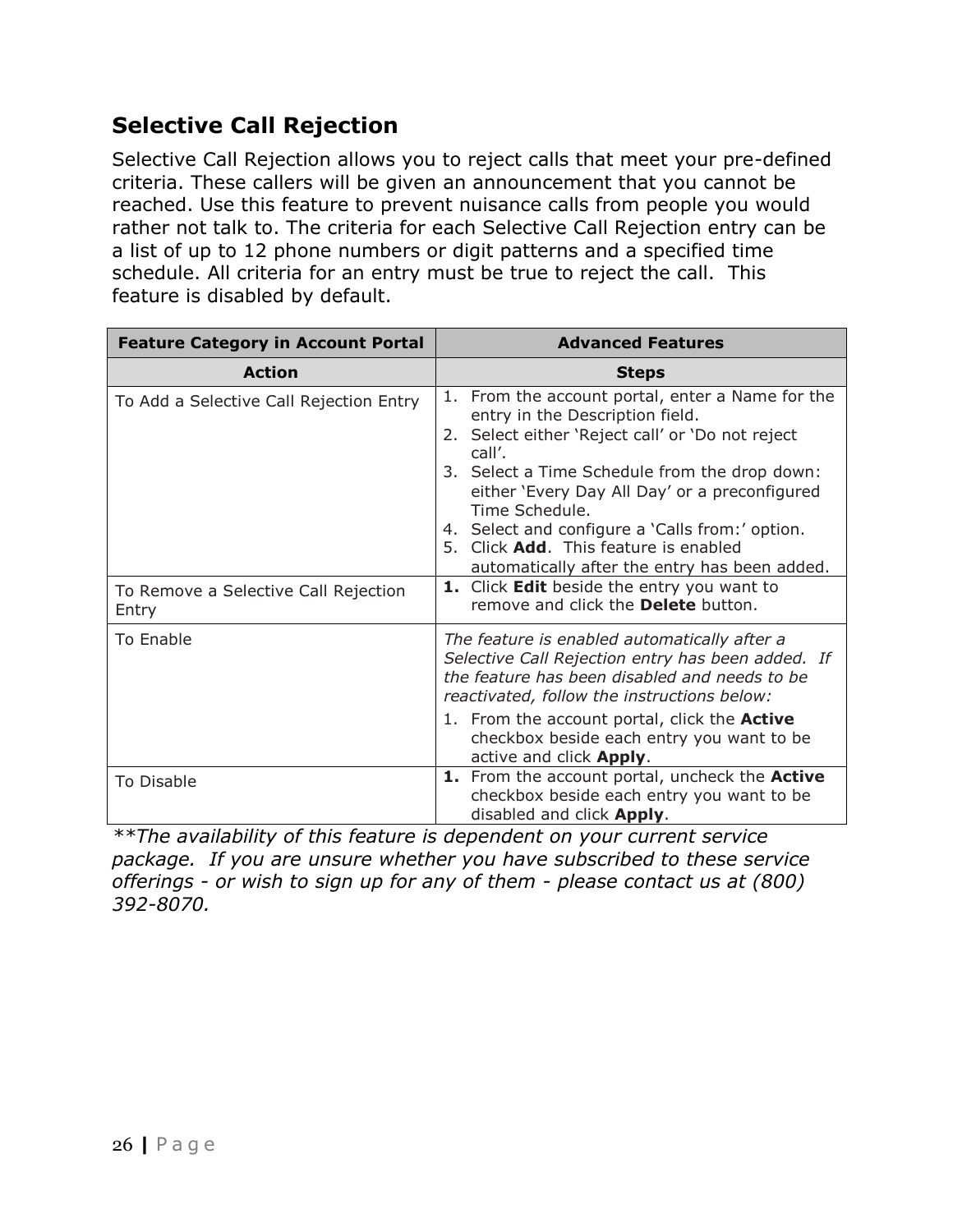## <span id="page-26-0"></span>**Sequential Ring**

Sequential Ring allows you to sequentially ring up to 5 locations in addition to the base location for a specified number of rings. The 5 locations can be either a phone number or an extension. The feature applies to calls matching your pre-defined criteria. This service can be used to ring calls from your manager, a family member, or an important customer on your cell phone, alternate business phone, or home phone. The criteria for each Sequential Ring entry can be a list of up to 12 phone numbers or digit patterns and a specified time schedule. All criteria for an entry must be satisfied for the call to enter Sequential Ring (phone number, day of week, and time of day). If the criteria do not match, the call continues as if this service was not turned on. This feature is disabled by default.

| <b>Feature Category in Account Portal</b>                                                                                                                                                                | <b>Advanced Features</b>                                                                                                                                                                                                                                                                                                                                                                                                                                                                                                                                                                                                                                                                                                                                                                                                                                                                                                                                                                                               |
|----------------------------------------------------------------------------------------------------------------------------------------------------------------------------------------------------------|------------------------------------------------------------------------------------------------------------------------------------------------------------------------------------------------------------------------------------------------------------------------------------------------------------------------------------------------------------------------------------------------------------------------------------------------------------------------------------------------------------------------------------------------------------------------------------------------------------------------------------------------------------------------------------------------------------------------------------------------------------------------------------------------------------------------------------------------------------------------------------------------------------------------------------------------------------------------------------------------------------------------|
| <b>Action</b>                                                                                                                                                                                            | <b>Steps</b>                                                                                                                                                                                                                                                                                                                                                                                                                                                                                                                                                                                                                                                                                                                                                                                                                                                                                                                                                                                                           |
| To Add a Sequential Ring Entry<br>Note: The feature is enabled<br>automatically after a Sequential Ring<br>entry has been added, even if no<br>additional phone numbers have been<br>added as locations. | 1. From the account portal, enter a Name for the<br>entry in the Description field.<br>2. Select either 'Use sequential ring' or 'Do not<br>use sequential ring'.<br>3. Select a Time Schedule from the drop down:<br>either 'Every Day All Day' or a preconfigured<br>Time Schedule.<br>4. Select and configure a 'Calls from:' option.<br>5. Click Add. This feature is enabled<br>automatically after the entry has been added.<br>6. Optional: Select 'Use Base Location first' if<br>you want calls to ring to main line before<br>ringing other locations.<br>7. Optional: Select 'Enable caller to skip search<br>process. Assumes forwarding or messaging is<br>enabled' if you want callers to have the option<br>to go directly to voicemail or use forwarding<br>instead of ringing additional locations.<br>8. Enter 1 to 5 phone numbers in the phone<br>number field for each location. Select number<br>of rings and whether you want an answer<br>confirmation for these locations.<br>9. Click Apply. |
| To Remove a Sequential Ring Entry                                                                                                                                                                        | 1. Click Edit beside the entry you want to<br>remove and click the <b>Delete</b> button.                                                                                                                                                                                                                                                                                                                                                                                                                                                                                                                                                                                                                                                                                                                                                                                                                                                                                                                               |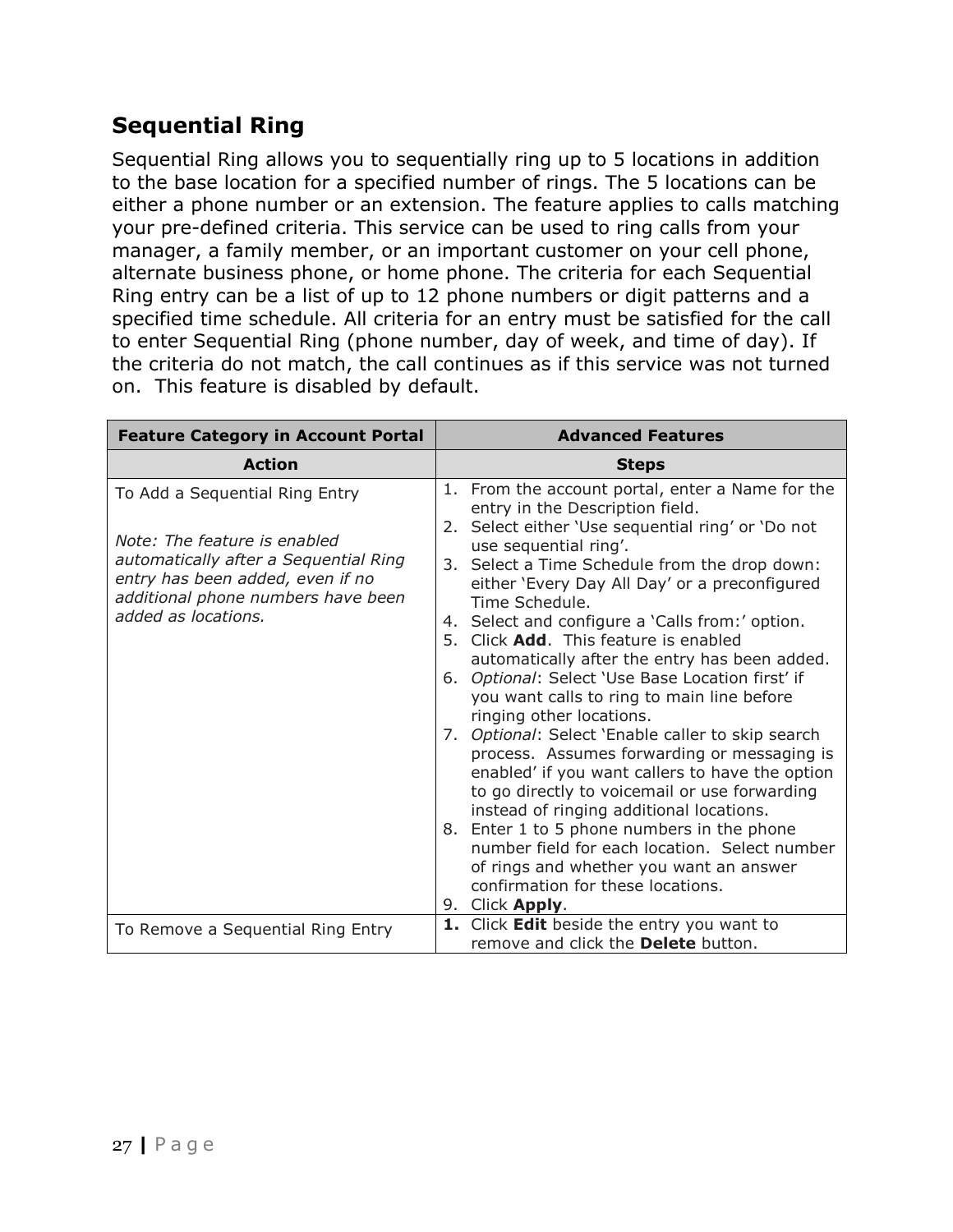| To Enable  | The feature is enabled automatically after a<br>Sequential Ring entry has been added, even if no<br>additional phone numbers have been added as<br>locations. If the feature has been disabled and<br>needs to be reactivated, follow the instructions<br>below: |
|------------|------------------------------------------------------------------------------------------------------------------------------------------------------------------------------------------------------------------------------------------------------------------|
|            | 1. From the account portal, click the <b>Active</b><br>checkbox beside each entry you want to be<br>active and click <b>Apply</b> .                                                                                                                              |
| To Disable | 2. From the account portal, uncheck the Active<br>checkbox beside each entry you want to be<br>disabled and click Apply.                                                                                                                                         |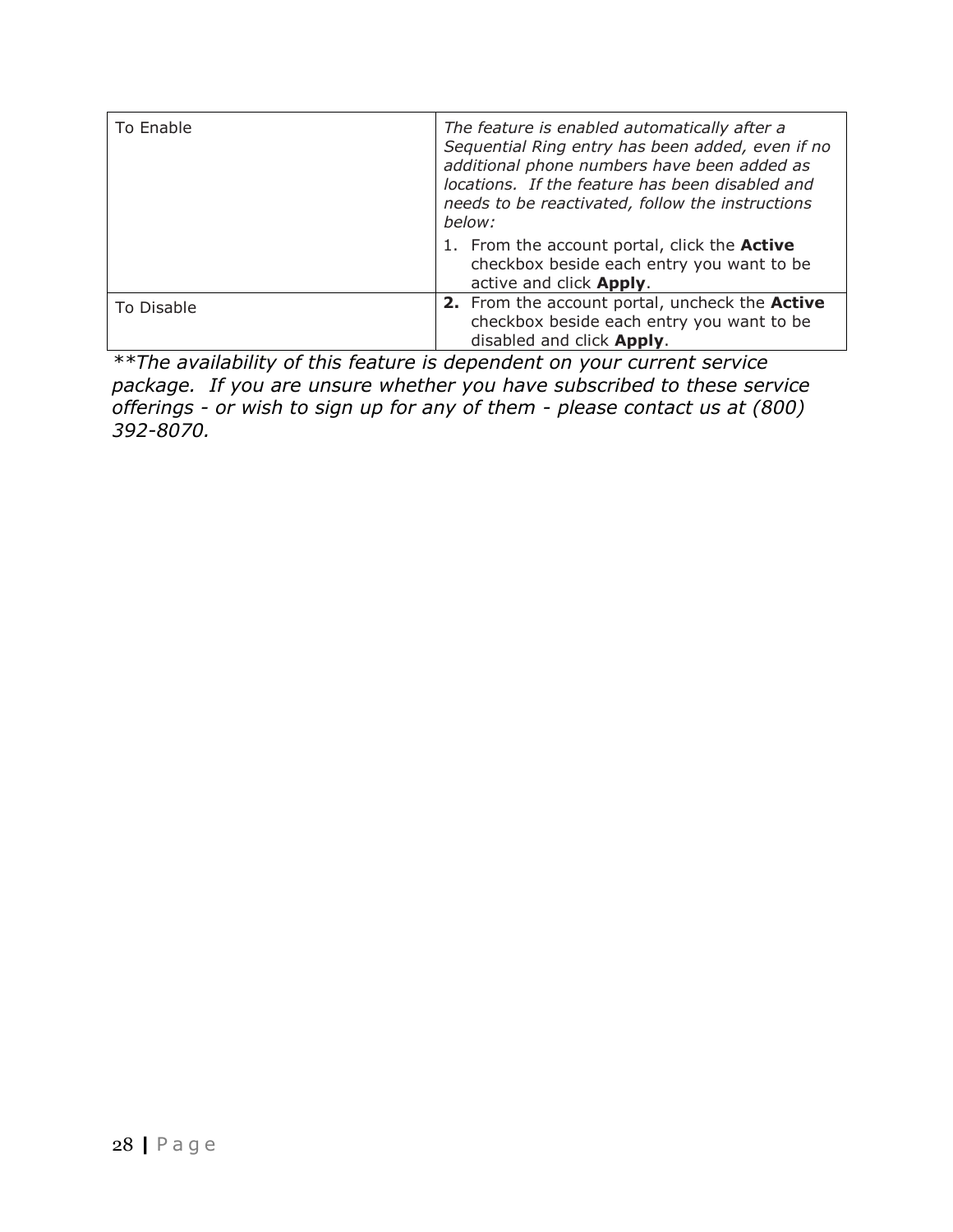#### <span id="page-28-0"></span>**Simultaneous Ring Personal**

Simultaneous Ring Personal allows you to list up to 10 phone numbers you would like to ring in addition to your primary phone when you receive a call. This feature is helpful when you are not at your phone but you would like your cell phone to ring when you get a call. You can also turn off simultaneous ring when you are at your desk on a call. The criteria for each Simultaneous Ring entry can be a list of up to 12 phone numbers or digit patterns, a specified time schedule, and a specified holiday schedule. All criteria for an entry must be satisfied for the call to enter Simultaneous Ring (phone number, day of week, and time of day). If the criteria do not match, the call continues as if this service was not turned on. This feature is disabled by default. *\*Note: if your cell phone or other phone has voice mail that picks up before your digital voice messaging picks up, your voice mails could be on your cell phone messaging system.*

| <b>Feature Category in Account Portal</b>       | <b>Advanced Features</b>                                                                                                                                                                                                                                                                                                                                                                                                                                 |
|-------------------------------------------------|----------------------------------------------------------------------------------------------------------------------------------------------------------------------------------------------------------------------------------------------------------------------------------------------------------------------------------------------------------------------------------------------------------------------------------------------------------|
| <b>Action</b>                                   | <b>Steps</b>                                                                                                                                                                                                                                                                                                                                                                                                                                             |
| To Add a Simultaneous Ring Personal<br>Entry    | 1. From the account portal, enter a Name for the<br>entry in the Description field.<br>2. Select either 'Use simultaneous ring personal'<br>or 'Do not use simultaneous ring personal'.<br>3. Select a Time Schedule from the drop down:<br>either 'Every Day All Day' or a preconfigured<br>Time Schedule.<br>4. Select and configure a 'Calls from:' option.<br>5. Click Add. This feature is enabled<br>automatically after the entry has been added. |
| To Remove a Simultaneous Ring<br>Personal Entry | 1. Click Edit beside the entry you want to<br>remove and click the <b>Delete</b> button.                                                                                                                                                                                                                                                                                                                                                                 |
| <b>To Enable</b>                                | 1. From the account portal, select the On radio<br>button.<br>2. Optional: Check 'Do not ring my Simultaneous<br>Ring Numbers if I'm already on a call'.<br>3. Enter the phone numbers of the lines you<br>want to simultaneous ring when you receive<br>inbound calls to your digital voice service line.<br>4. Optional: Check 'Answer confirmation<br>required'.<br>5. Click Apply.                                                                   |
| To Disable                                      | 1. From the account portal, select the On radio<br>button.<br>2. Click Apply.                                                                                                                                                                                                                                                                                                                                                                            |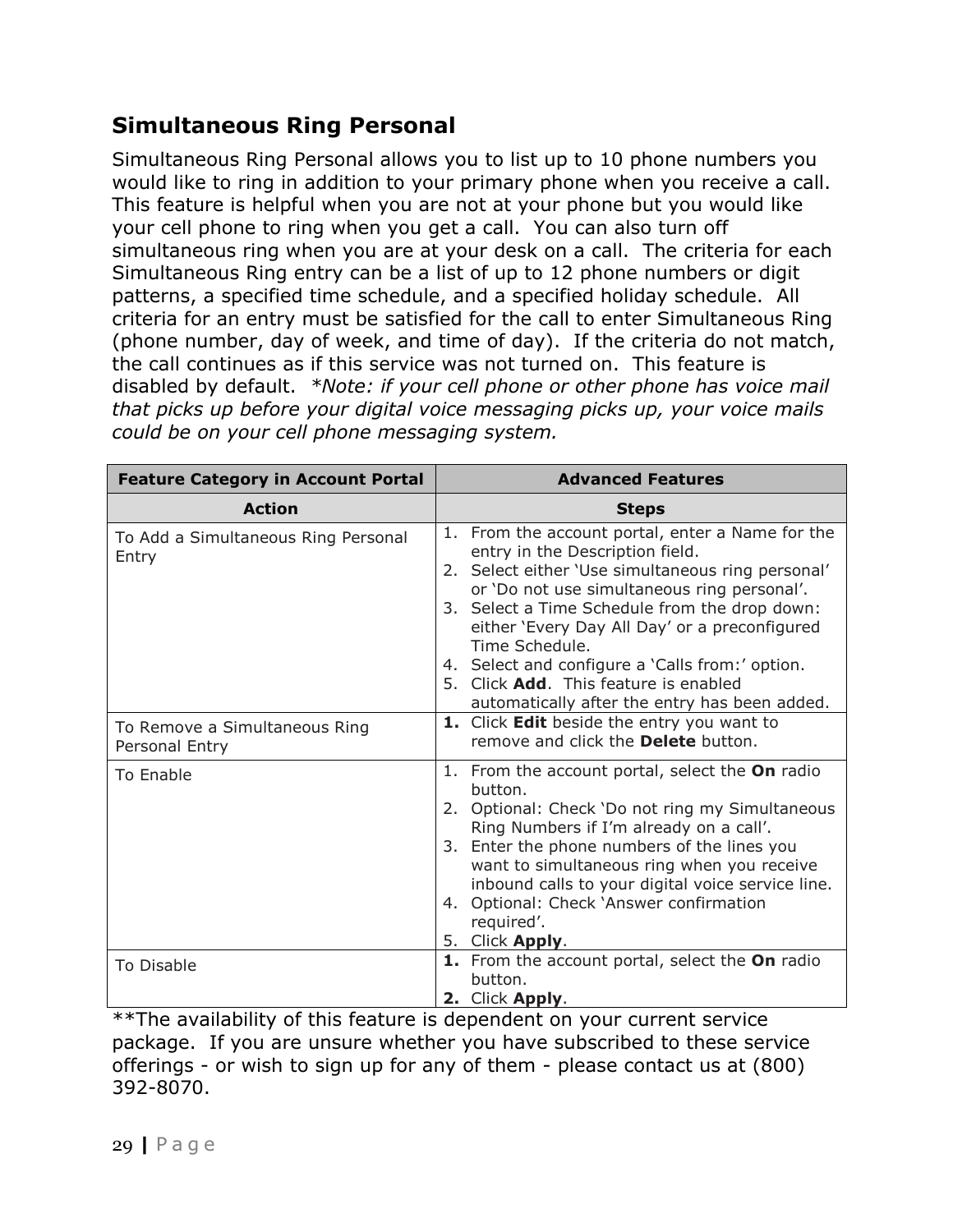## <span id="page-29-0"></span>**Speed Dial 8 (\*74)**

Speed Dial 8 allows you to set up to eight speed dial numbers that can be called with the push of a button. Enter the number as you would normally dial it and then just hit that number on your touch pad to call it. You can also program your speed dial using your phone and the star code for Speed Dial.

| <b>Feature Category in Account Portal</b> | <b>Basic Features</b>                                                                                                                                                                                                                                                                                                                                                               |
|-------------------------------------------|-------------------------------------------------------------------------------------------------------------------------------------------------------------------------------------------------------------------------------------------------------------------------------------------------------------------------------------------------------------------------------------|
| <b>Action</b>                             | <b>Steps</b>                                                                                                                                                                                                                                                                                                                                                                        |
| To Add a Speed Dial 8 Entry               | 1. From the account portal, enter the phone<br>number and name in the appropriate field<br>beside the Speed Dial Entry you want to use.<br>2. Click Apply.<br><b>OR</b>                                                                                                                                                                                                             |
|                                           | 1. From the phone, dial $*74$ .<br>2. You will hear a recall dial tone (three quick<br>beeps then a regular dial tone). Dial the<br>single digit speed code you want to setup,<br>followed by the 10-digit phone number you<br>want to be associated to it, then press $#$ .<br>3. You will hear a confirmation announcement.<br>4. Hang up the phone. The entry has been<br>added. |
| To Remove a Speed Dial 8 Entry            | From the account portal, delete the phone<br>1.<br>number and name in the appropriate field<br>beside the Speed Dial Entry you want to<br>remove.<br>2. Click Apply.                                                                                                                                                                                                                |
| To Call using a Speed Dial 8 Entry        | From your phone, press the single code<br>1.<br>assigned for the entry. You can either wait for<br>the digit timer to expire or press # to finish<br>dialing.<br>The system will dial the associated 10-digit<br>2.<br>phone number.                                                                                                                                                |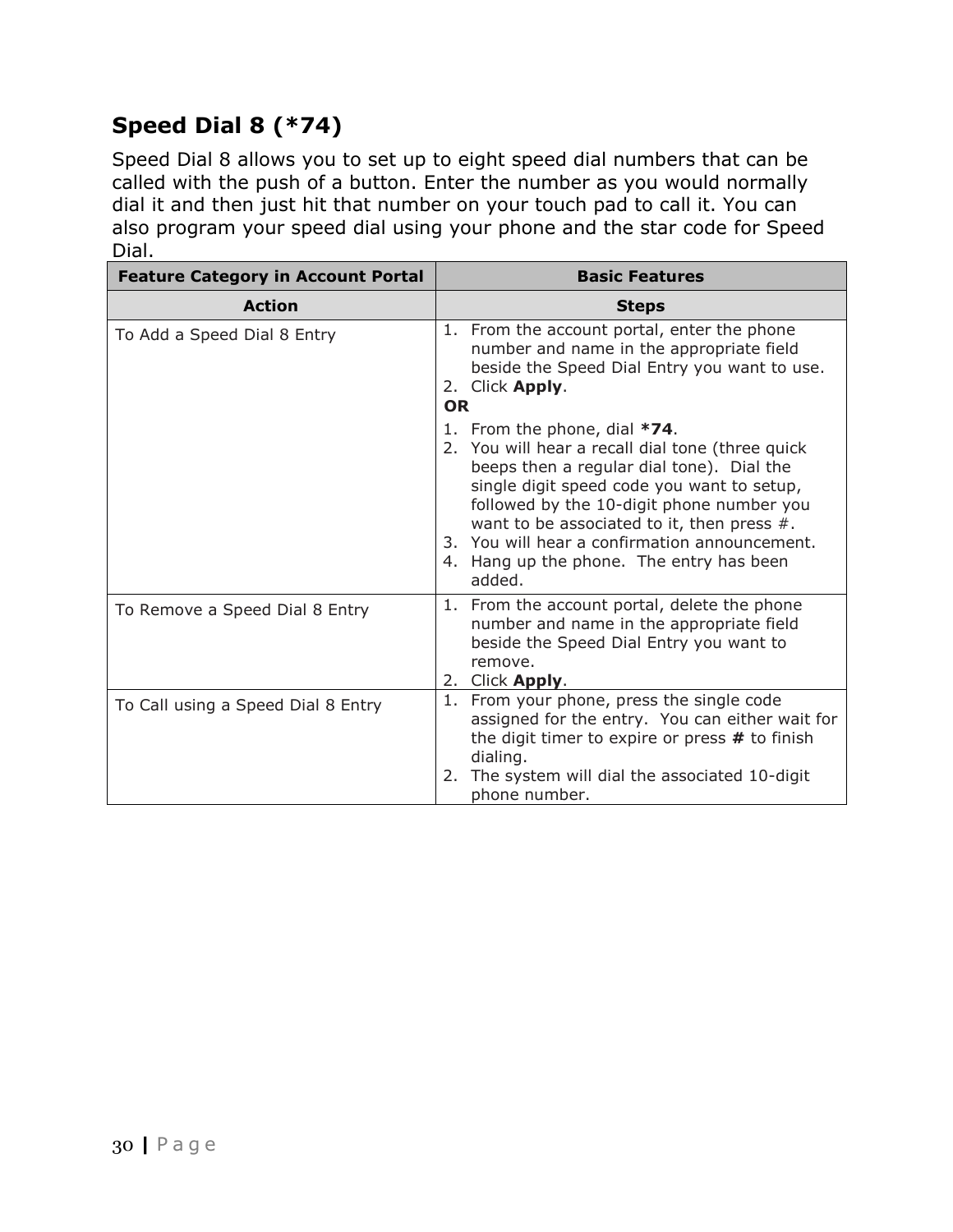## <span id="page-30-0"></span>**Speed Dial 100 (\*75)**

Speed Dial 100 allows you to set up to 100 speed dial phone numbers that can be called with the push of a few buttons. Enter the number as you would normally dial it and then just hit the speed code prefix and number on your touch pad to call it. You can also program your speed dial using your phone and the star code for Speed Dial 100.

| <b>Feature Category in Account Portal</b> | <b>Basic Features</b>                                                                                                                                                                                                                                                                                                                                                           |
|-------------------------------------------|---------------------------------------------------------------------------------------------------------------------------------------------------------------------------------------------------------------------------------------------------------------------------------------------------------------------------------------------------------------------------------|
| <b>Action</b>                             | <b>Steps</b>                                                                                                                                                                                                                                                                                                                                                                    |
| To Add a Speed Dial 100 Entry             | From the account portal, click the <b>Add</b> button.<br>1.<br>Optional: Check 'Allow Activation with any<br>2.<br>user address.'<br>3. Enter the 10-digit phone number for your cell<br>or landline that you want setup for Two-Stage<br>Dialing.<br>4. Click Apply.<br><b>OR</b>                                                                                              |
|                                           | 1. From the phone, dial $*75$ .<br>2. You will hear a recall dial tone (three quick<br>beeps then a regular dial tone). Dial the 2-<br>digit speed code you want to setup, followed<br>by the 10-digit phone number you want to be<br>associated to it, then press $#$ .<br>3. You will hear a confirmation announcement.<br>4. Hang up the phone. The entry has been<br>added. |
| To Remove a Speed Dial 100 Entry          | 1. From the account portal, click the box under<br>the 'Delete' column beside the entry you want<br>to remove.<br>2. Click Delete.                                                                                                                                                                                                                                              |
| To Call using a Speed Dial 100 Entry      | 1. From your phone, press $#$ and the 2-digit<br>code assigned for the entry.<br>The system will dial the associated 10-digit<br>2.<br>phone number.                                                                                                                                                                                                                            |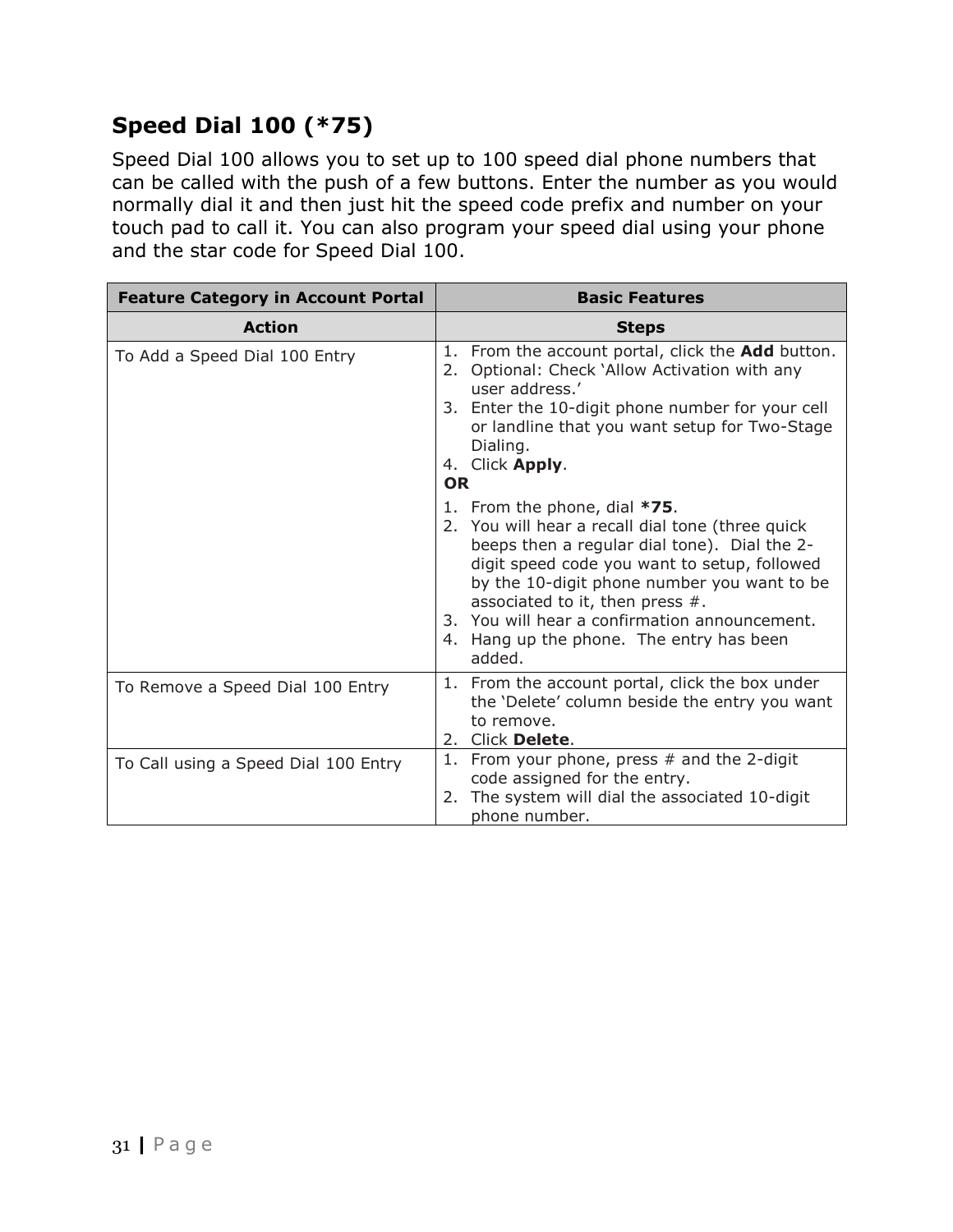### <span id="page-31-0"></span>**Two-Stage Dialing**

The Two-Stage Dialing service allows you to integrate a cell or landline with your digital voice services. It allows you to dial your digital voice phone number from your cell or landline followed by additional digits, and then use the additional digits for call origination attempts as if you called from your Fidelity Communications phone. This service is enabled by default, but will not work until a phone number has been configured.

| <b>Feature Category in Account Portal</b>                                                                                                                                                                                                                                                                                                                                                                                                                                                                      | <b>Advanced Features</b>                                                                                                                                                                                                                                                             |
|----------------------------------------------------------------------------------------------------------------------------------------------------------------------------------------------------------------------------------------------------------------------------------------------------------------------------------------------------------------------------------------------------------------------------------------------------------------------------------------------------------------|--------------------------------------------------------------------------------------------------------------------------------------------------------------------------------------------------------------------------------------------------------------------------------------|
| <b>Action</b>                                                                                                                                                                                                                                                                                                                                                                                                                                                                                                  | <b>Steps</b>                                                                                                                                                                                                                                                                         |
| To Configure Two-Stage Dialing<br>Note: If you uncheck the 'Allow<br>Activation with any user address'<br>feature, direct calls to any other phone<br>number within your group will still<br>display the caller ID information of<br>your main line, but if you call your<br>main line and try to utilize extension<br>dialing or feature access codes, you will<br>not be able to. Instead, the call will go<br>to your voice portal like it would if you<br>called your phone number from your<br>main line. | 1. From the account portal, select the On radio<br>button if it isn't already selected.<br>2. Check 'Allow Activation with any user<br>address.'<br>3. Enter the 10-digit phone number for your cell<br>or landline that you want setup for Two-Stage<br>Dialing.<br>4. Click Apply. |
| To Disable Two-Stage Dialing                                                                                                                                                                                                                                                                                                                                                                                                                                                                                   | 1. From the account portal, select the Off radio<br>button.<br>2. Hang up the phone.                                                                                                                                                                                                 |
| To Make a Two-Stage Dialing Call from<br>Your Cell or Landline<br>Note: If you do not enter anything<br>after dialing your main line, you will<br>get the following message: "Your call<br>cannot be completed as dialed, please<br>check the number and dial again."                                                                                                                                                                                                                                          | From your cell or landline, dial your digital<br>1.<br>voice services phone number.<br>2. You will hear silence; dial the number,<br>extension or feature access code you are<br>trying to reach.<br>3. The call will be processed the same as if you<br>called from your main line. |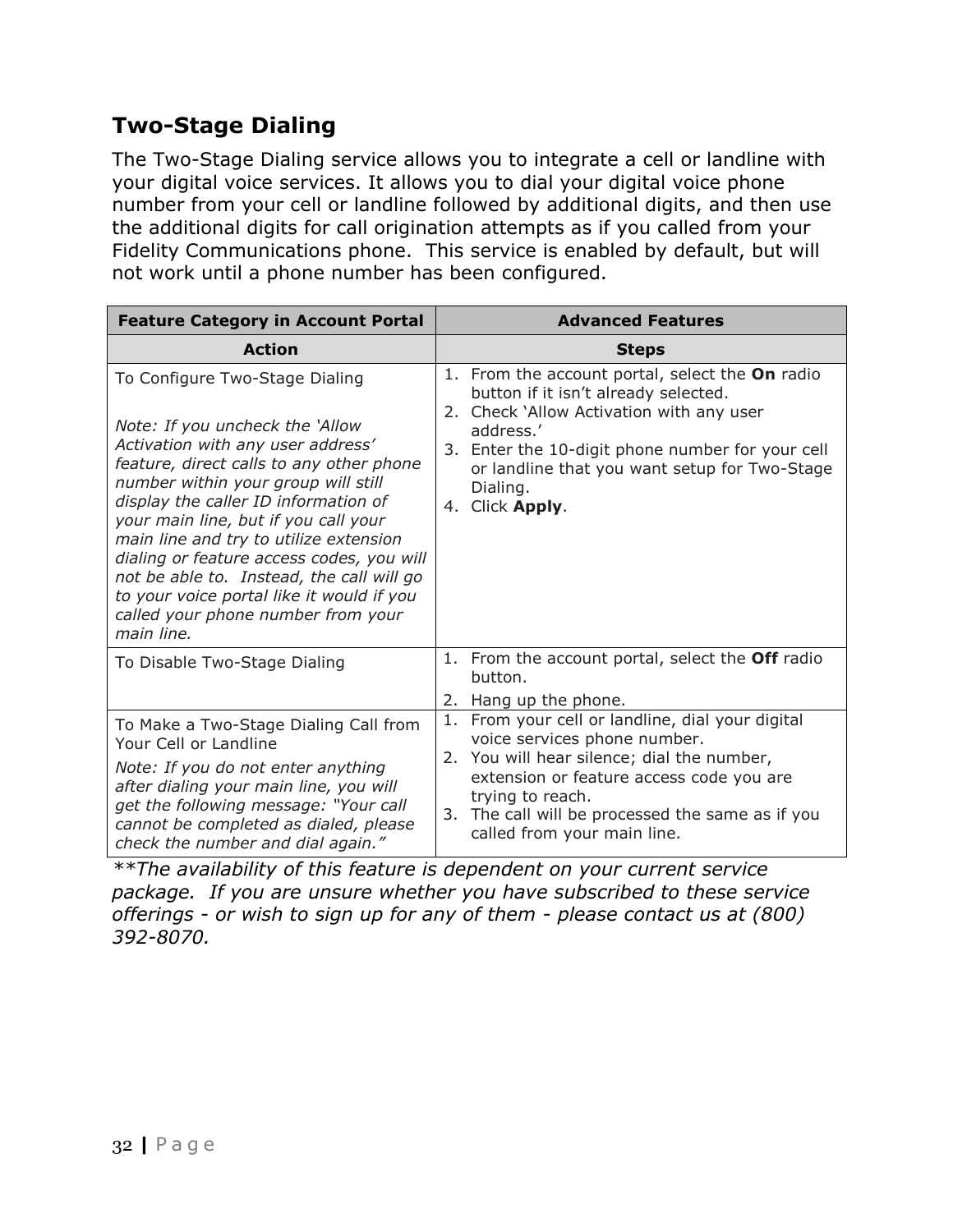## <span id="page-32-0"></span>Voicemail Management

## <span id="page-32-1"></span>**Aliases**

Aliases are alternate numbers (like a cell or landline) that can directly access your voice messaging portal. When you dial group portal number from your alias, you will be redirected to the voice portal for your main line.

| <b>Feature Category in Account Portal</b> | <b>Voicemail Management</b>                                                                                                                                                                    |
|-------------------------------------------|------------------------------------------------------------------------------------------------------------------------------------------------------------------------------------------------|
| <b>Action</b>                             | <b>Steps</b>                                                                                                                                                                                   |
| To Add an Alias                           | 1. From the account portal, enter the 10-digit<br>phone number you want to add as an alias.<br>2. Click Add.                                                                                   |
| To Delete an Alias                        | 1. Check the 'Delete' box beside the Alias you<br>want to remove and click Apply.                                                                                                              |
| To Access Voice Portal from an Alias      | 1. Call your group voice portal phone number.<br>Enter your voicemail password when<br>prompted.<br>3. Once logged in, choose from the available<br>menu prompts to navigate the voice portal. |

*\*\*This feature requires the configuration of a group voice portal phone number. If you are unsure whether you have a group voice portal phone number, please contact us at (800) 392-8070.*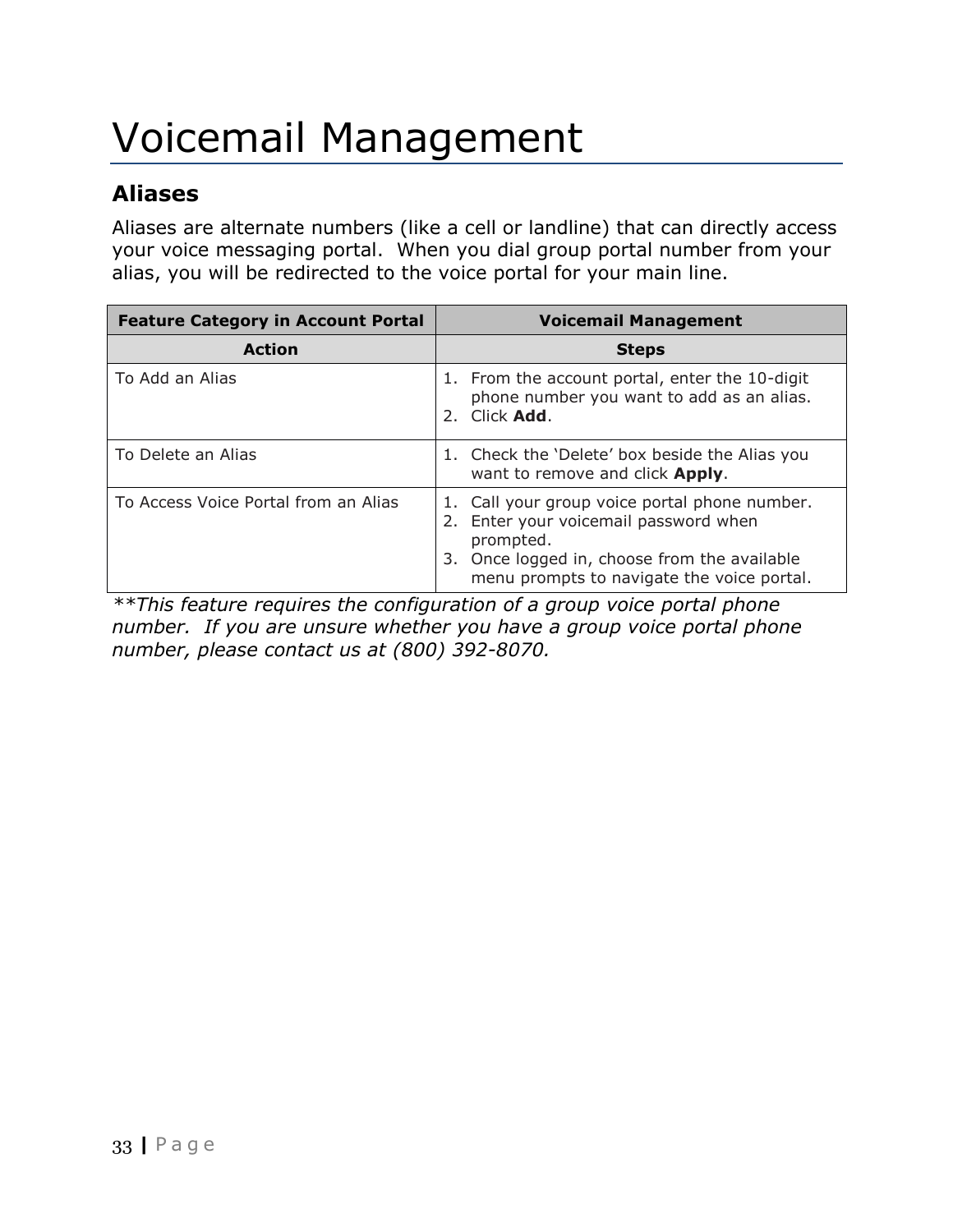### <span id="page-33-0"></span>**Greetings**

You can configure the individual greetings heard when a caller is redirected to voicemail on busy and no answer. You can also configure 3 additional alternate no answer greetings. This is useful to save a greeting that you can reuse, like when you are out of the office or traveling. These greetings can also be recorded from the voice messaging portal. You can specify the number of rings before the caller is redirected to voicemail from this menu.

| <b>Feature Category in Account Portal</b>        | <b>Voicemail Management</b>                                                                                                                                                                                                                              |
|--------------------------------------------------|----------------------------------------------------------------------------------------------------------------------------------------------------------------------------------------------------------------------------------------------------------|
| <b>Action</b>                                    | <b>Steps</b>                                                                                                                                                                                                                                             |
| To Configure Busy Greeting                       | 1. From the account portal, select the 'Personal<br>greeting' radio button.<br>2. Click Choose File and select the .wav file you<br>want to use for your busy greeting.<br>3. Click Apply.                                                               |
| To Configure No Answer Greeting                  | 1. From the account portal, select the<br>'Unavailable greeting' radio button.<br>2. Click Choose File and select the .wav file you<br>want to use for your busy greeting.<br>3. Click Apply.                                                            |
| To Upload Alternate No Answer<br>Greetings       | 1. From the account portal, type a name for the<br>Alternate No Answer greeting in the Greeting<br>Name field.<br>2. Click Choose File and select the .wav file you<br>want to use for your alternate greeting.<br>3. Click Apply.                       |
| To Configure Number of Rings Before<br>Greeting. | 1. Select the number of rings you want the caller<br>to hear from the 'Number of rings before<br>greeting' dropdown.<br>2. Click Apply.                                                                                                                  |
| To Use an Alternate No Answer<br>Greeting        | 1. From the account portal, select the radio<br>button beside the Alternate Greeting that you<br>have configured and want to be heard by<br>callers who are redirected to voicemail on no<br>answer.<br>2. Click Apply.                                  |
| To Record Greetings from the Voice<br>Portal     | 1. From your phone, dial *62.<br>2. Enter your passcode when prompted.<br>3. Press 3 to go to the Greetings Menu.<br>4. Follow the prompts to listen to current<br>greetings, record new greetings, and save<br>your greetings.<br>5. Hang up the phone. |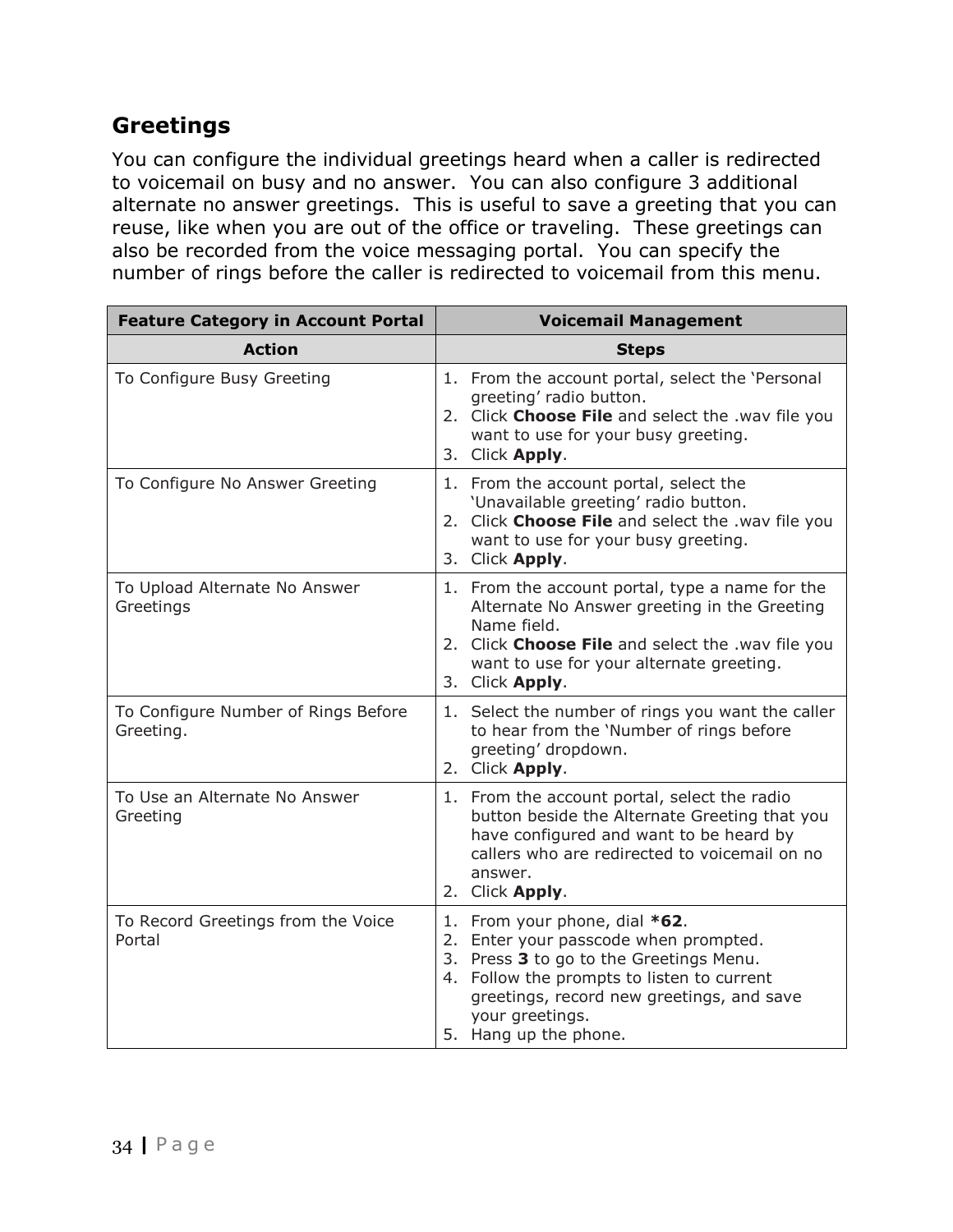#### <span id="page-34-0"></span>**Voicemail Management**

From the Voicemail Management screen, you can configure the handling your voice messages. Use can enable Unified Messaging if you want to use your phone to retrieve voice messages. You can also just choose to send a .wav file of the voicemail to an email address and not use Unified Messaging. Voicemail with Unified Messaging is enabled by default.

| <b>Feature Category in Account Portal</b>  | <b>Voicemail Management</b>                                                                                                                                                                                                                                |
|--------------------------------------------|------------------------------------------------------------------------------------------------------------------------------------------------------------------------------------------------------------------------------------------------------------|
| <b>Action</b>                              | <b>Steps</b>                                                                                                                                                                                                                                               |
| To Enable and Configure Voice<br>Messaging | 1. From the account portal, select the On radio<br>button.<br>2. Check the box for the call you want sent to<br>voicemail:                                                                                                                                 |
|                                            | Send All Calls to Voicemail<br>Send Busy Calls to Voicemail<br>$\bullet$<br>Send Unanswered Calls to Voicemail<br>$\bullet$<br>3. Select where you want to receive voice<br>messages:                                                                      |
|                                            | Use unified messaging (with the option of<br>enabling the Phone Message Waiting<br>Indicator)<br>Forward it to the email address you<br>$\bullet$                                                                                                          |
|                                            | specify - this option will not save<br>voicemails in the voice messaging portal,<br>they will be .wav files attached to the<br>email notification.                                                                                                         |
|                                            | 4. Select any additional options you want<br>enabled:                                                                                                                                                                                                      |
|                                            | Notify me by email of the new voice<br>message at the email address you specify<br>Email a carbon copy of the voice message<br>$\bullet$<br>to the email address you specify.<br>Transfer on '0' to the phone number you<br>specify.<br>Click Apply.<br>5. |
| To Disable Voice Messaging                 | 1. From the account portal, select the Off radio<br>button.<br>Click Apply.<br>2.                                                                                                                                                                          |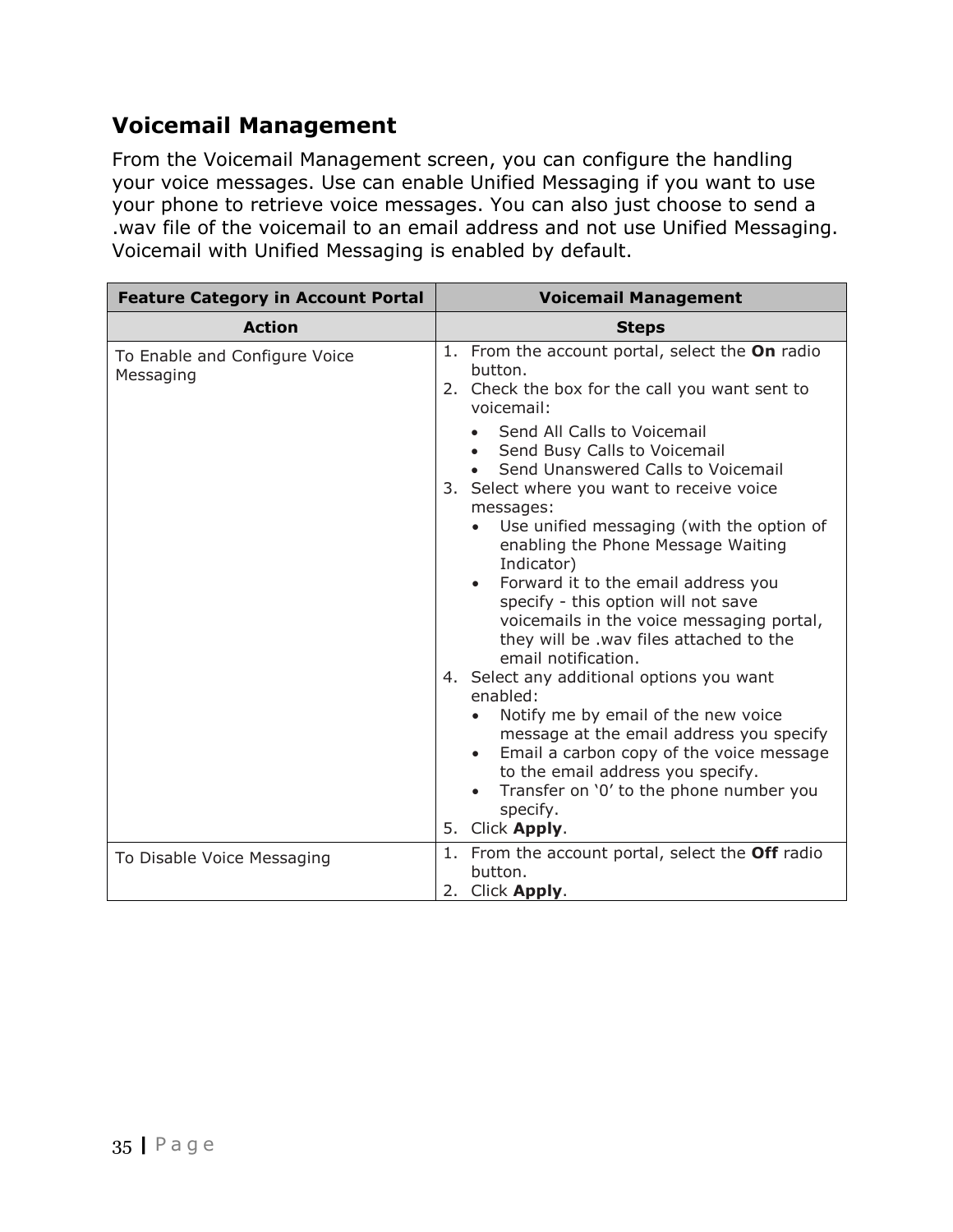#### <span id="page-35-0"></span>**Voicemail Password**

You can reset your 4-digits voicemail password from this screen.

| <b>Feature Category in Account Portal</b>                                                                                                                                                                        | <b>Voicemail Management</b>                                                                                                                                                     |
|------------------------------------------------------------------------------------------------------------------------------------------------------------------------------------------------------------------|---------------------------------------------------------------------------------------------------------------------------------------------------------------------------------|
| <b>Action</b>                                                                                                                                                                                                    | <b>Steps</b>                                                                                                                                                                    |
| To Reset Passcode<br>*Note: Whenever the passcode is reset<br>through the account portal, for security<br>purposes you will be prompted to<br>change it to something else when you<br>login to the voice portal. | 1. From the account portal, type in the new 4<br>digit passcode for your voice portal in the<br>'type new password' and 'confirm new<br>password' fields.<br>Click Apply.<br>2. |

#### <span id="page-35-1"></span>**Voice Portal**

Voice Portal screen allows you to set a Personalized Name (upload a WAV file to use as your name for Auto Attendant and Voice Messaging) and set voice portal auto-login option.

| <b>Feature Category in Account Portal</b>                                                                                                                            | <b>Voicemail Management</b>                                                                                                                                                                                                      |
|----------------------------------------------------------------------------------------------------------------------------------------------------------------------|----------------------------------------------------------------------------------------------------------------------------------------------------------------------------------------------------------------------------------|
| <b>Action</b>                                                                                                                                                        | <b>Steps</b>                                                                                                                                                                                                                     |
| To Upload a Personalized Name<br>*Note: Enabling Auto-login will let you<br>bypass having to enter your passcode<br>when calling from your main line or an<br>alias. | 1. From the account portal, click Choose File<br>and select the .wav file you want to use for<br>your personalized name.<br>2. Optional: Check 'Auto-login to Voice Portal<br>when calling from my phone'.<br>Click Apply.<br>3. |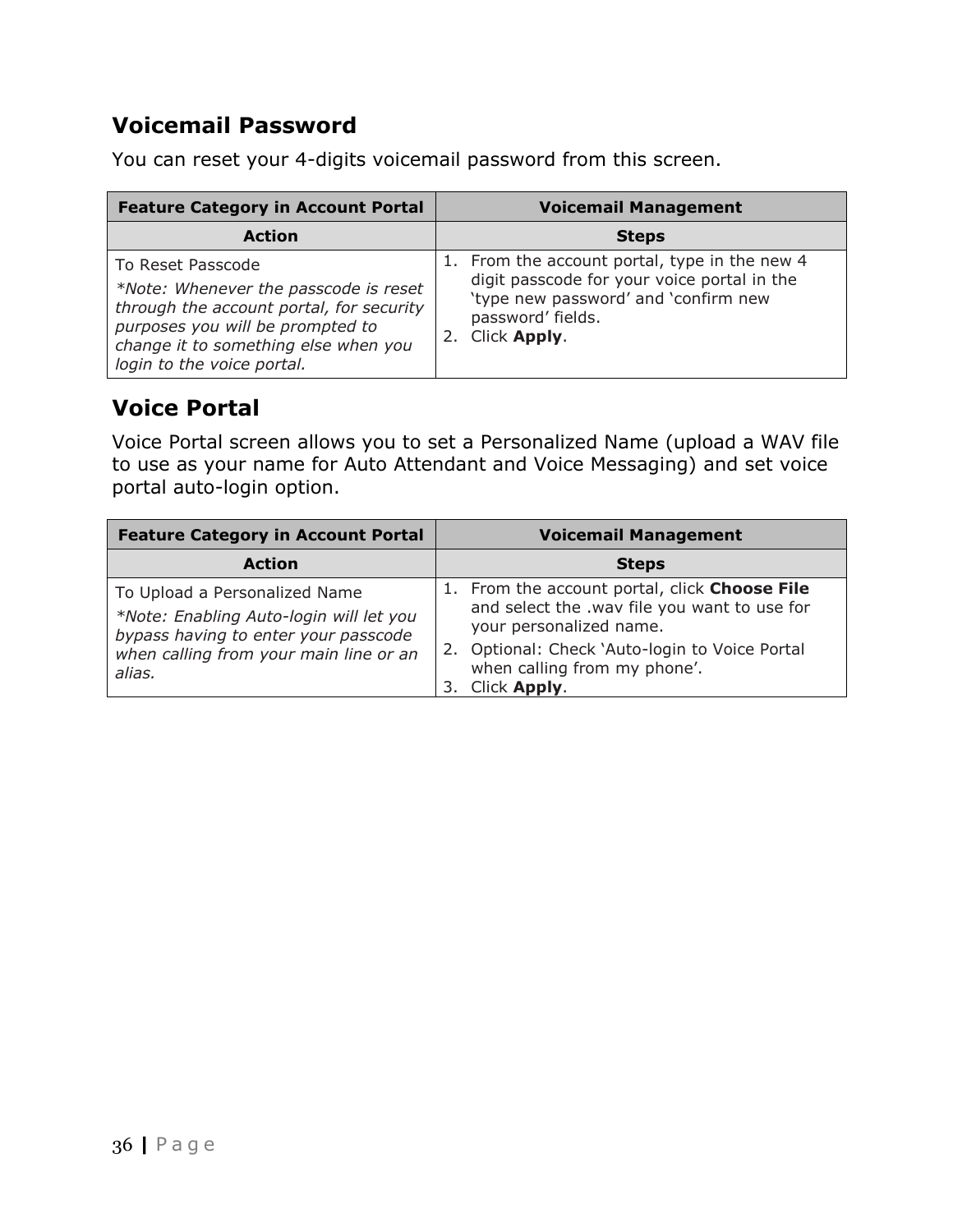## <span id="page-36-0"></span>Home Office (SOHO) Features

The Home Office (SOHO) add-on allows you to utilize business level features on your residential digital voice services line. If you would like more details on these features, or would like to add this service offering, please contact us at (800) 392-8070.

#### <span id="page-36-1"></span>**Alternate Number**

This feature enables up to ten additional numbers and/or extensions to be assigned users. The usual ringing is provided for incoming calls to the primary phone number and users have the option of enabling a distinctive ring for calls to their second and third phone numbers. For outgoing calls from the user, the user's primary phone number is the calling line identity. *\*\*This is an add-on service, if you are unsure whether you have subscribed to these service offerings - or wish to sign up for any of them - please contact us at (800) 392-8070.*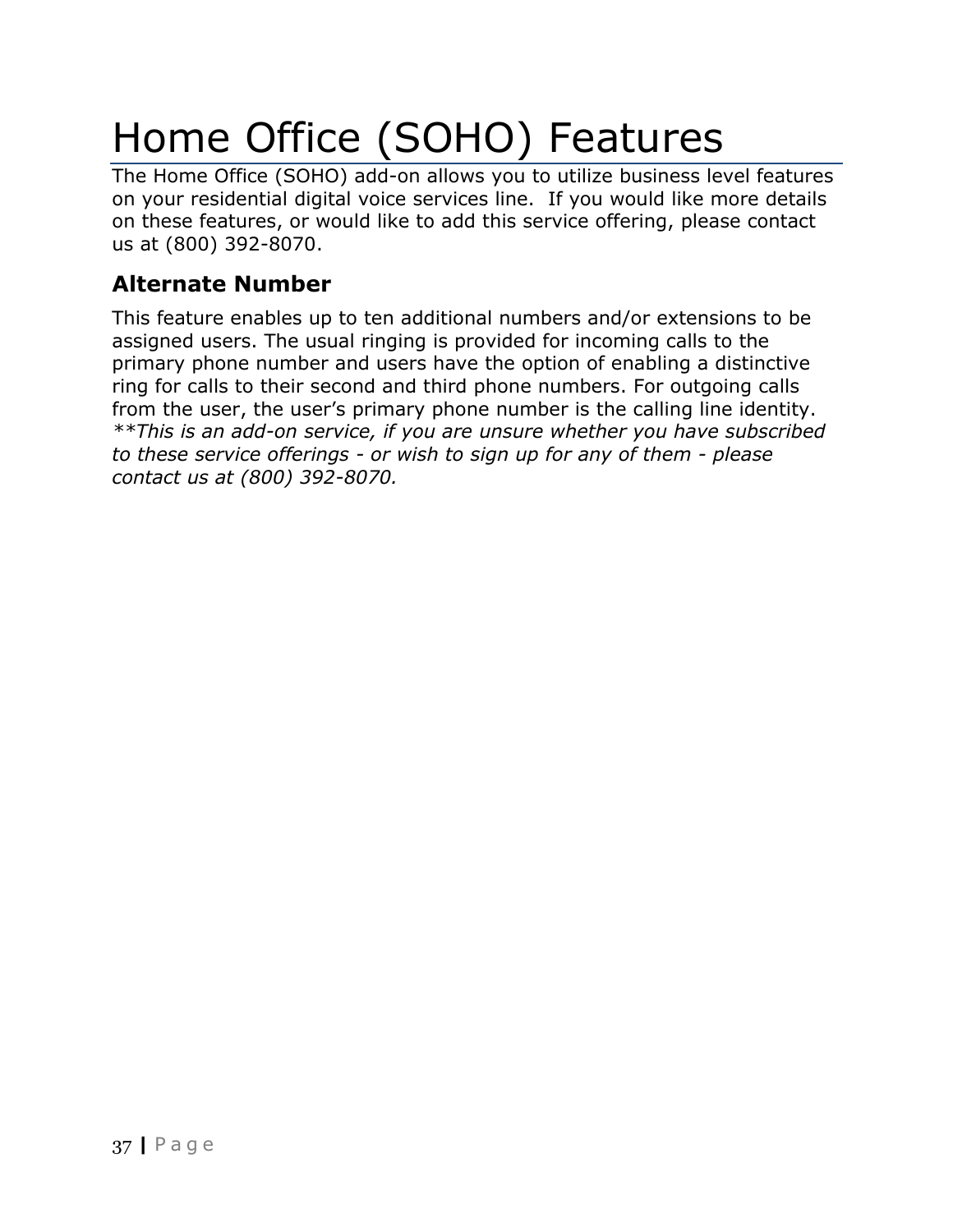## <span id="page-37-0"></span>**Call Notify**

Call Notify allows you to send a notification email containing the caller's name and number, if available, when the call matches your pre-defined criteria. This feature can be used to create an archive of callers or to determine if you missed any important calls. The criteria for each Call Notify entry can be a list of up to 12 phone numbers and a specified time schedule. All criteria for an entry must be satisfied for an email to be sent (phone number, day of the week, and time of day). This feature is disabled by default.

| <b>Feature Category in Account Portal</b> | <b>Basic Features</b>                                                                                                                                                                                                                                                                                                                                                                                                                                                   |
|-------------------------------------------|-------------------------------------------------------------------------------------------------------------------------------------------------------------------------------------------------------------------------------------------------------------------------------------------------------------------------------------------------------------------------------------------------------------------------------------------------------------------------|
| <b>Action</b>                             | <b>Steps</b>                                                                                                                                                                                                                                                                                                                                                                                                                                                            |
| To Add a Call Notify Entry                | 1. From the account portal, enter a Name for the<br>entry in the Description field.<br>2. Select either 'Notify' or 'Do not notify'.<br>3. Select a Time Schedule from the drop down:<br>either 'Every Day All Day' or a preconfigured<br>Time Schedule.<br>4. Select and configure a 'Audio Ringback'<br>Option.<br>5. Select and configure a 'Calls from:' Option.<br>6. Click Add.<br>7. Enter an email address in the 'Send email to:'<br>field.<br>8. Click Apply. |
| To Remove A Custom Ringback Entry         | 1. Click Edit beside the entry you want to<br>remove and click the Delete button.                                                                                                                                                                                                                                                                                                                                                                                       |
| <b>To Enable</b>                          | The feature is enabled automatically after a Call<br>Notify entry has been added. If the feature has<br>been disabled and needs to be reactivated, follow<br>the instructions below:<br>1. From the account portal, click the <b>Active</b><br>checkbox beside each entry you want to be                                                                                                                                                                                |
|                                           | active and click Apply.                                                                                                                                                                                                                                                                                                                                                                                                                                                 |
| <b>To Disable</b>                         | 1. From the account portal, uncheck the Active<br>checkbox beside each entry you want to be<br>disabled and click Apply.                                                                                                                                                                                                                                                                                                                                                |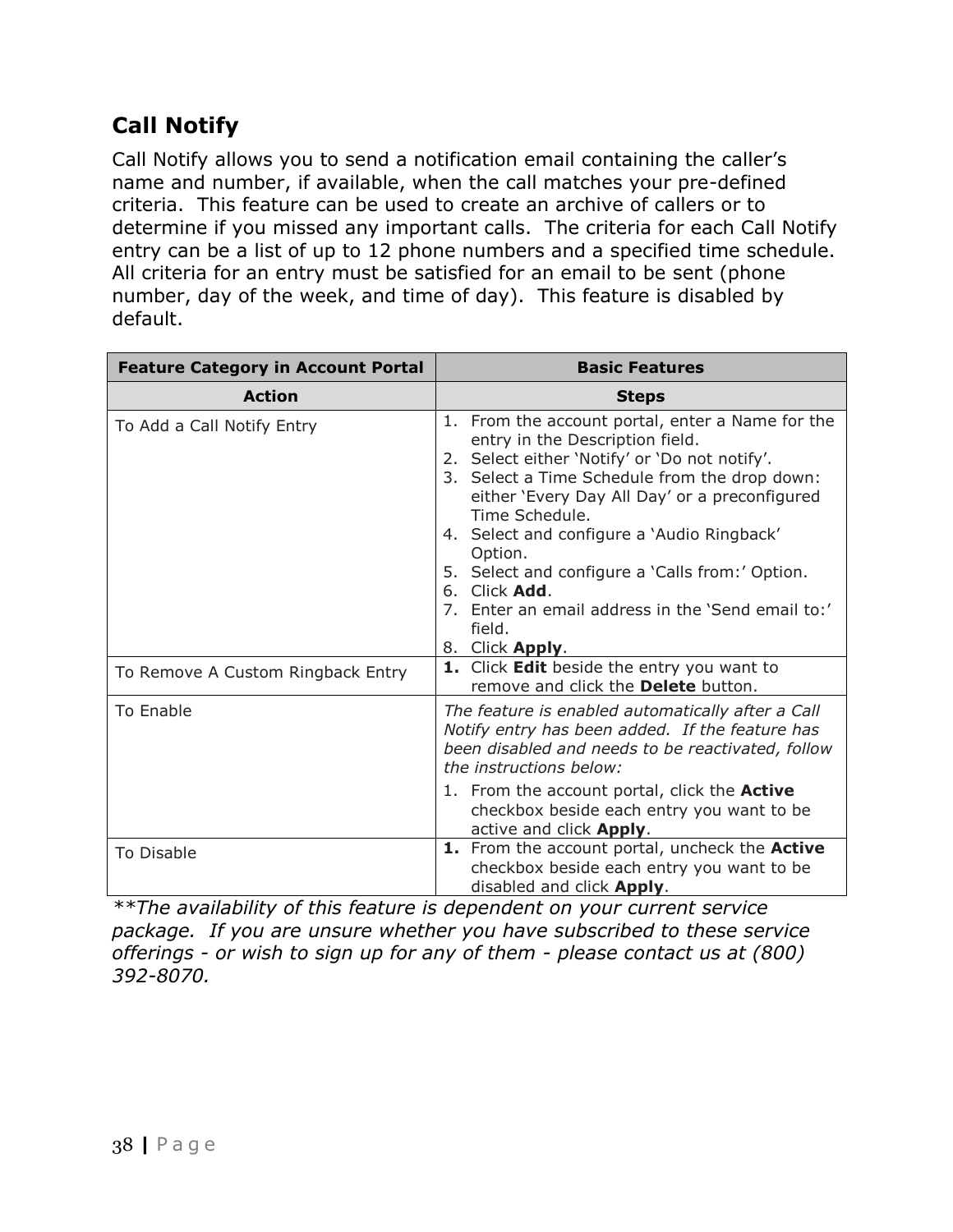#### <span id="page-38-0"></span>**Custom Ringback User**

Custom Ringback User allows you to specify the ringback to be played to your callers, for specific calls matching your pre-defined criteria. Use this service to play a different ringback to your manager, a family member, or a customer. The criteria for each Custom Ringback Selective entry can be a list of up to 12 phone numbers and a specified time schedule. All criteria for an entry must be satisfied for the ringback to be played (phone number, day of week, and time of day). Otherwise, regular ringback is played to the caller, as if this service was not used. This feature is disabled by default.

| <b>Feature Category in Account Portal</b> | <b>Basic Features</b>                                                                                                                                                                                                                                                                                                                                                                                                                                                                             |
|-------------------------------------------|---------------------------------------------------------------------------------------------------------------------------------------------------------------------------------------------------------------------------------------------------------------------------------------------------------------------------------------------------------------------------------------------------------------------------------------------------------------------------------------------------|
| <b>Action</b>                             | <b>Steps</b>                                                                                                                                                                                                                                                                                                                                                                                                                                                                                      |
| To Add a Custom Ringback Entry            | 1. From the account portal, enter a Name for the<br>entry in the Description field.<br>2. Select either 'Play custom ringback' or 'Do not<br>play custom ringback'.<br>3. Select a Time Schedule from the drop down,<br>either 'Every Day All Day' or a preconfigured<br>Time Schedule.<br>4. Select and configure an 'Audio Ringback'<br>Option.<br>5. Select and configure a 'Calls from:' option.<br>Click Add. This feature is enabled<br>6.<br>automatically after the entry has been added. |
| To Remove a Custom Ringback Entry         | 1. Click Edit beside the entry you want to<br>remove and click the <b>Delete</b> button.                                                                                                                                                                                                                                                                                                                                                                                                          |
| <b>To Enable</b>                          | The feature is enabled automatically after a<br>custom ringback entry has been added. If the<br>feature has been disabled and needs to be<br>reactivated, follow the instructions below:<br>1. From the account portal, click the <b>Active</b>                                                                                                                                                                                                                                                   |
|                                           | checkbox beside each entry you want to be<br>active and click <b>Apply</b> .                                                                                                                                                                                                                                                                                                                                                                                                                      |
| To Disable                                | 1. From the account portal, uncheck the Active<br>checkbox beside each entry you want to be<br>disabled and click Apply.                                                                                                                                                                                                                                                                                                                                                                          |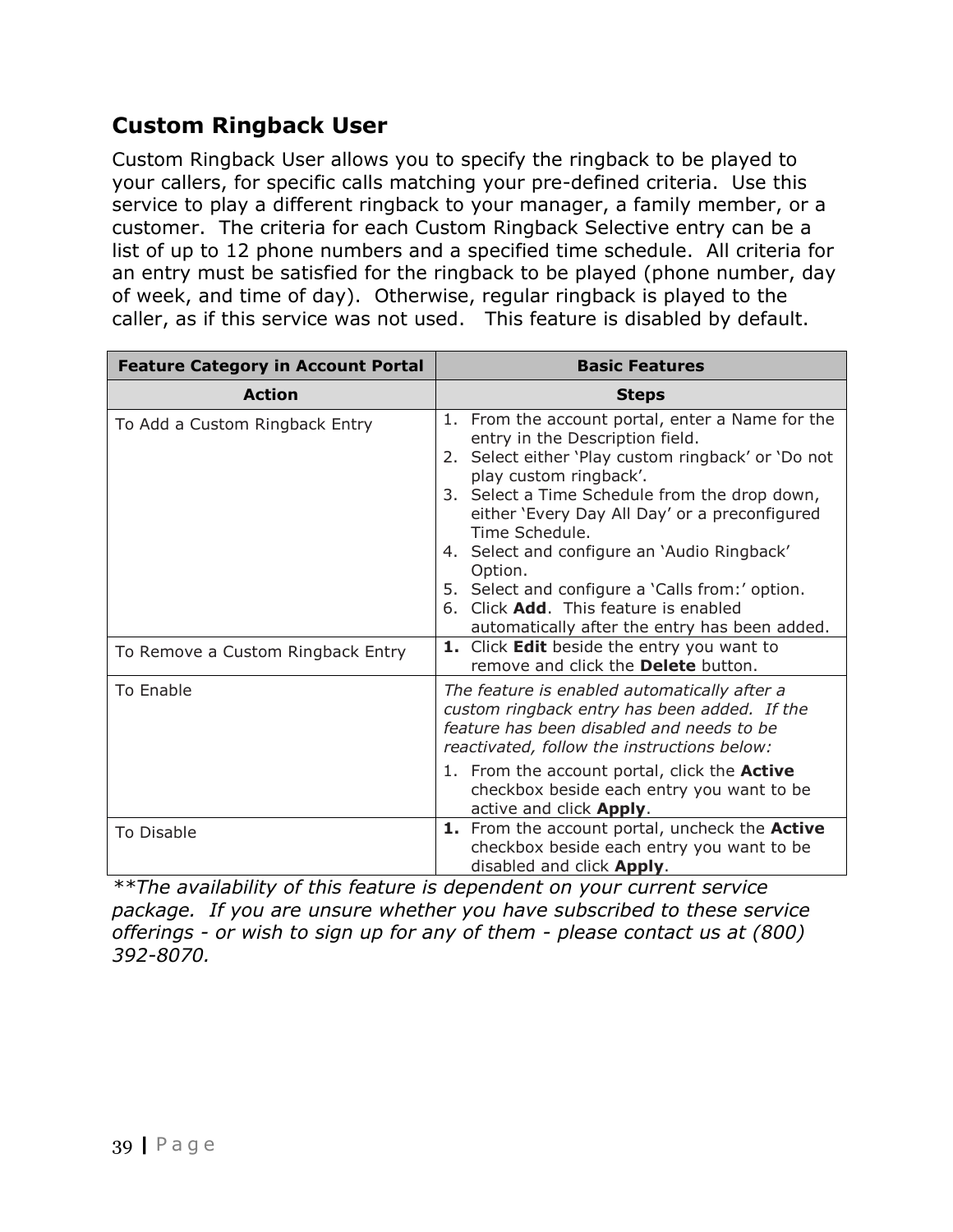#### <span id="page-39-0"></span>**Remote Office**

Remote Office allows you to use your home phone, your cell phone or even a hotel phone as your business phone. This service is especially useful for telecommuters and mobile workers, as it enables them to use all of their features while working remotely (for example, extension dialing, transfers, conference calls, Outlook Integration, directories, and so on). This service also directs all calls coming to your business phone to ring the remote office phone. This feature is disabled by default.

| <b>Feature Category in Account Portal</b> | <b>Advanced Features</b>                                                                                                                  |
|-------------------------------------------|-------------------------------------------------------------------------------------------------------------------------------------------|
| <b>Action</b>                             | <b>Steps</b>                                                                                                                              |
| To Enable                                 | 1. From the account portal, select the On radio<br>button, enter the number where you want to<br>receive calls remotely, and click Apply. |
| To Disable                                | 1. From the account portal, select the Off radio<br>button and click Apply.                                                               |
| To Make Remote Office Calls               | From your remote phone number, dial the<br>number you are trying to call.                                                                 |

*\*\*The availability of this feature is dependent on your current service package. If you are unsure whether you have subscribed to these service offerings - or wish to sign up for any of them - please contact us at (800) 392-8070.*

*\*\*Some functionality of this feature requires the Toolbar - Business add-on.*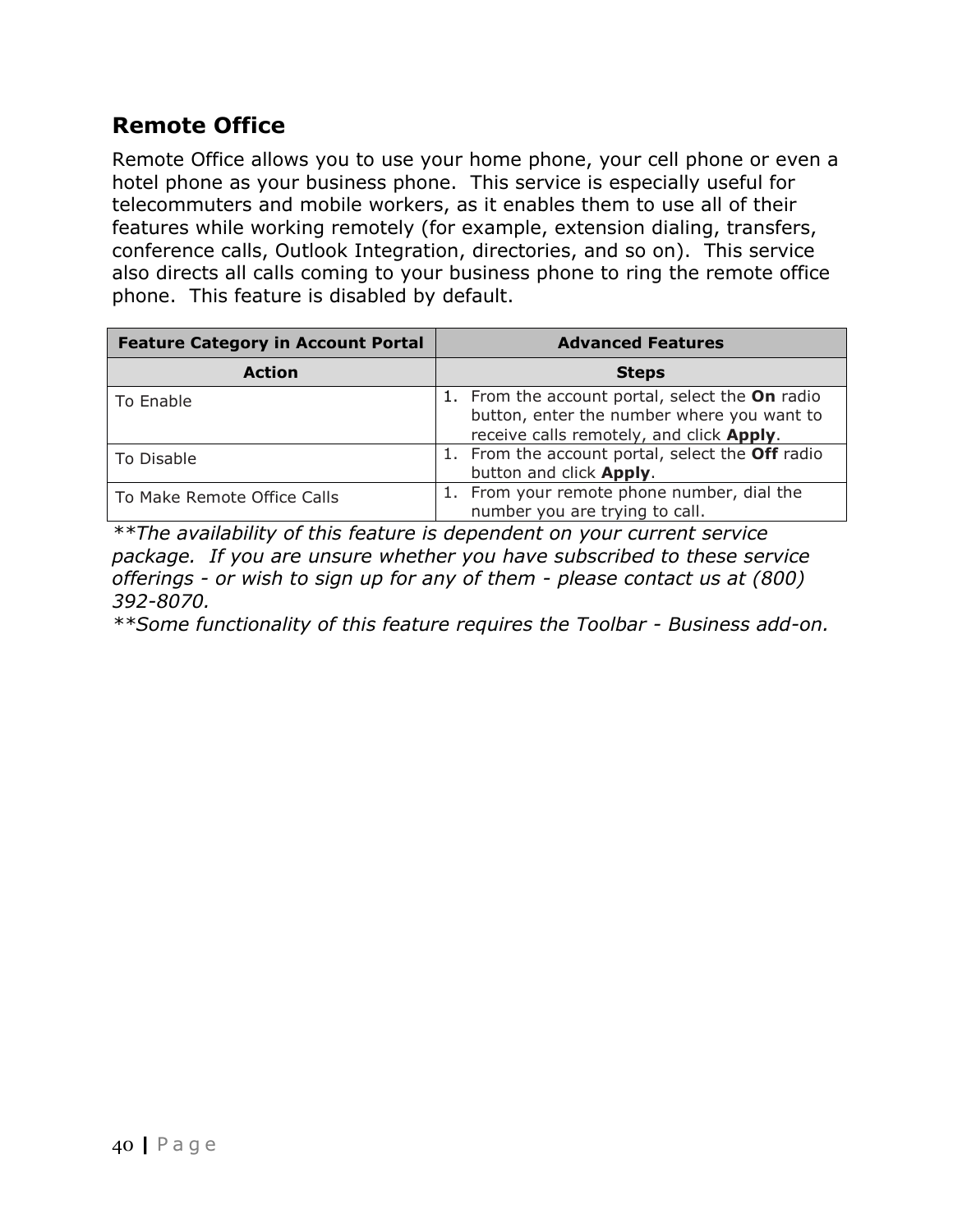## <span id="page-40-0"></span>**Shared Call Appearance (\*12/\*13)**

Shared Call Appearance allows Fidelity Communications to allocate additional devices or lines (locations) to you. These devices or lines also ring just like your primary phone. You cannot add or remove these locations. You do have the option to manage alerts, multiple call arrangement, and call bridging from the account portal. Shared Call Appearance locations also have the ability to put a call on hold at one location and retrieve it at another.

| <b>Feature Category in Account Portal</b>                                                                                                                                                                                                                                                                                                                                                                                                                                                                                                                                                                                                           | <b>Advanced Features</b>                                                                                                                                                                                                                                                                                                                                                                                                                                                                                                                        |
|-----------------------------------------------------------------------------------------------------------------------------------------------------------------------------------------------------------------------------------------------------------------------------------------------------------------------------------------------------------------------------------------------------------------------------------------------------------------------------------------------------------------------------------------------------------------------------------------------------------------------------------------------------|-------------------------------------------------------------------------------------------------------------------------------------------------------------------------------------------------------------------------------------------------------------------------------------------------------------------------------------------------------------------------------------------------------------------------------------------------------------------------------------------------------------------------------------------------|
| <b>Action</b>                                                                                                                                                                                                                                                                                                                                                                                                                                                                                                                                                                                                                                       | <b>Steps</b>                                                                                                                                                                                                                                                                                                                                                                                                                                                                                                                                    |
| To Configure Shared Call Appearance<br><b>Alerts</b>                                                                                                                                                                                                                                                                                                                                                                                                                                                                                                                                                                                                | 1. From the account portal, select the following<br>alerts that you want enabled.<br>Alert all appearances for Click-to-Dial calls<br>Alert all appearances for Group Paging<br>calls<br>Allow Call Retrieve from another location<br>$\bullet$<br>2. Click Apply.                                                                                                                                                                                                                                                                              |
| To Configure Multiple Call Arrangement<br>Note: The Multiple Call Arrangement<br>feature allows multiple SCA locations to<br>make and receive calls concurrently,<br>instead of one call tying up all<br>locations. Bridging allows a location to<br>barge in on an active call at another<br>location. The bridge warning<br>notification notifies the original location<br>that another party is now listening to<br>the call. The Call Park notification<br>notifies locations that a call is being<br>help by flashing the corresponding<br>lamp slowly. After the call is retrieved,<br>all lamps go on (solid) showing the call<br>as active. | 1. From the account portal, select the On radio<br>button.<br>2. Optional: Select Allow Bridging between<br>locations.<br>3. Optional: Select Enable Call Park notification.<br>*Note: This feature requires that the Busy<br>Lamp Field add-on and a phone capable of<br>supporting it.<br>4. Optional: Choose one of the following Bridge<br>Warning tone options if you have 'Allow<br>bridging between locations' enabled.<br>None<br>Barge-in only<br>$\bullet$<br>Barge-in and repeat every 30 seconds<br>$\bullet$<br>Click Apply.<br>5. |
| To Enable SCA for a Location                                                                                                                                                                                                                                                                                                                                                                                                                                                                                                                                                                                                                        | 1. From the phone you want enabled for SCA,<br>press $*12$ .<br>2. Hang up. This service is now active for this<br>location.                                                                                                                                                                                                                                                                                                                                                                                                                    |
| To Disable SCA for a Location<br>Note: This will disable call termination<br>to the phone, but the phone will still be<br>able to make outbound calls and<br>retrieve calls. Message waiting and call<br>information notifications will also<br>continue to be send to the phone.                                                                                                                                                                                                                                                                                                                                                                   | 1. From the phone you want disabled for SCA,<br>press $*13$ .<br>2. Hang up the phone. The service is now<br>disabled for this location.                                                                                                                                                                                                                                                                                                                                                                                                        |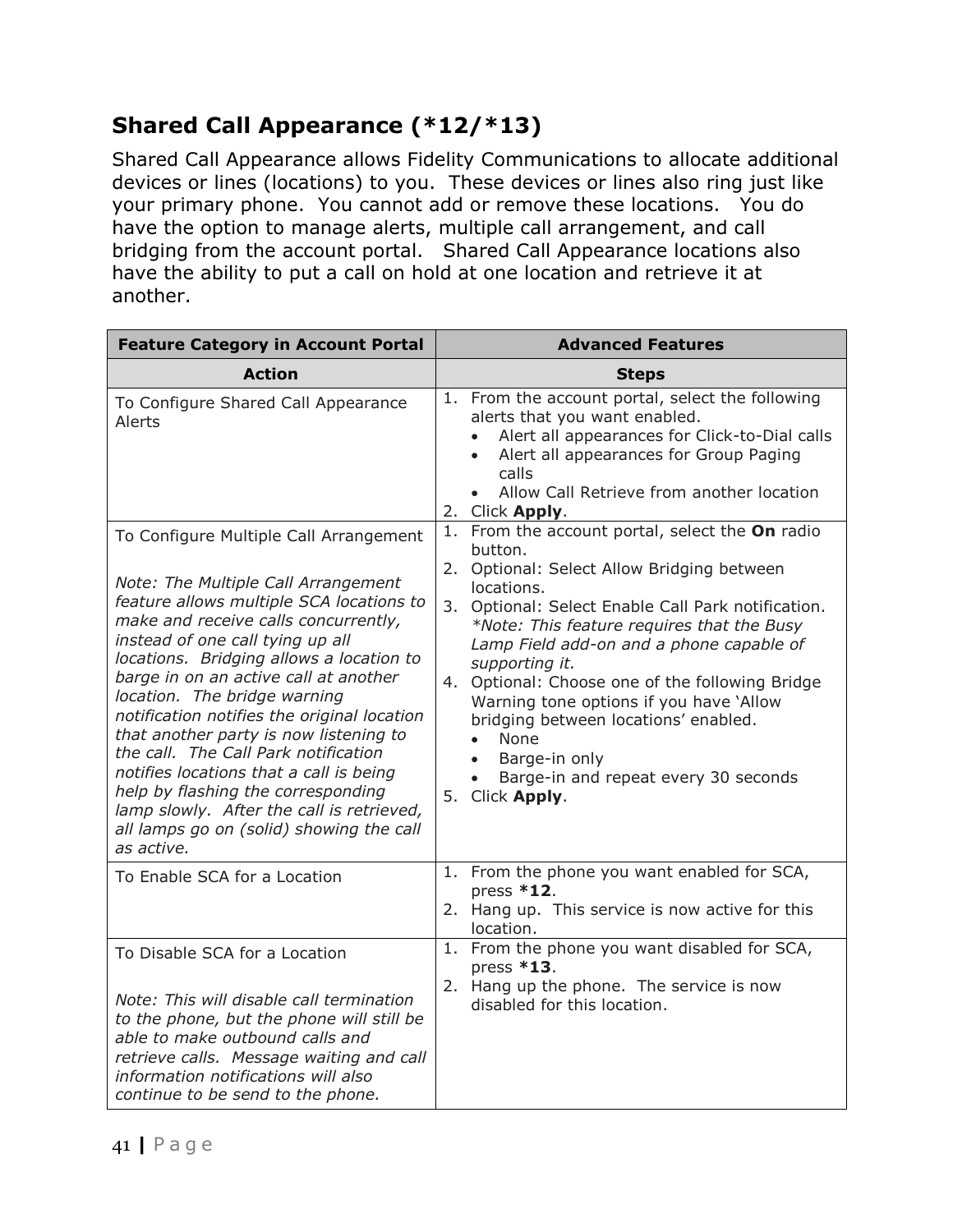| To Retrieve a Held Call | 1. If a call has been put on hold at one location,<br>you can press $*11$ from any other location to<br>retrieve the call. |
|-------------------------|----------------------------------------------------------------------------------------------------------------------------|
|                         |                                                                                                                            |

*\*\*This is an add-on service, if you are unsure whether you have subscribed to these service offerings - or wish to sign up for any of them - please contact us at (800) 392-8070.*

#### <span id="page-41-0"></span>**Toolbar - Business**

The Toolbar chooses the best options of the Account Portal into a handy easy toolbar that is present while in Microsoft Internet Explorer, Mozilla Firefox, and Microsoft Outlook. The Toolbar acts as a shortcut to many of the Business Line features, and also includes a helpful call history report. Please reach out to Fidelity Communications for instructions on how to download and configure this application.

*\*\*This is an add-on service, if you are unsure whether you have subscribed to these service offerings - or wish to sign up for any of them - please contact us at (800) 392-8070.*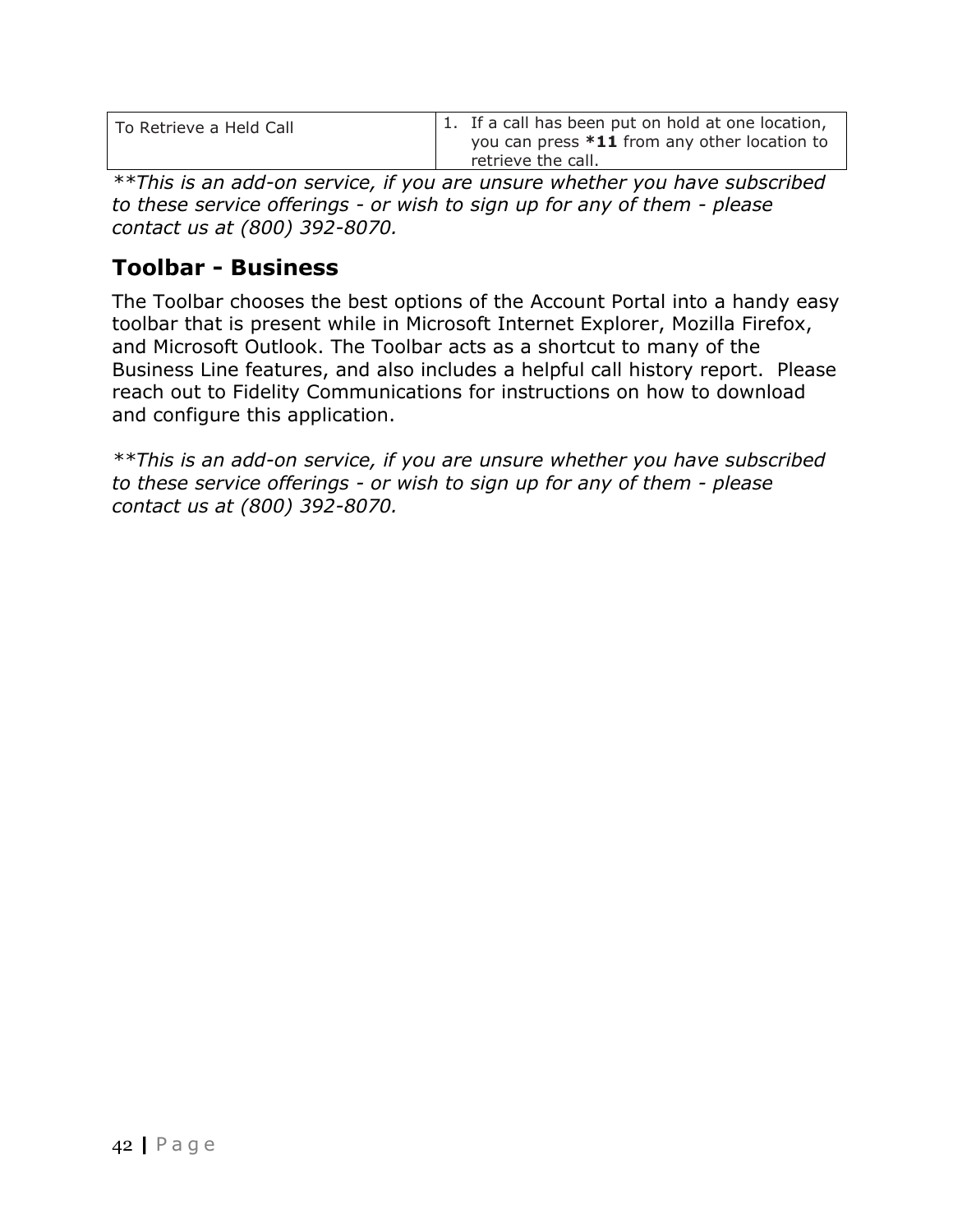## <span id="page-42-0"></span>Frequently Asked Questions

#### **Do I need to have my computer turned on when I talk on the phone?**

Your computer does not need to be turned on when using Fidelity Communications Digital Voice Services.

#### **Do the people I call need a computer?**

No, they only need a working phone. They will not be aware that you are using Fidelity Communications Digital Voice Services unless you tell them.

#### **Must I speak through a computer to use Digital Voice Services?**

No, you speak through an ordinary touch-tone telephone connected to Fidelity Communications provided adapter. (Note: Soft phone software is available that allows you to make calls through your computer using a microphone and speakers.)

#### **Does the person I am calling need to have Fidelity Communications Digital Voice Services too?**

No. You can call anyone at any phone number using Fidelity Communications service.

#### **What types of telephones work with your service?**

Any touch tone telephone can be used with Fidelity Communications Digital Voice Services. Corded and cordless telephones both work well.

#### **Can I use a fax machine with Fidelity Communications service?**

Fidelity Communications customers have experienced high success in placing and receiving fax transmissions, however Fidelity Communications Digital Voice Services have not yet certified support for fax usage.

#### **Do you offer roll-over service?**

Yes. If you have multiple telephone numbers and would like roll-over from the main line to another line, it is possible to set that up. If you require this service, please contact our customer service center.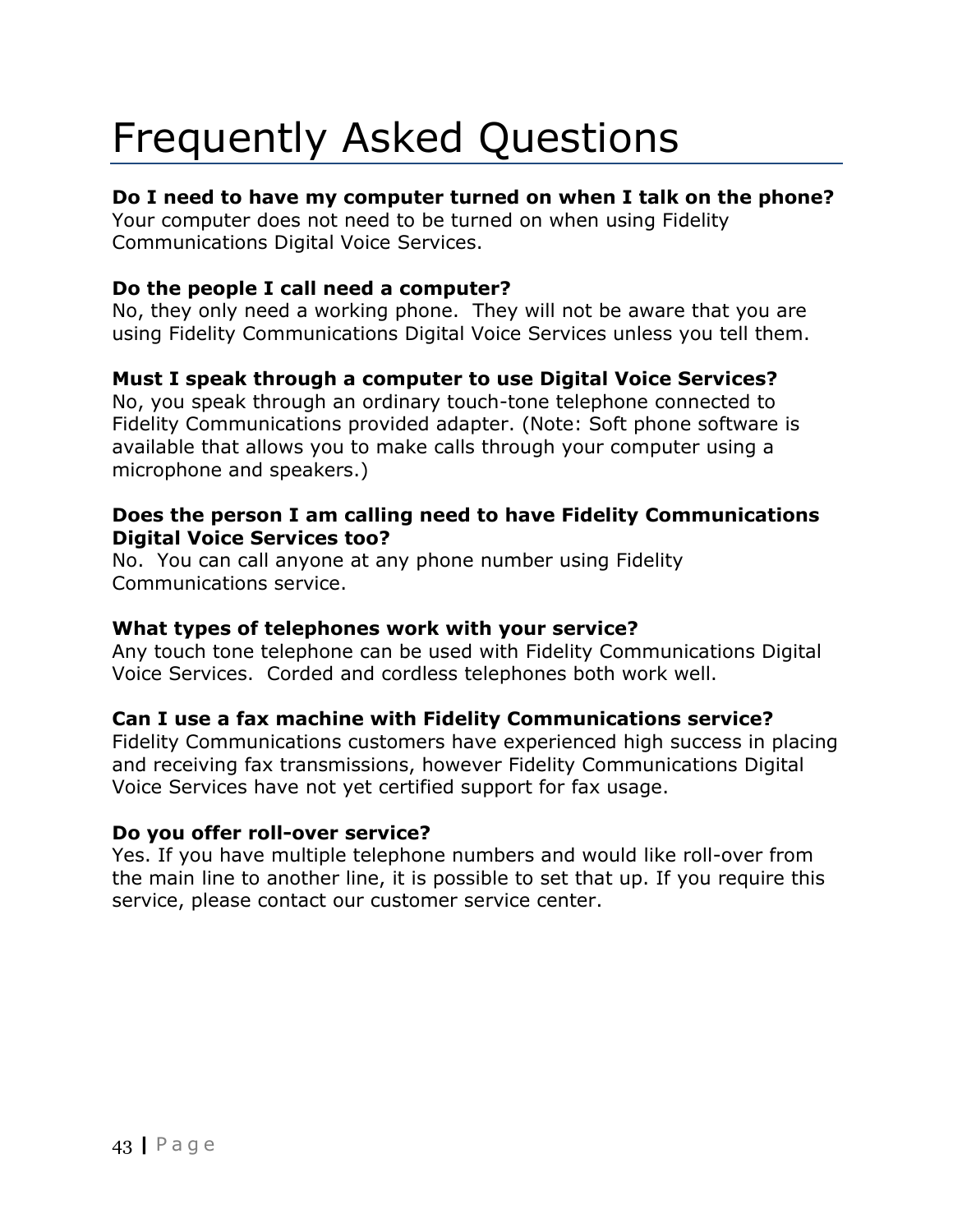#### **Can I use the Digital Voice Services for point-of-sale merchant processing?**

We highly recommend that you convert this to an IP service (if available). However, for normal processing levels, you should experience no issues. If you are doing this type of merchant processing, contact our customer service center, as some special settings may be required.

#### **Can I still use the Internet while making calls?**

Yes. Your computer and Fidelity Communications Digital Voice Services can share an Internet connection.

#### **Can I use Fidelity Communications Digital Voice Services with my business alarm system or personal emergency response services company?**

You may connect any telephone communication device to your Fidelity Communications Digital Voice Services adaptor. We recommend keeping a traditional phone line for home or personal emergency response devices. The service depends upon your broadband Internet connection and electrical power. If your Internet connection or power is not available, you will not be able to make or receive calls, nor will your alarm system. Please consult with a qualified alarm system technician before connecting your alarm system to a Fidelity Communications Digital Voice Services line.

#### **How is dialing 911 using Fidelity Communications Digital Voice Services different from dialing 911 on a regular land line?**

Fidelity Communications routes your call to your local emergency response center over the 911 network determined by the physical address you supplied when you activated 911. If we do not have the correct address, your call cannot be routed to the corresponding emergency response center for your area. You will also need to state the nature of your emergency promptly and clearly, which may include providing your location and telephone number, as the local emergency response center personnel may not be able to see the information Fidelity Communications sends along with your call.

In the event 911 methods are unavailable or fail, Fidelity Communications sends your 911 call to national emergency response center. Trained emergency response agents will then route the call to local authorities.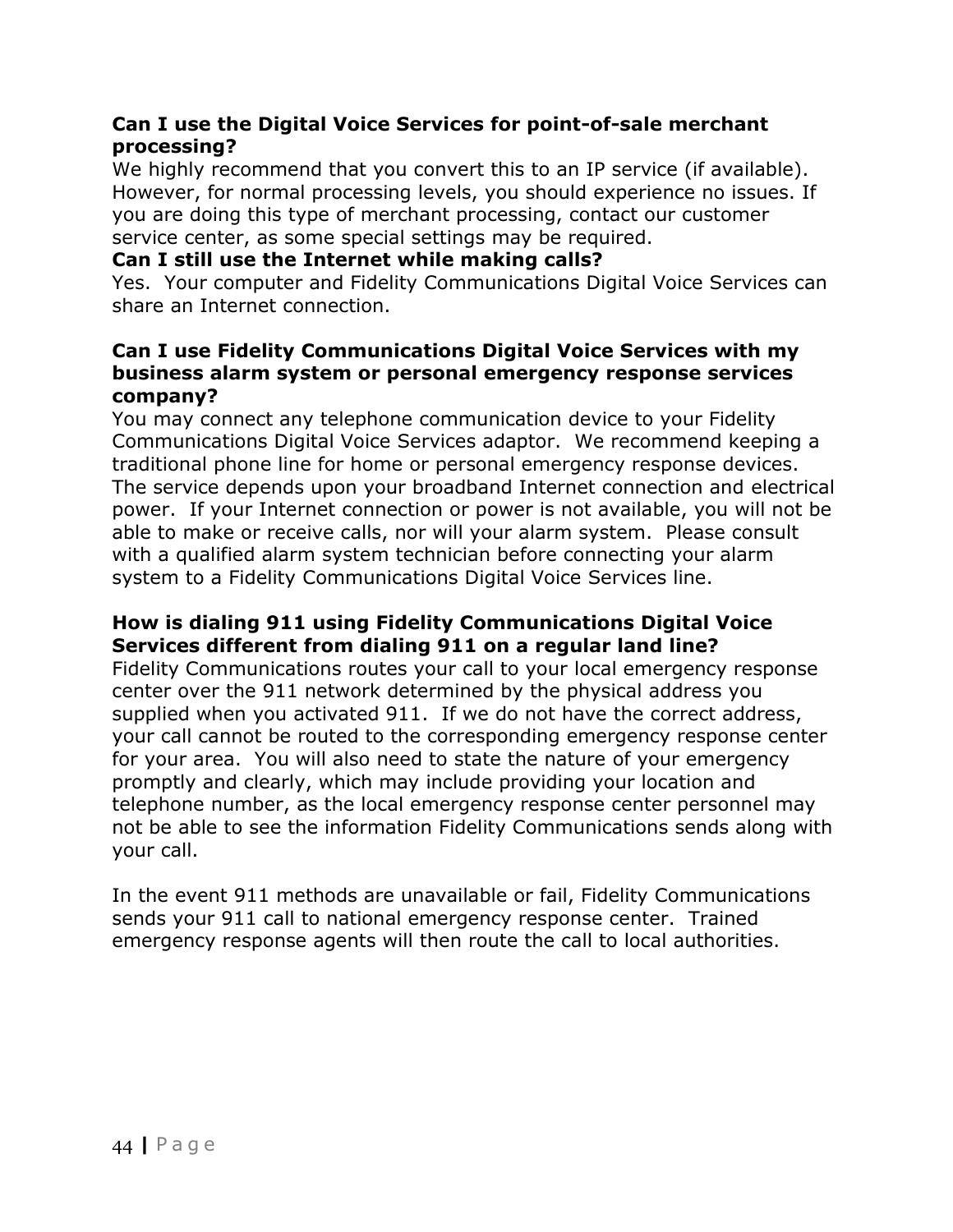#### **Which VoIP codecs are currently supported by Fidelity Communications Digital Voice Services?**

Fidelity Communications Digital Voice Services currently supports the G711 (80k) and the G729 (32k).

#### **What are your customer service hours and how do I contact you with questions?**

Our customer service is available 24 hours a day, 7 days a week at (800) 392-8070, or via email at helpdesk@fidelitycommunications.com

#### **What is a CPNI?**

CPNI stands for Customer Proprietary Network Information. It is information about your account that cannot be accessed without a four digit security pass code, providing additional security for you.